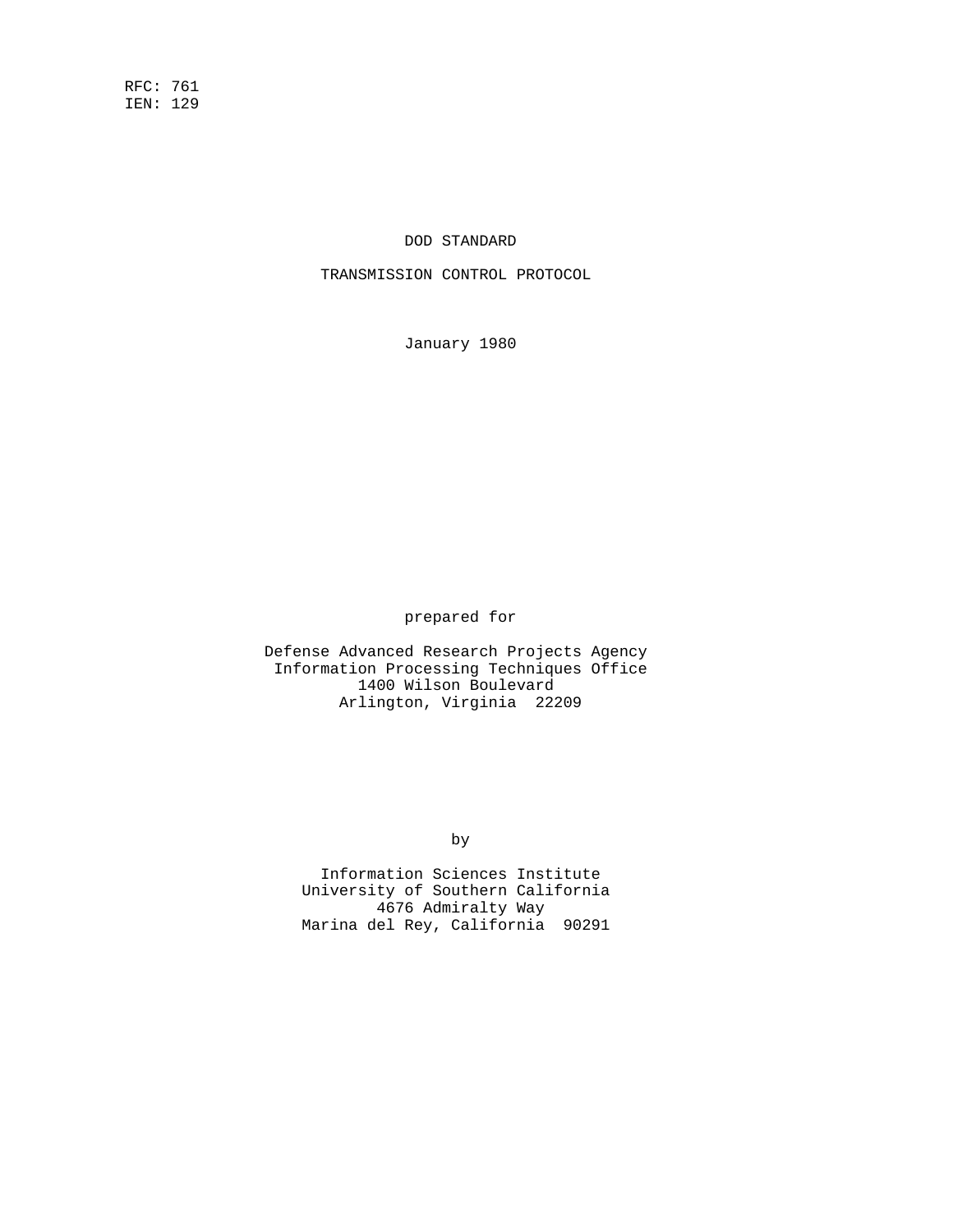# TABLE OF CONTENTS

| $1$ .                                                               |                                           |  |
|---------------------------------------------------------------------|-------------------------------------------|--|
| 1.1<br>1.2<br>1.3<br>1.4<br>1.5                                     |                                           |  |
| 2.                                                                  |                                           |  |
| 2.1<br>2.2<br>2.3<br>2.4<br>2.5<br>2.6<br>2.7<br>2.8<br>2.9<br>2.10 | Connection Establishment and Clearing  10 |  |
| 3.                                                                  |                                           |  |
| 3.1<br>3.2<br>3.3<br>3.4<br>3.5<br>3.6<br>3.7<br>3.8<br>3.9         |                                           |  |
|                                                                     |                                           |  |
|                                                                     |                                           |  |

[Page i]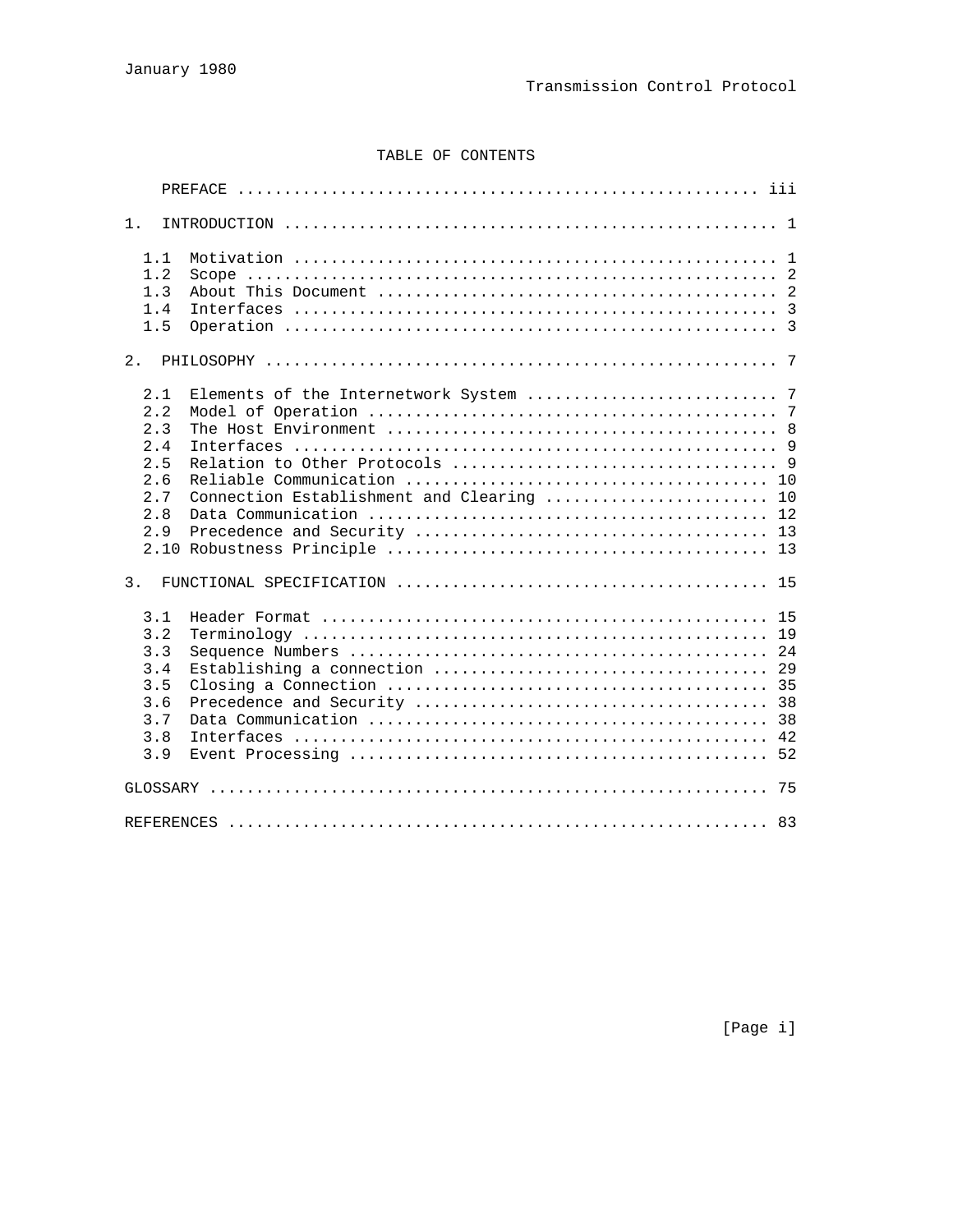Transmission Control Protocol

[Page ii]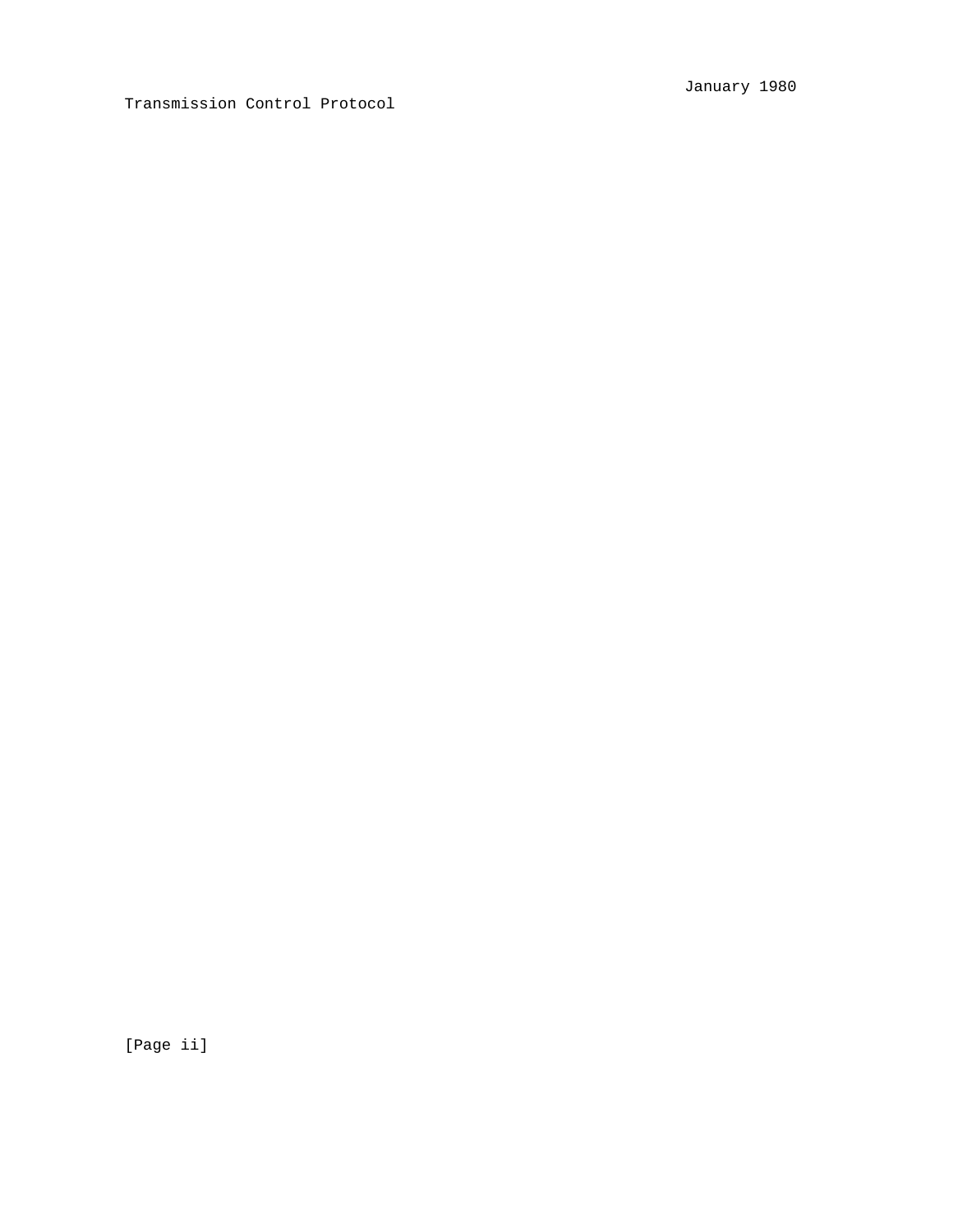## PREFACE

This document describes the DoD Standard Transmission Control Protocol (TCP). There have been eight earlier editions of the ARPA TCP specification on which this standard is based, and the present text draws heavily from them. There have been many contributors to this work both in terms of concepts and in terms of text. This edition incorporates the addition of security, compartmentation, and precedence concepts into the TCP specification.

Jon Postel

en de la construction de la construction de la construction de la construction de la construction de la construction de la construction de la construction de la construction de la construction de la construction de la cons

[Page iii]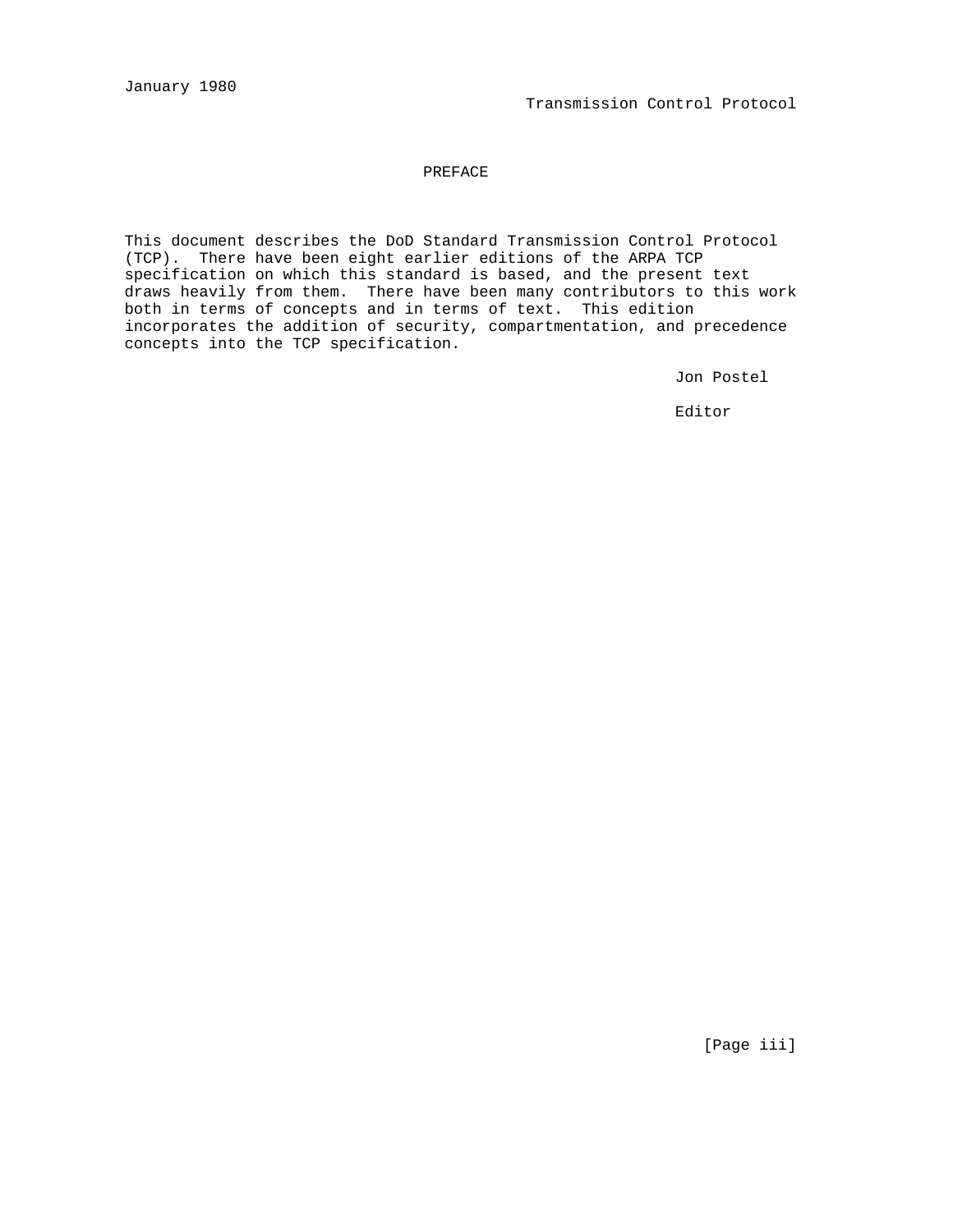January 1980 RFC:761 IEN:129 Replaces: IENs 124, 112, 81, 55, 44, 40, 27, 21, 5

### DOD STANDARD

### TRANSMISSION CONTROL PROTOCOL

### 1. INTRODUCTION

The Transmission Control Protocol (TCP) is intended for use as a highly reliable host-to-host protocol between hosts in packet-switched computer communication networks, and especially in interconnected systems of such networks.

This document describes the functions to be performed by the Transmission Control Protocol, the program that implements it, and its interface to programs or users that require its services.

### 1.1. Motivation

 Computer communication systems are playing an increasingly important role in military, government, and civilian environments. This document primarily focuses its attention on military computer communication requirements, especially robustness in the presence of communication unreliability and availability in the presence of congestion, but many of these problems are found in the civilian and government sector as well.

 As strategic and tactical computer communication networks are developed and deployed, it is essential to provide means of interconnecting them and to provide standard interprocess communication protocols which can support a broad range of applications. In anticipation of the need for such standards, the Deputy Undersecretary of Defense for Research and Engineering has declared the Transmission Control Protocol (TCP) described herein to be a basis for DoD-wide inter-process communication protocol standardization.

 TCP is a connection-oriented, end-to-end reliable protocol designed to fit into a layered hierarchy of protocols which support multi-network applications. The TCP provides for reliable inter-process communication between pairs of processes in host computers attached to distinct but interconnected computer communication networks. Very few assumptions are made as to the reliability of the communication protocols below the TCP layer. TCP assumes it can obtain a simple, potentially unreliable datagram service from the lower level protocols. In principle, the TCP should be able to operate above a wide spectrum of communication systems ranging from hard-wired connections to packet-switched or circuit-switched networks.

[Page 1]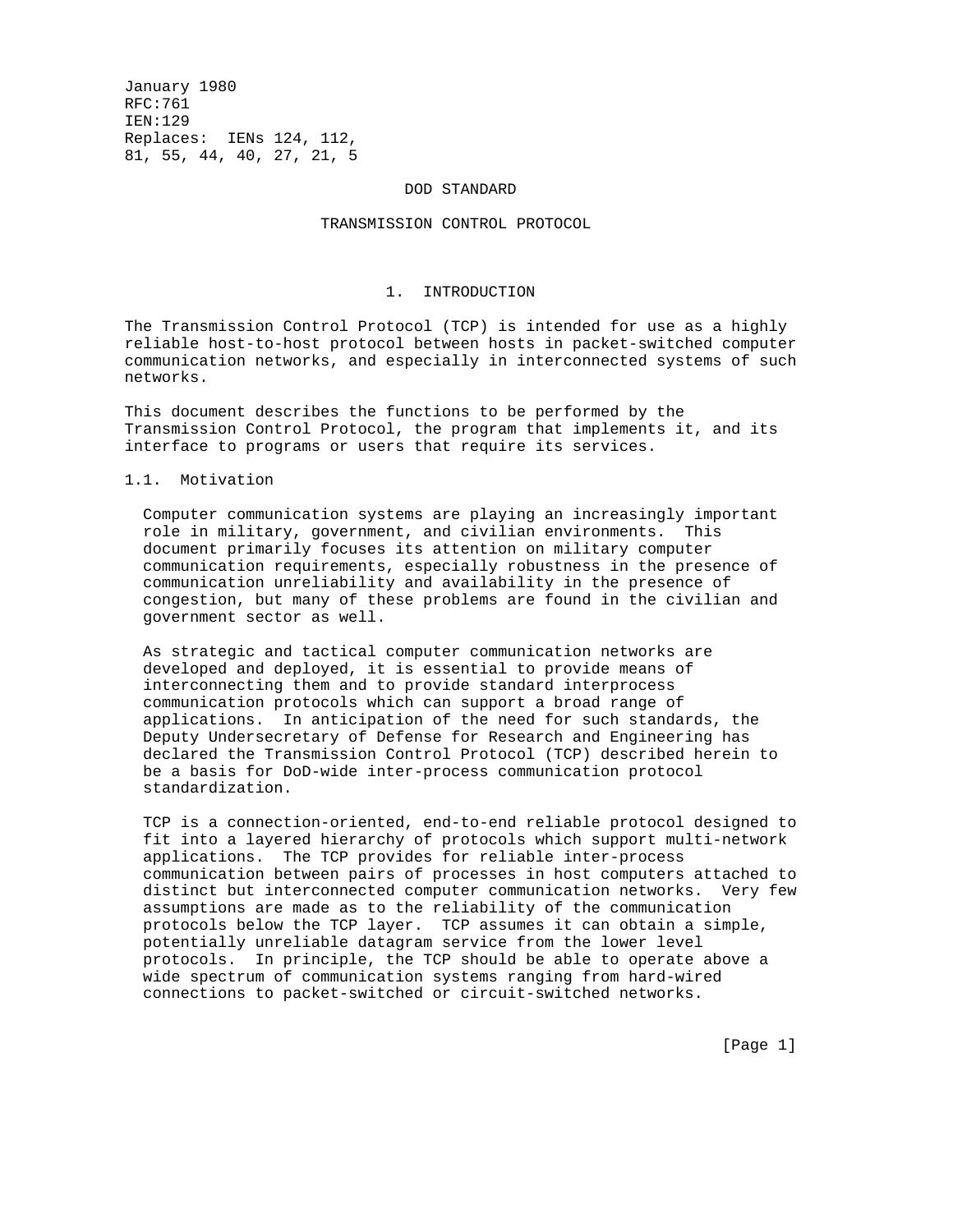Transmission Control Protocol Introduction

 TCP is based on concepts first described by Cerf and Kahn in [1]. The TCP fits into a layered protocol architecture just above a basic Internet Protocol [2] which provides a way for the TCP to send and receive variable-length segments of information enclosed in internet datagram "envelopes". The internet datagram provides a means for addressing source and destination TCPs in different networks. The internet protocol also deals with any fragmentation or reassembly of the TCP segments required to achieve transport and delivery through multiple networks and interconnecting gateways. The internet protocol also carries information on the precedence, security classification and compartmentation of the TCP segments, so this information can be communicated end-to-end across multiple networks.

Protocol Layering



#### Figure 1

 Much of this document is written in the context of TCP implementations which are co-resident with higher level protocols in the host computer. As a practical matter, many computer systems will be connected to networks via front-end computers which house the TCP and internet protocol layers, as well as network specific software. The TCP specification describes an interface to the higher level protocols which appears to be implementable even for the front-end case, as long as a suitable host-to-front end protocol is implemented.

1.2. Scope

 The TCP is intended to provide a reliable process-to-process communication service in a multinetwork environment. The TCP is intended to be a host-to-host protocol in common use in multiple networks.

### 1.3. About this Document

 This document represents a specification of the behavior required of any TCP implementation, both in its interactions with higher level protocols and in its interactions with other TCPs. The rest of this

[Page 2]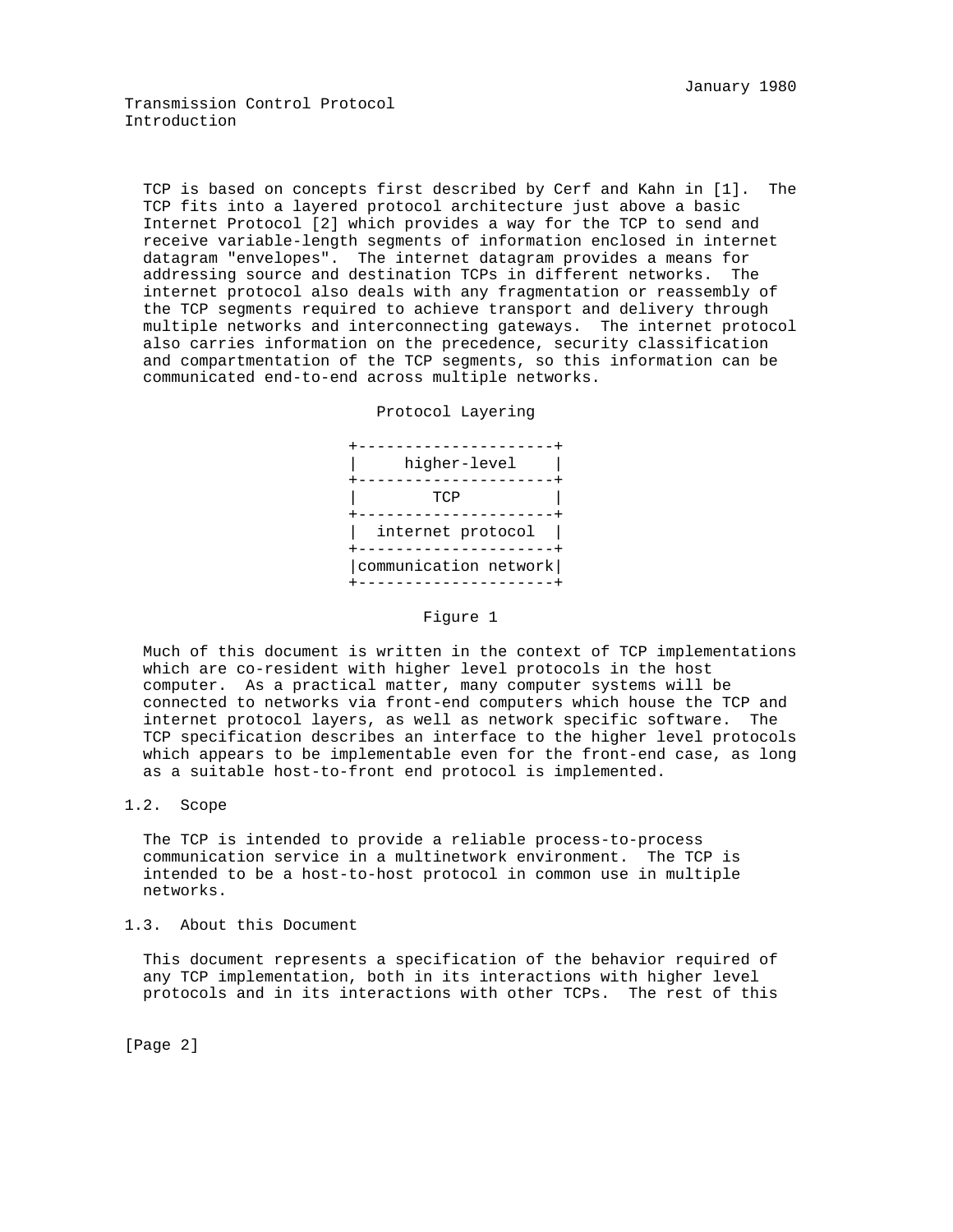section offers a very brief view of the protocol interfaces and operation. Section 2 summarizes the philosophical basis for the TCP design. Section 3 offers both a detailed description of the actions required of TCP when various events occur (arrival of new segments, user calls, errors, etc.) and the details of the formats of TCP segments.

## 1.4. Interfaces

 The TCP interfaces on one side to user or application processes and on the other side to a lower level protocol such as Internet Protocol.

 The interface between an application process and the TCP is illustrated in reasonable detail. This interface consists of a set of calls much like the calls an operating system provides to an application process for manipulating files. For example, there are calls to open and close connections and to send and receive letters on established connections. It is also expected that the TCP can asynchronously communicate with application programs. Although considerable freedom is permitted to TCP implementors to design interfaces which are appropriate to a particular operating system environment, a minimum functionality is required at the TCP/user interface for any valid implementation.

 The interface between TCP and lower level protocol is essentially unspecified except that it is assumed there is a mechanism whereby the two levels can asynchronously pass information to each other. Typically, one expects the lower level protocol to specify this interface. TCP is designed to work in a very general environment of interconnected networks. The lower level protocol which is assumed throughout this document is the Internet Protocol [2].

### 1.5. Operation

 As noted above, the primary purpose of the TCP is to provide reliable, securable logical circuit or connection service between pairs of processes. To provide this service on top of a less reliable internet communication system requires facilities in the following areas:

 Basic Data Transfer Reliability Flow Control Multiplexing Connections Precedence and Security

 The basic operation of the TCP in each of these areas is described in the following paragraphs.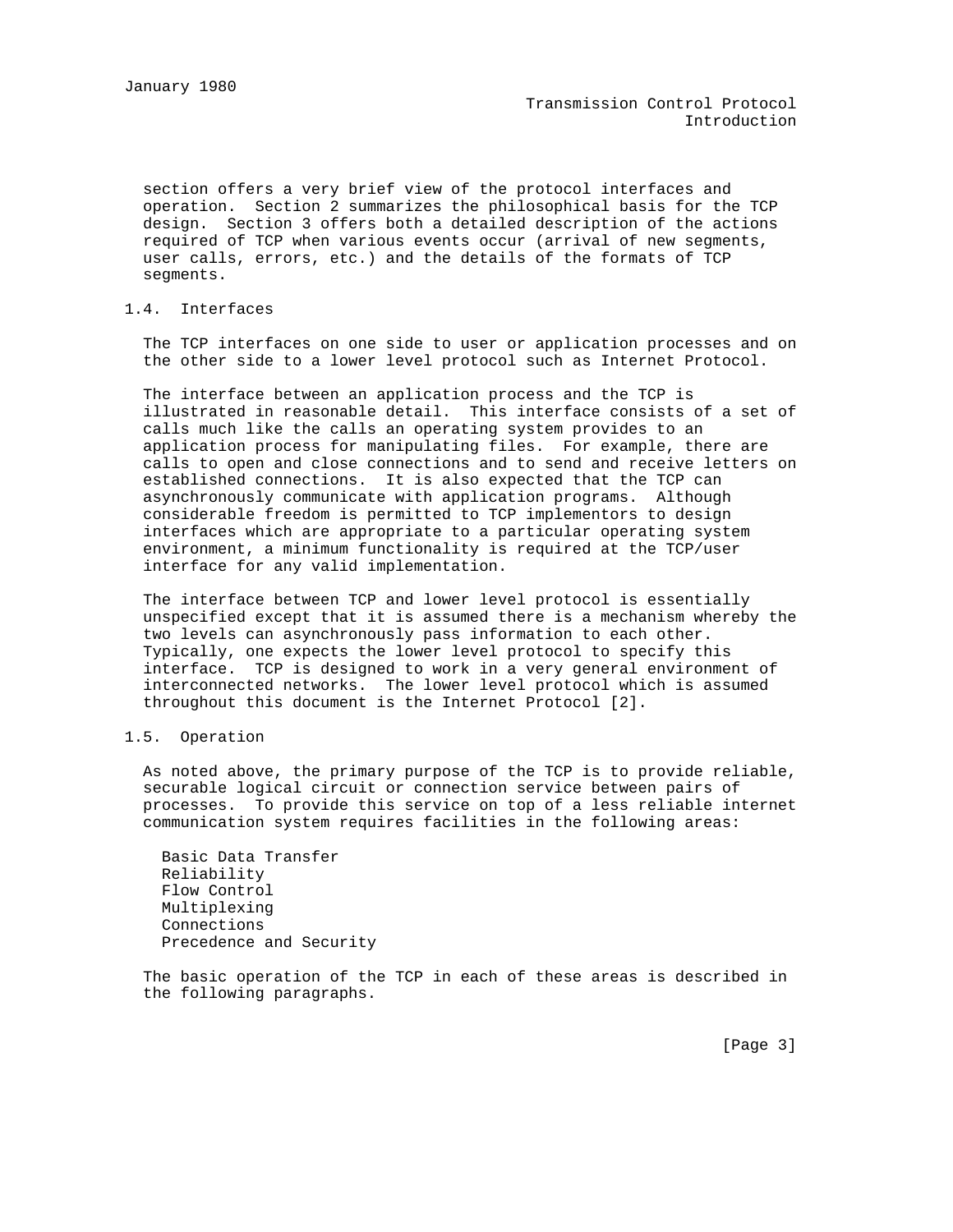Transmission Control Protocol Introduction

### Basic Data Transfer:

 The TCP is able to transfer a continuous stream of octets in each direction between its users by packaging some number of octets into segments for transmission through the internet system. In this stream mode, the TCPs decide when to block and forward data at their own convenience.

 For users who desire a record-oriented service, the TCP also permits the user to submit records, called letters, for transmission. When the sending user indicates a record boundary (end-of-letter), this causes the TCPs to promptly forward and deliver data up to that point to the receiver.

#### Reliability:

 The TCP must recover from data that is damaged, lost, duplicated, or delivered out of order by the internet communication system. This is achieved by assigning a sequence number to each octet transmitted, and requiring a positive acknowledgment (ACK) from the receiving TCP. If the ACK is not received within a timeout interval, the data is retransmitted. At the receiver, the sequence numbers are used to correctly order segments that may be received out of order and to eliminate duplicates. Damage is handled by adding a checksum to each segment transmitted, checking it at the receiver, and discarding damaged segments.

 As long as the TCPs continue to function properly and the internet system does not become completely partitioned, no transmission errors will affect the users. TCP recovers from internet communication system errors.

Flow Control:

 TCP provides a means for the receiver to govern the amount of data sent by the sender. This is achieved by returning a "window" with every ACK indicating a range of acceptable sequence numbers beyond the last segment successfully received. For stream mode, the window indicates an allowed number of octets that the sender may transmit before receiving further permission. For record mode, the window indicates an allowed amount of buffer space the sender may consume, this may be more than the number of data octets transmitted if there is a mismatch between letter size and buffer size.

[Page 4]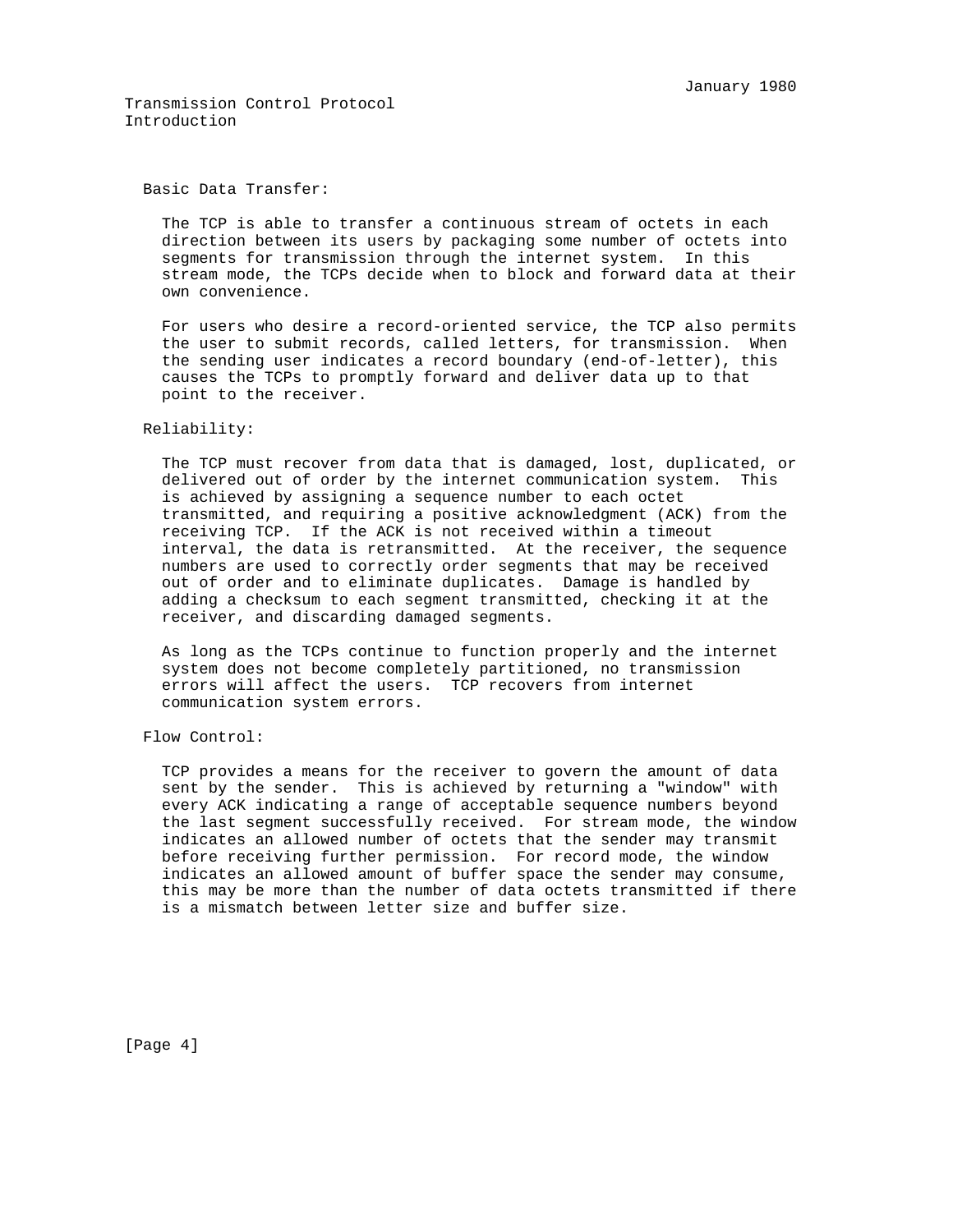## Multiplexing:

 To allow for many processes within a single Host to use TCP communication facilities simultaneously, the TCP provides a set of addresses or ports within each host. Concatenated with the network and host addresses from the internet communication layer, this forms a socket. A pair of sockets uniquely identifies each connection. That is, a socket may be simultaneously used in multiple connections.

 The binding of ports to processes is handled independently by each Host. However, it proves useful to attach frequently used processes (e.g., a "logger" or timesharing service) to fixed sockets which are made known to the public. These services can then be accessed through the known addresses. Establishing and learning the port addresses of other processes may involve more dynamic mechanisms.

### Connections:

 The reliability and flow control mechanisms described above require that TCPs initialize and maintain certain status information for each data stream. The combination of this information, including sockets, sequence numbers, and window sizes, is called a connection. Each connection is uniquely specified by a pair of sockets identifying its two sides.

 When two processes wish to communicate, their TCP's must first establish a connection (initialize the status information on each side). When their communication is complete, the connection is terminated or closed to free the resources for other uses.

 Since connections must be established between unreliable hosts and over the unreliable internet communication system, a handshake mechanism with clock-based sequence numbers is used to avoid erroneous initialization of connections.

Precedence and Security:

 The users of TCP may indicate the security and precedence of their communication. Provision is made for default values to be used when these features are not needed.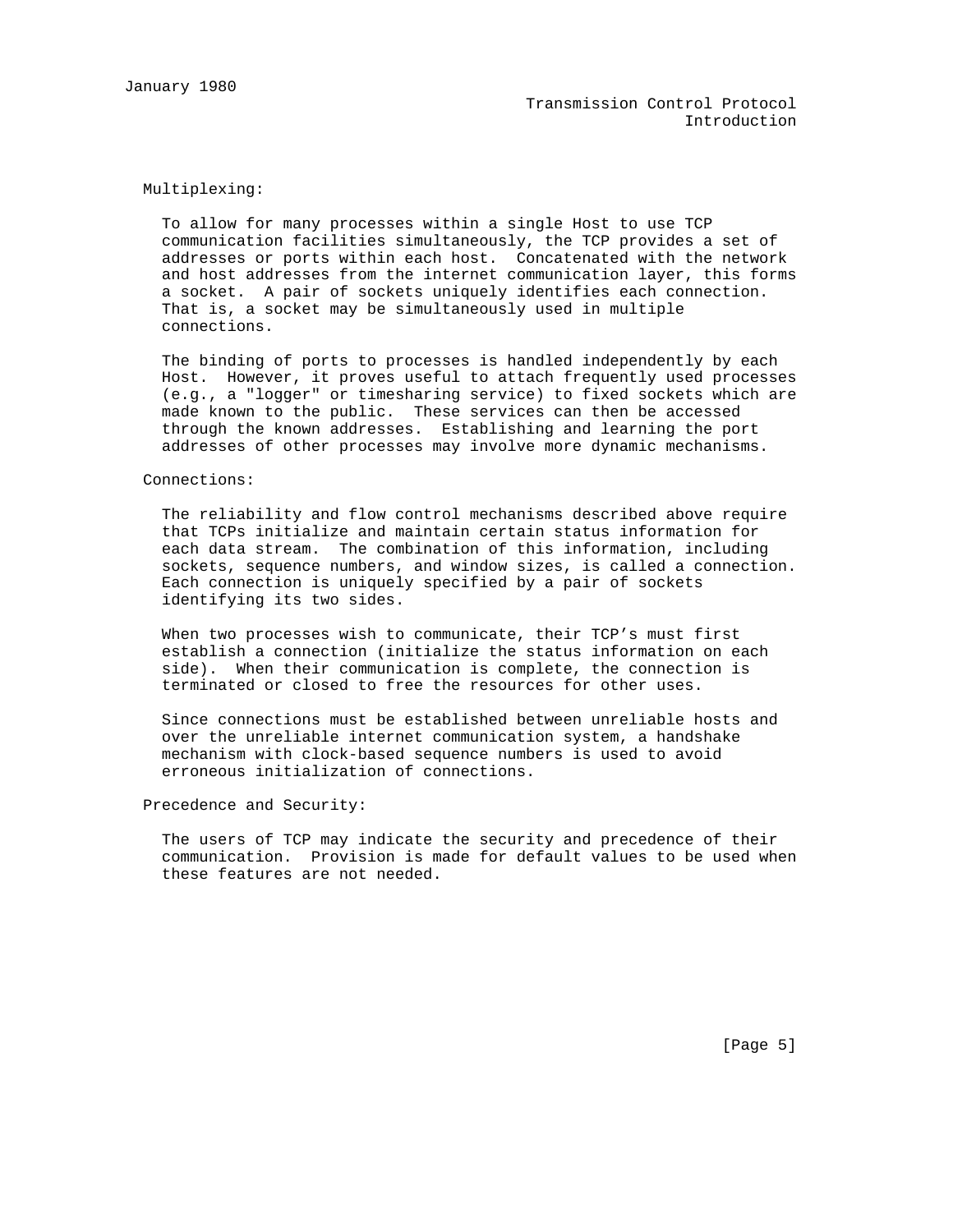Transmission Control Protocol

[Page 6]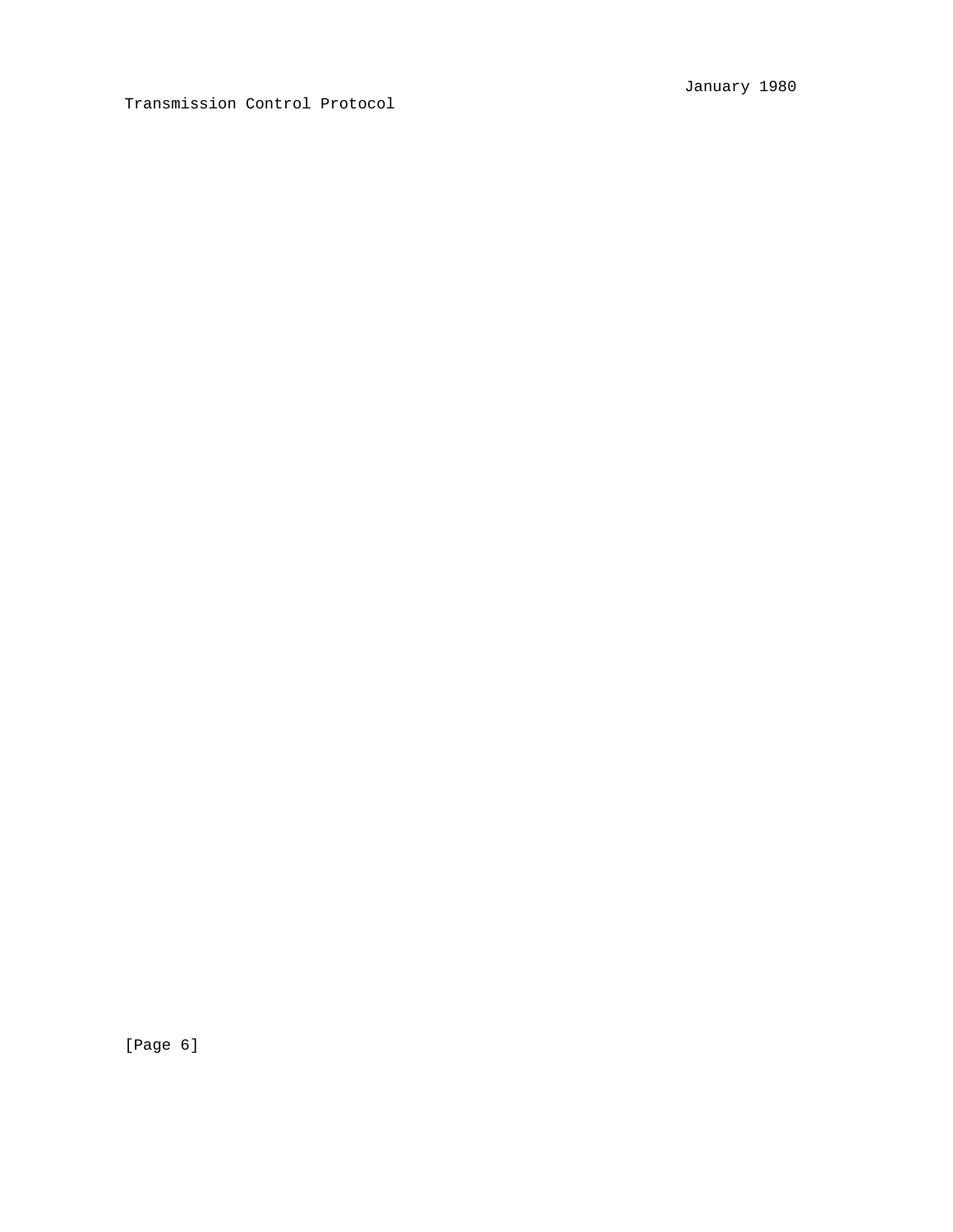## 2. PHILOSOPHY

### 2.1. Elements of the Internetwork System

 The internetwork environment consists of hosts connected to networks which are in turn interconnected via gateways. It is assumed here that the networks may be either local networks (e.g., the ETHERNET) or large networks (e.g., the ARPANET), but in any case are based on packet switching technology. The active agents that produce and consume messages are processes. Various levels of protocols in the networks, the gateways, and the hosts support an interprocess communication system that provides two-way data flow on logical connections between process ports.

 We specifically assume that data is transmitted from host to host through means of a set of networks. When we say network, we have in mind a packet switched network (PSN). This assumption is probably unnecessary, since a circuit switched network or a hybrid combination of the two could also be used; but for concreteness, we explicitly assume that the hosts are connected to one or more packet switches of a PSN.

 The term packet is used generically here to mean the data of one transaction between a host and a packet switch. The format of data blocks exchanged between the packet switches in a network will generally not be of concern to us.

 Hosts are computers attached to a network, and from the communication network's point of view, are the sources and destinations of packets. Processes are viewed as the active elements in host computers (in accordance with the fairly common definition of a process as a program in execution). Even terminals and files or other I/O devices are viewed as communicating with each other through the use of processes. Thus, all communication is viewed as inter-process communication.

 Since a process may need to distinguish among several communication streams between itself and another process (or processes), we imagine that each process may have a number of ports through which it communicates with the ports of other processes.

### 2.2. Model of Operation

 Processes transmit data by calling on the TCP and passing buffers of data as arguments. The TCP packages the data from these buffers into segments and calls on the internet module to transmit each segment to the destination TCP. The receiving TCP places the data from a segment into the receiving user's buffer and notifies the receiving user. The TCPs include control information in the segments which they use to ensure reliable ordered data transmission.

[Page 7]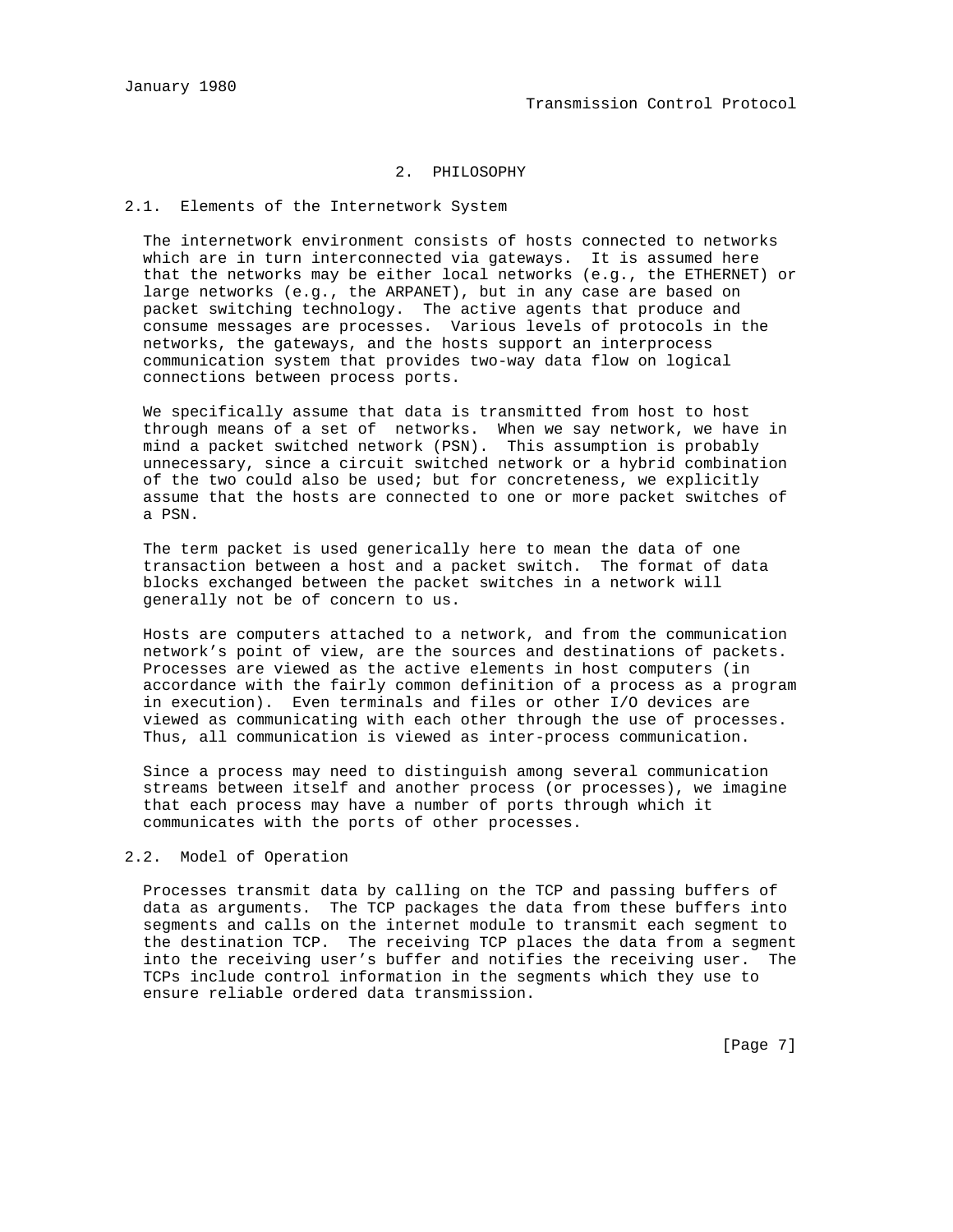The model of internet communication is that there is an internet protocol module associated with each TCP which provides an interface to the local network. This internet module packages TCP segments inside internet datagrams and routes these datagrams to a destination internet module or intermediate gateway. To transmit the datagram through the local network, it is embedded in a local network packet.

 The packet switches may perform further packaging, fragmentation, or other operations to achieve the delivery of the local packet to the destination internet module.

 At a gateway between networks, the internet datagram is "unwrapped" from its local packet and examined to determine through which network the internet datagram should travel next. The internet datagram is then "wrapped" in a local packet suitable to the next network and routed to the next gateway, or to the final destination.

 A gateway is permitted to break up an internet datagram into smaller internet datagram fragments if this is necessary for transmission through the next network. To do this, the gateway produces a set of internet datagrams; each carrying a fragment. Fragments may be broken into smaller ones at intermediate gateways. The internet datagram fragment format is designed so that the destination internet module can reassemble fragments into internet datagrams.

 A destination internet module unwraps the segment from the datagram (after reassembling the datagram, if necessary) and passes it to the destination TCP.

 This simple model of the operation glosses over many details. One important feature is the type of service. This provides information to the gateway (or internet module) to guide it in selecting the service parameters to be used in traversing the next network. Included in the type of service information is the precedence of the datagram. Datagrams may also carry security information to permit host and gateways that operate in multilevel secure environments to properly segregate datagrams for security considerations.

## 2.3. The Host Environment

 The TCP is assumed to be a module in a time sharing operating system. The users access the TCP much like they would access the file system. The TCP may call on other operating system functions, for example, to manage data structures. The actual interface to the network is assumed to be controlled by a device driver module. The TCP does not call on the network device driver directly, but rather calls on the internet datagram protocol module which may in turn call on the device driver.

[Page 8]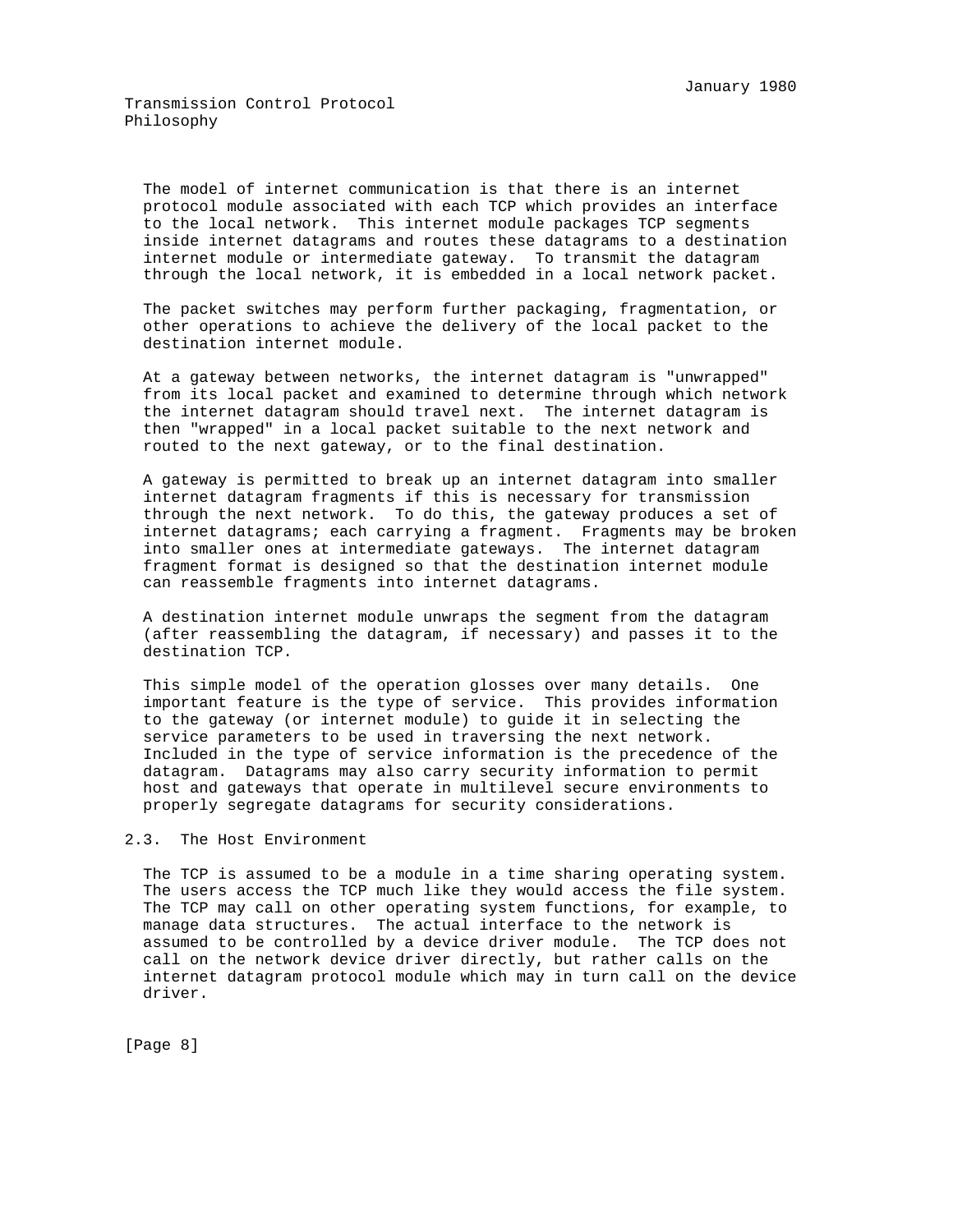Though it is assumed here that processes are supported by the host operating system, the mechanisms of TCP do not preclude implementation of the TCP in a front-end processor. However, in such an implementation, a host-to-front-end protocol must provide the functionality to support the type of TCP-user interface described above.

## 2.4. Interfaces

 The TCP/user interface provides for calls made by the user on the TCP to OPEN or CLOSE a connection, to SEND or RECEIVE data, or to obtain STATUS about a connection. These calls are like other calls from user programs on the operating system, for example, the calls to open, read from, and close a file.

 The TCP/internet interface provides calls to send and receive datagrams addressed to TCP modules in hosts anywhere in the internet system. These calls have parameters for passing the address, type of service, precedence, security, and other control information.

## 2.5. Relation to Other Protocols

 The following diagram illustrates the place of the TCP in the protocol hierarchy:



Protocol Relationships

### Figure 2.

[Page 9]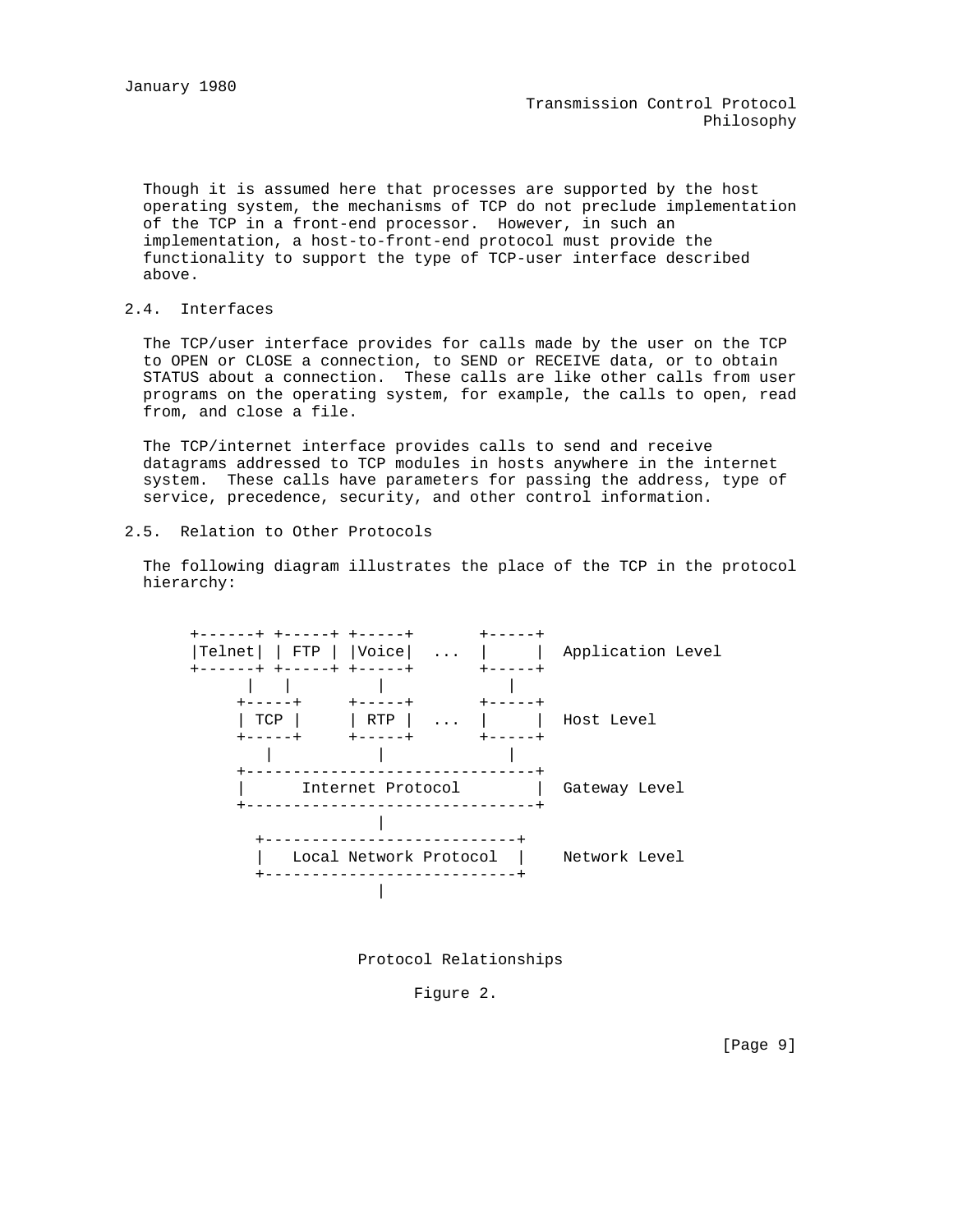Transmission Control Protocol Philosophy

 It is expected that the TCP will be able to support higher level protocols efficiently. It should be easy to interface higher level protocols like the ARPANET Telnet [3] or AUTODIN II THP to the TCP.

2.6. Reliable Communication

 A stream of data sent on a TCP connection is delivered reliably and in order at the destination.

 Transmission is made reliable via the use of sequence numbers and acknowledgments. Conceptually, each octet of data is assigned a sequence number. The sequence number of the first octet of data in a segment is the sequence number transmitted with that segment and is called the segment sequence number. Segments also carry an acknowledgment number which is the sequence number of the next expected data octet of transmissions in the reverse direction. When the TCP transmits a segment, it puts a copy on a retransmission queue and starts a timer; when the acknowledgment for that data is received, the segment is deleted from the queue. If the acknowledgment is not received before the timer runs out, the segment is retransmitted.

 An acknowledgment by TCP does not guarantee that the data has been delivered to the end user, but only that the receiving TCP has taken the responsibility to do so.

 To govern the flow of data into a TCP, a flow control mechanism is employed. The the data receiving TCP reports a window to the sending TCP. This window specifies the number of octets, starting with the acknowledgment number that the data receiving TCP is currently prepared to receive.

2.7. Connection Establishment and Clearing

 To identify the separate data streams that a TCP may handle, the TCP provides a port identifier. Since port identifiers are selected independently by each operating system, TCP, or user, they might not be unique. To provide for unique addresses at each TCP, we concatenate an internet address identifying the TCP with a port identifier to create a socket which will be unique throughout all networks connected together.

 A connection is fully specified by the pair of sockets at the ends. A local socket may participate in many connections to different foreign sockets. A connection can be used to carry data in both directions, that is, it is "full duplex".

 TCPs are free to associate ports with processes however they choose. However, several basic concepts seem necessary in any implementation.

[Page 10]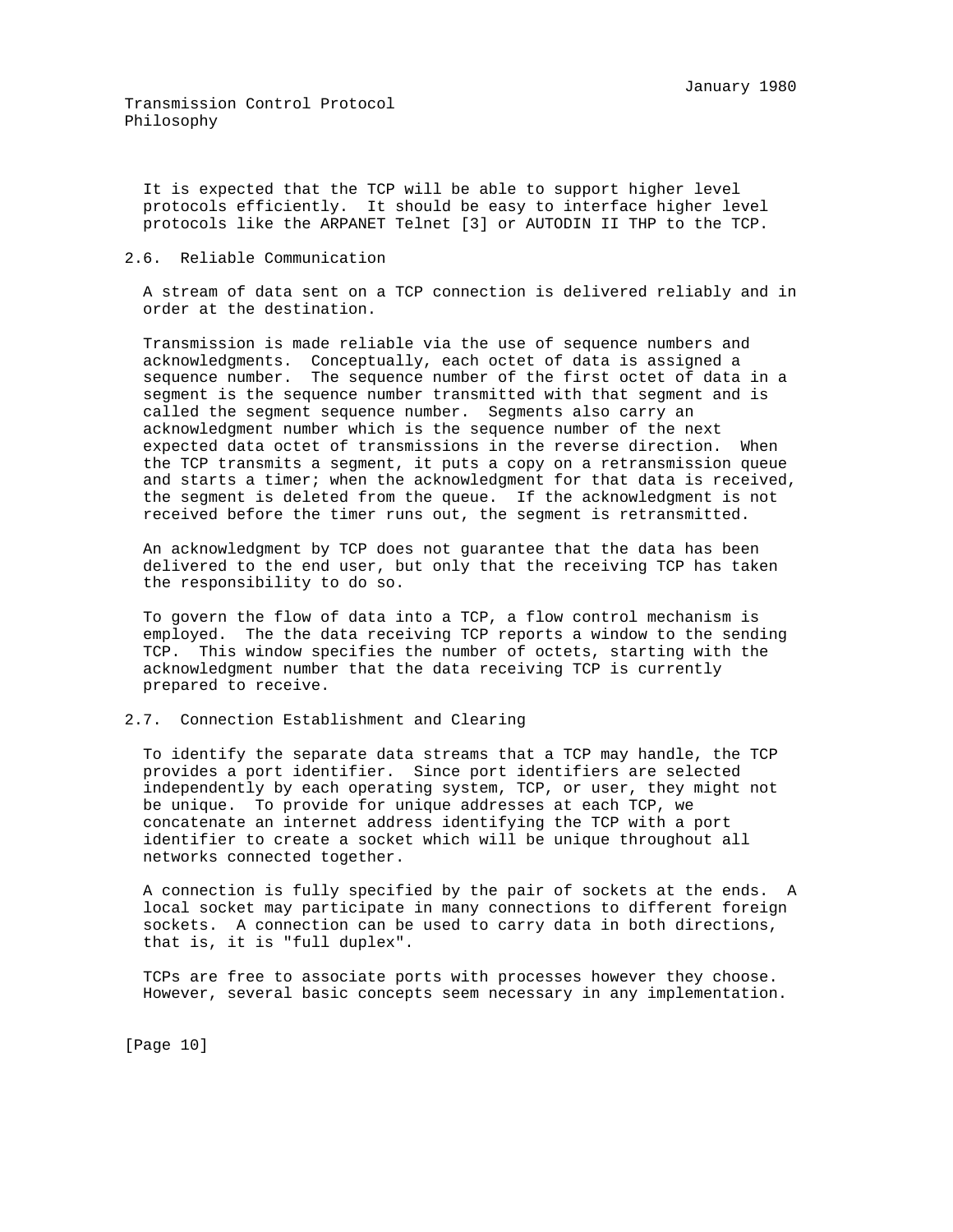There must be well-known sockets which the TCP associates only with the "appropriate" processes by some means. We envision that processes may "own" ports, and that processes can only initiate connections on the ports they own. (Means for implementing ownership is a local issue, but we envision a Request Port user command, or a method of uniquely allocating a group of ports to a given process, e.g., by associating the high order bits of a port name with a given process.)

 A connection is specified in the OPEN call by the local port and foreign socket arguments. In return, the TCP supplies a (short) local connection name by which the user refers to the connection in subsequent calls. There are several things that must be remembered about a connection. To store this information we imagine that there is a data structure called a Transmission Control Block (TCB). One implementation strategy would have the local connection name be a pointer to the TCB for this connection. The OPEN call also specifies whether the connection establishment is to be actively pursued, or to be passively waited for.

 A passive OPEN request means that the process wants to accept incoming connection requests rather than attempting to initiate a connection. Often the process requesting a passive OPEN will accept a connection request from any caller. In this case a foreign socket of all zeros is used to denote an unspecified socket. Unspecified foreign sockets are allowed only on passive OPENs.

 A service process that wished to provide services for unknown other processes could issue a passive OPEN request with an unspecified foreign socket. Then a connection could be made with any process that requested a connection to this local socket. It would help if this local socket were known to be associated with this service.

 Well-known sockets are a convenient mechanism for a priori associating a socket address with a standard service. For instance, the "Telnet-Server" process might be permanently assigned to a particular socket, and other sockets might be reserved for File Transfer, Remote Job Entry, Text Generator, Echoer, and Sink processes (the last three being for test purposes). A socket address might be reserved for access to a "Look-Up" service which would return the specific socket at which a newly created service would be provided. The concept of a well-known socket is part of the TCP specification, but the assignment of sockets to services is outside this specification.

 Processes can issue passive OPENs and wait for matching calls from other processes and be informed by the TCP when connections have been established. Two processes which issue calls to each other at the same time are correctly connected. This flexibility is critical for

[Page 11]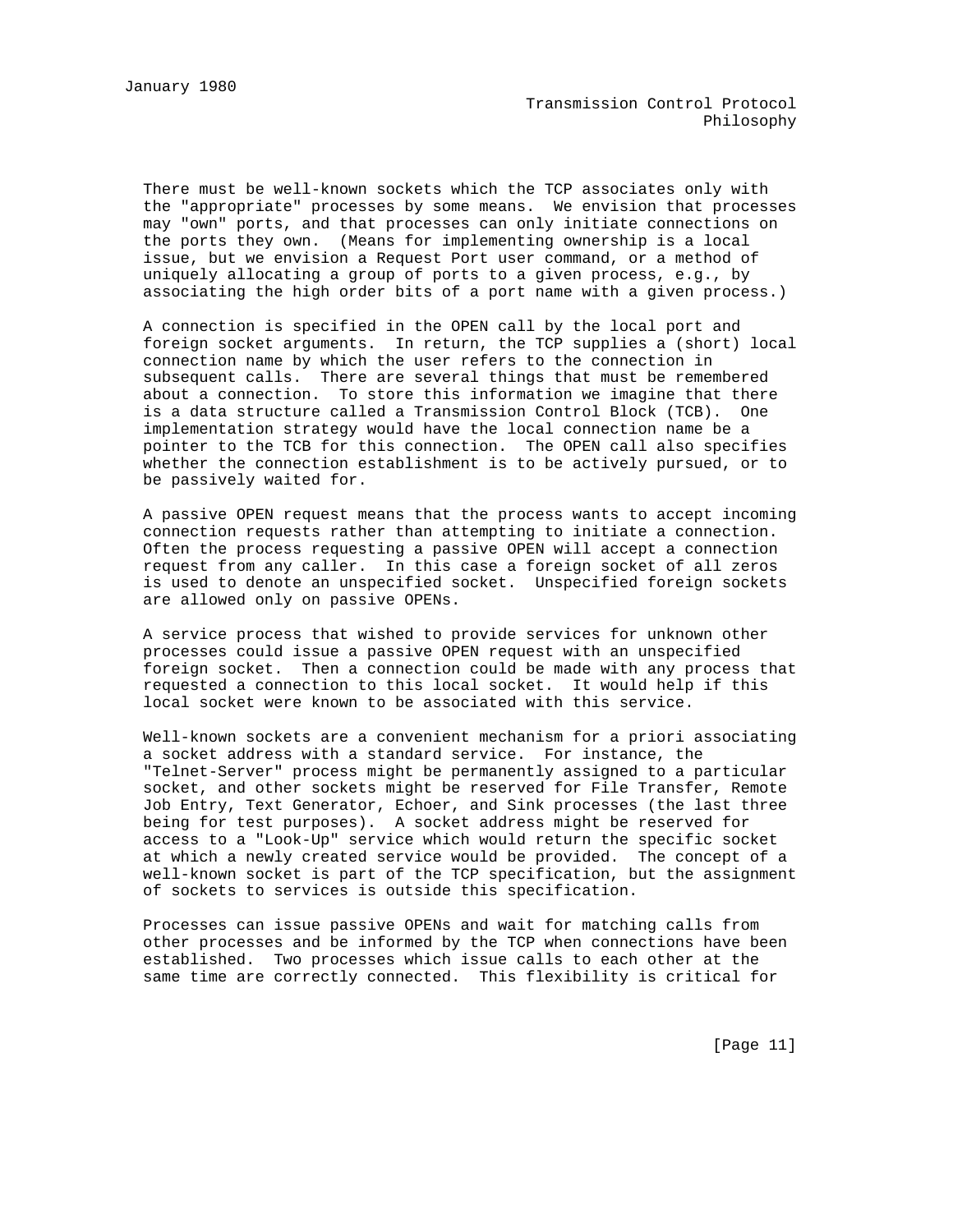Transmission Control Protocol Philosophy

 the support of distributed computing in which components act asynchronously with respect to each other.

 There are two cases for matching the sockets in the local request and an incoming segment. In the first case, the local request has fully specified the foreign socket. In this case, the match must be exact. In the second case, the local request has left the foreign socket unspecified. In this case, any foreign socket is acceptable as long as the local sockets match.

 If there are several pending passive OPENs (recorded in TCBs) with the same local socket, an incoming segment should be matched to a request with the specific foreign socket in the segment, if such a request exists, before selecting a request with an unspecified foreign socket.

 The procedures to establish and clear connections utilize synchronize (SYN) and finis (FIN) control flags and involve an exchange of three messages. This exchange has been termed a three-way hand shake [4].

 A connection is initiated by the rendezvous of an arriving segment containing a SYN and a waiting TCB entry created by a user OPEN command. The matching of local and foreign sockets determines when a connection has been initiated. The connection becomes "established" when sequence numbers have been synchronized in both directions.

 The clearing of a connection also involves the exchange of segments, in this case carrying the FIN control flag.

## 2.8. Data Communication

 The data that flows on a connection may be thought of as a stream of octets, or as a sequence of records. In TCP the records are called letters and are of variable length. The sending user indicates in each SEND call whether the data in that call completes a letter by the setting of the end-of-letter parameter.

 The length of a letter may be such that it must be broken into segments before it can be transmitted to its destination. We assume that the segments will normally be reassembled into a letter before being passed to the receiving process. A segment may contain all or a part of a letter, but a segment never contains parts of more than one letter. The end of a letter is marked by the appearance of an EOL control flag in a segment. A sending TCP is allowed to collect data from the sending user and to send that data in segments at its own convenience, until the end of letter is signaled then it must send all unsent data. When a receiving TCP has a complete letter, it must not wait for more data from the sending TCP before passing the letter to the receiving process.

[Page 12]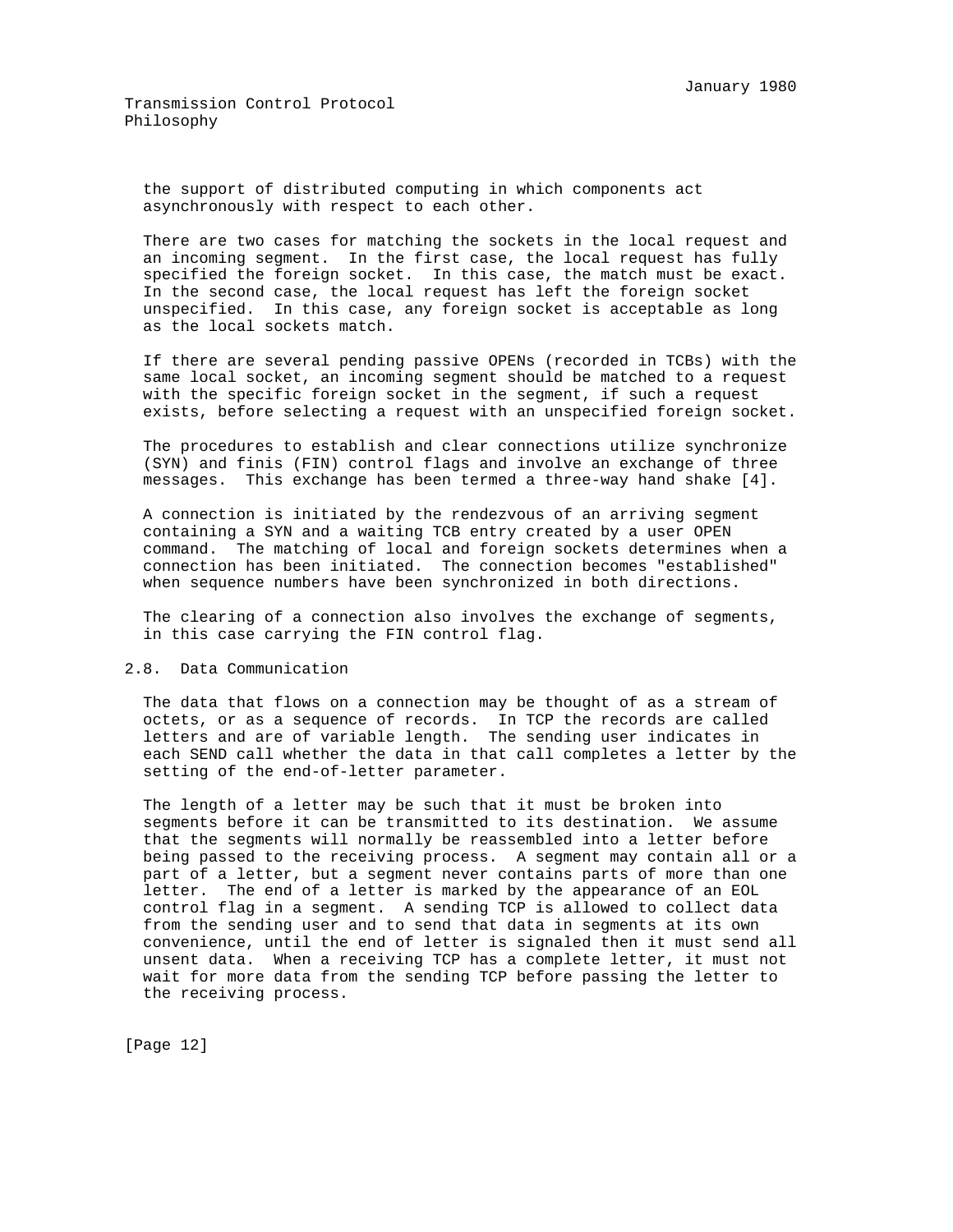There is a coupling between letters as sent and the use of buffers of data that cross the TCP/user interface. Each time an end-of-letter (EOL) flag is associated with data placed into the receiving user's buffer, the buffer is returned to the user for processing even if the buffer is not filled. If a letter is longer than the user's buffer, the letter is passed to the user in buffer size units, the last of which may be only partly full. The receiving TCP's buffer size may be communicated to the sending TCP when the connection is being established.

 The TCP is responsible for regulating the flow of segments on the connections, as a way of preventing itself from becoming saturated or overloaded with traffic. This is done using a window flow control mechanism. The data receiving TCP reports to the data sending TCP a window which is the range of sequence numbers of data octets that data receiving TCP is currently prepared to accept.

 TCP also provides a means to communicate to the receiver of data that at some point further along in the data stream than the receiver is currently reading there is urgent data. TCP does not attempt to define what the user specifically does upon being notified of pending urgent data, but the general notion is that the receiving process should take action to read through the end urgent data quickly.

### 2.9. Precedence and Security

 The TCP makes use of the internet protocol type of service field and security option to provide precedence and security on a per connection basis to TCP users. Not all TCP modules will necessarily function in a multilevel secure environment, some may be limited to unclassified use only, and others may operate at only one security level and compartment. Consequently, some TCP implementations and services to users may be limited to a subset of the multilevel secure case.

 TCP modules which operate in a multilevel secure environment should properly mark outgoing segments with the security, compartment, and precedence. Such TCP modules should also provide to their users or higher level protocols such as Telnet or THP an interface to allow them to specify the desired security level, compartment, and precedence of connections.

## 2.10. Robustness Principle

 TCP implementations should follow a general principle of robustness: be conservative in what you do, be liberal in what you accept from others.

[Page 13]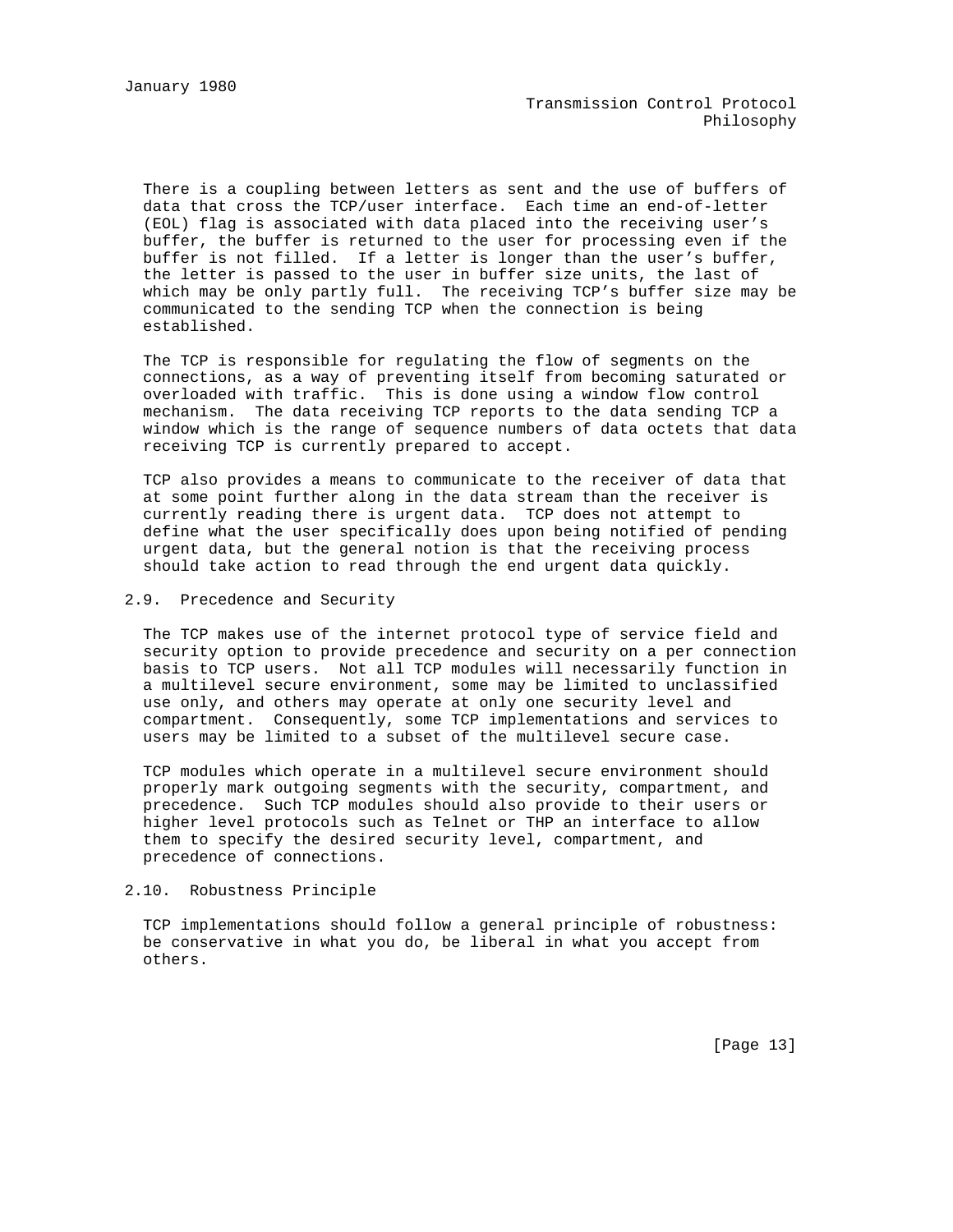Transmission Control Protocol

[Page 14]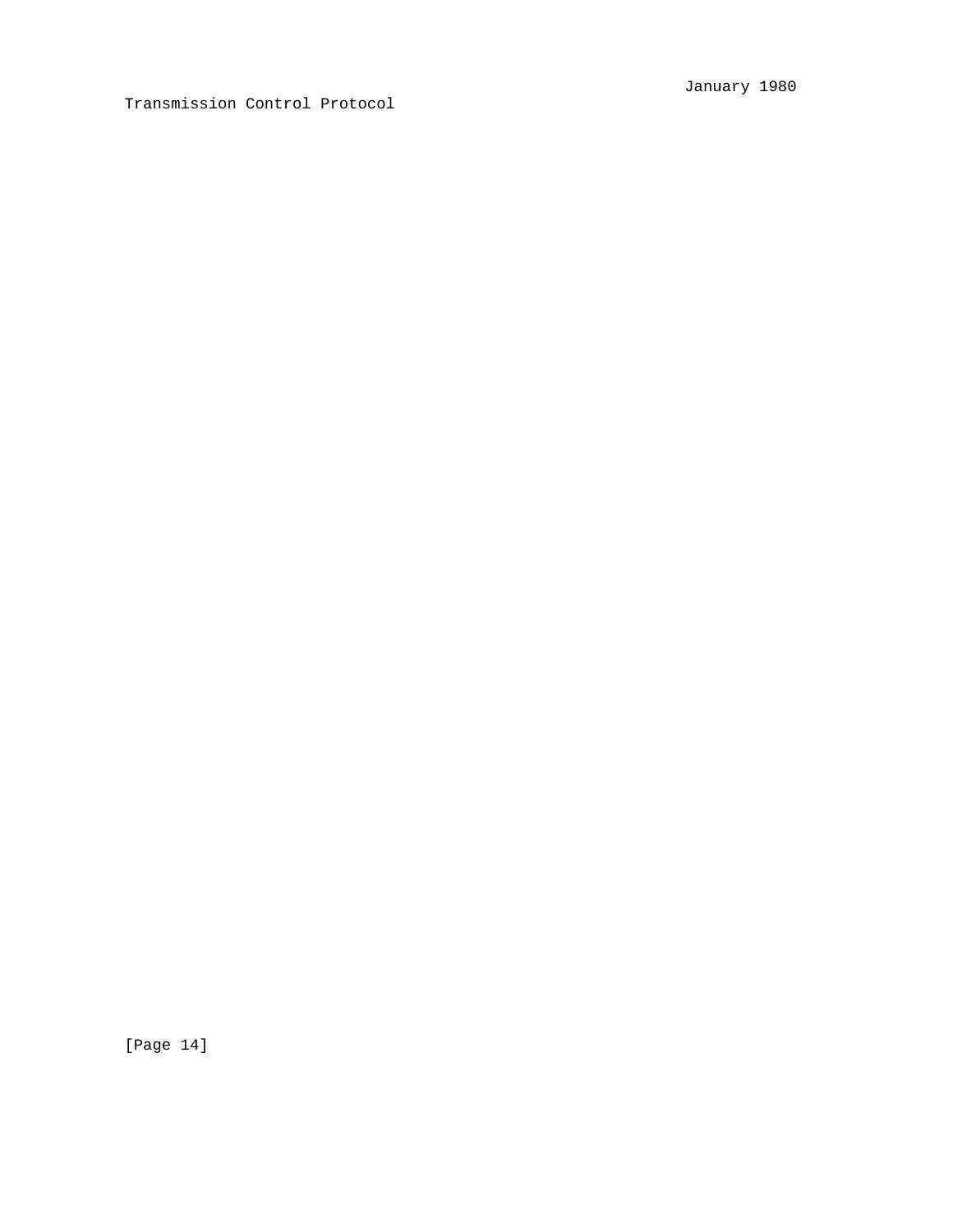## 3. FUNCTIONAL SPECIFICATION

## 3.1. Header Format

 TCP segments are sent as internet datagrams. The Internet Protocol header carries several information fields, including the source and destination host addresses [2]. A TCP header follows the internet header, supplying information specific to the TCP protocol. This division allows for the existence of host level protocols other than TCP.

TCP Header Format

|                | 1 2 3 4 5 6 7 8 9 0 1 2 3 4 5 6 7 8 9 0 1 2 3 4 5 6 7 8 9 |                                                                  |     |                 |             |                |        |  |         |  | 0 1 |
|----------------|-----------------------------------------------------------|------------------------------------------------------------------|-----|-----------------|-------------|----------------|--------|--|---------|--|-----|
|                |                                                           |                                                                  |     |                 | $+ - + - +$ |                |        |  |         |  |     |
|                | Destination Port<br>Source Port                           |                                                                  |     |                 |             |                |        |  |         |  |     |
|                |                                                           |                                                                  |     |                 |             |                |        |  |         |  |     |
|                |                                                           |                                                                  |     | Sequence Number |             |                |        |  |         |  |     |
|                |                                                           |                                                                  |     |                 |             |                |        |  |         |  |     |
|                |                                                           | Acknowledgment Number                                            |     |                 |             |                |        |  |         |  |     |
|                |                                                           |                                                                  |     |                 |             |                |        |  |         |  |     |
| Data<br>Offset | Reserved                                                  | $R \mid$<br>Α<br>$\vert$ E $\vert$<br>R C O S Y I<br>G K L T N N | SIF |                 |             |                | Window |  |         |  |     |
|                |                                                           |                                                                  |     |                 |             |                |        |  |         |  |     |
|                | Checksum                                                  |                                                                  |     |                 |             | Urgent Pointer |        |  |         |  |     |
|                |                                                           |                                                                  |     |                 |             |                |        |  |         |  |     |
|                |                                                           | Options                                                          |     |                 |             |                |        |  | Padding |  |     |
|                | $- + - + - + -$<br>data                                   |                                                                  |     |                 |             |                |        |  |         |  |     |
|                |                                                           |                                                                  |     |                 |             |                |        |  |         |  |     |

### TCP Header Format

Note that one tick mark represents one bit position.

Figure 3.

Source Port: 16 bits

The source port number.

## Destination Port: 16 bits

The destination port number.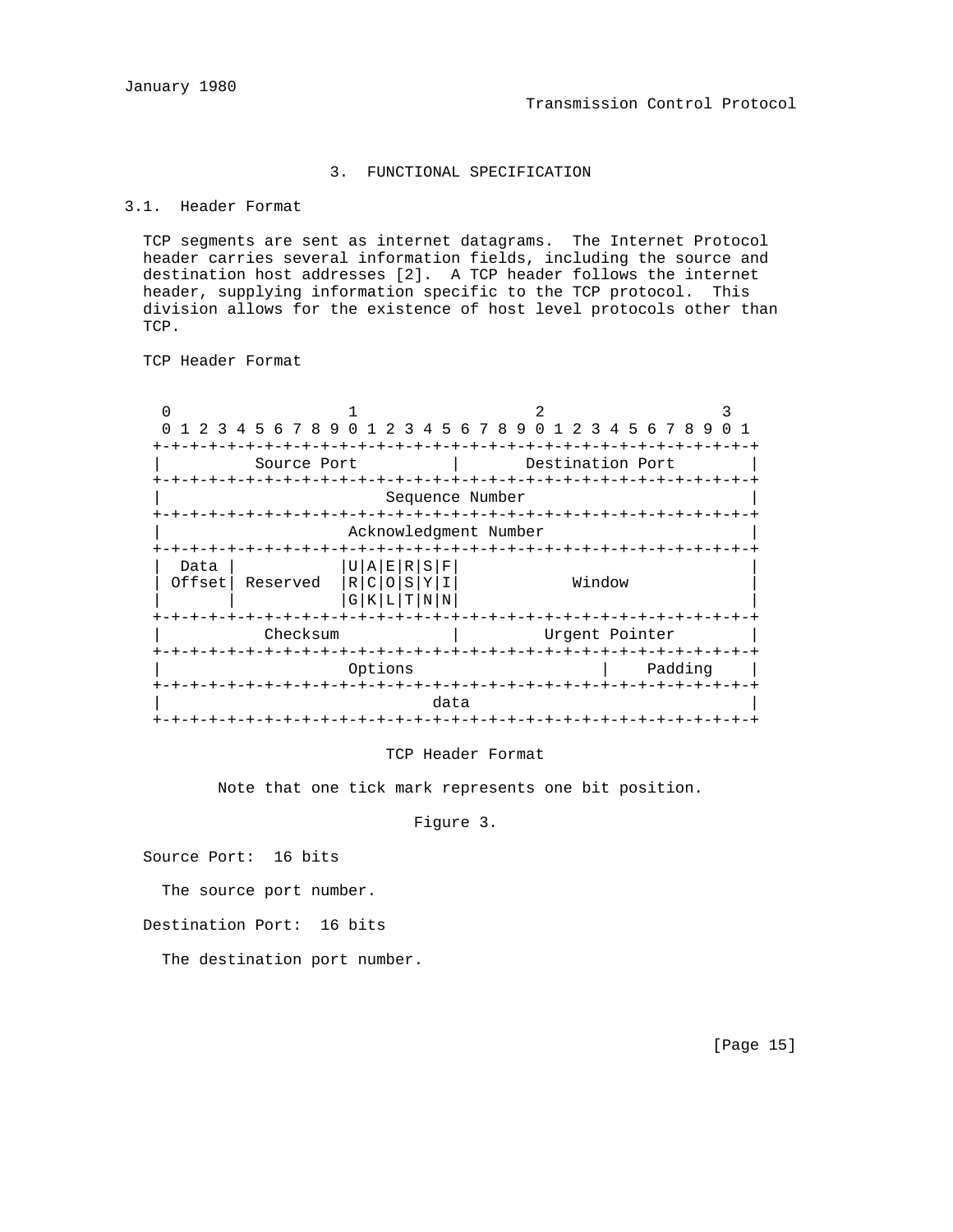Sequence Number: 32 bits

 The sequence number of the first data octet in this segment (except when SYN is present).

Acknowledgment Number: 32 bits

 If the ACK control bit is set this field contains the value of the next sequence number the sender of the segment is expecting to receive. Once a connection is established this is always sent.

Data Offset: 4 bits

 The number of 32 bit words in the TCP Header. This indicates where the data begins. The TCP header including options is an integral number of 32 bits long.

Reserved: 6 bits

Reserved for future use. Must be zero.

Control Bits: 8 bits (from left to right):

 URG: Urgent Pointer field significant ACK: Acknowledgment field significant EOL: End of Letter RST: Reset the connection SYN: Synchronize sequence numbers FIN: No more data from sender

Window: 16 bits

 The number of data octets beginning with the one indicated in the acknowledgment field which the sender of this segment is willing to accept.

Checksum: 16 bits

 The checksum field is the 16 bit one's complement of the one's complement sum of all 16 bit words in the header and text. If a segment contains an odd number of header and text octets to be checksummed, the last octet is padded on the right with zeros to form a 16 bit word for checksum purposes. The pad is not transmitted as part of the segment. While computing the checksum, the checksum field itself is replaced with zeros.

 The checksum also covers a 96 bit pseudo header conceptually prefixed to the TCP header. This pseudo header contains the Source

[Page 16]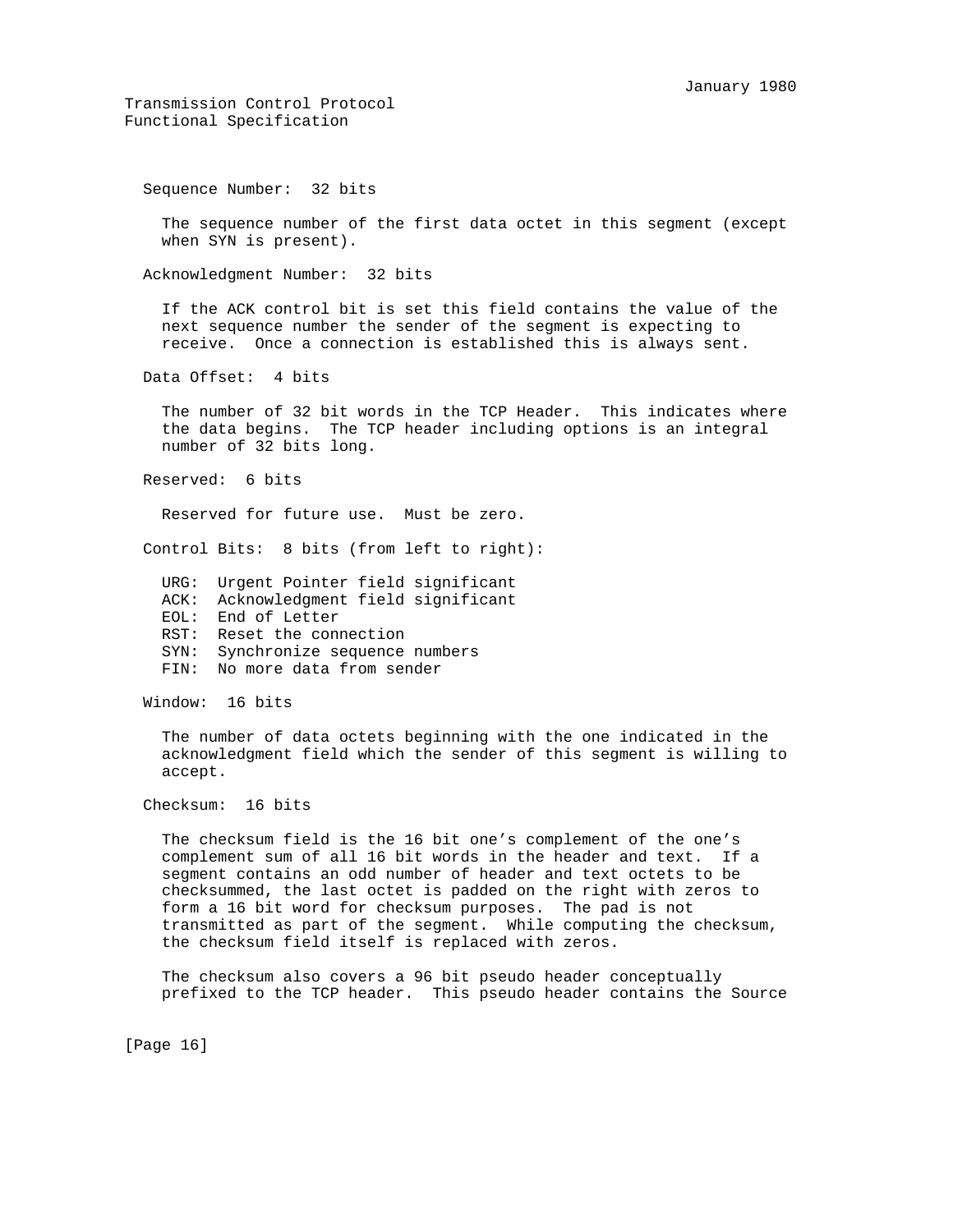Address, the Destination Address, the Protocol, and TCP length. This gives the TCP protection against misrouted segments. This information is carried in the Internet Protocol and is transferred across the TCP/Network interface in the arguments or results of calls by the TCP on the IP.

| Source Address           |
|--------------------------|
| Destination Address      |
| zero   PTCL   TCP Length |

 The TCP Length is the TCP header plus the data length in octets (this is not an explicitly transmitted quantity, but is computed from the total length, and the header length).

Urgent Pointer: 16 bits

 This field communicates the current value of the urgent pointer as a positive offset from the sequence number in this segment. The urgent pointer points to the sequence number of the octet following the urgent data. This field should only be interpreted in segments with the URG control bit set.

Options: variable

 Options may occupy space at the end of the TCP header and are a multiple of 8 bits in length. All options are included in the checksum. An option may begin on any octet boundary. There are two cases for the format of an option:

Case 1: A single octet of option-kind.

 Case 2: An octet of option-kind, an octet of option-length, and the actual option-data octets.

 The option-length counts the two octets of option-kind and option-length as well as the option-data octets.

 Note that the list of options may be shorter than the data offset field might imply. The content of the header beyond the End-of-Option option should be header padding (i.e., zero).

A TCP must implement all options.

[Page 17]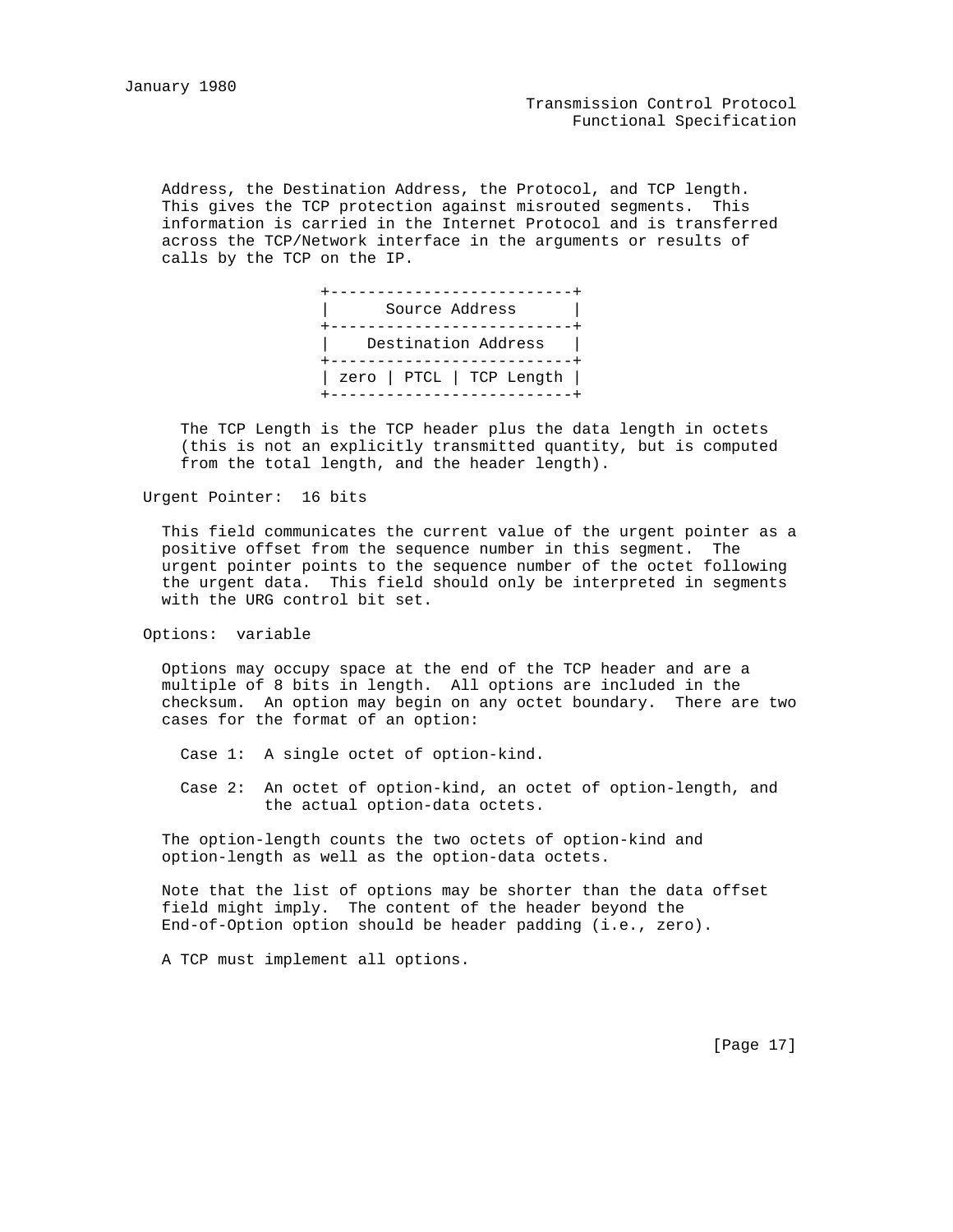Currently defined options include (kind indicated in octal):

| Kind | Length | Meaning             |
|------|--------|---------------------|
|      |        |                     |
|      |        | End of option list. |
|      |        | No-Operation.       |
| 100  |        | Reserved.           |
| 105  |        | Buffer Size.        |

Specific Option Definitions

End of Option List

 +--------+ |00000000| +--------+ Kind=0

 This option code indicates the end of the option list. This might not coincide with the end of the TCP header according to the Data Offset field. This is used at the end of all options, not the end of each option, and need only be used if the end of the options would not otherwise coincide with the end of the TCP header.

No-Operation

```
 +--------+
|00000001|
+--------+
Kind=1
```
 This option code may be used between options, for example, to align the beginning of a subsequent option on a word boundary. There is no guarantee that senders will use this option, so receivers must be prepared to process options even if they do not begin on a word boundary.

Buffer Size

| +--------+--------+------------------- |         |
|----------------------------------------|---------|
| 01000101 00000100  buffer size         | and the |
| +--------+--------+---------+--------  |         |
| Kind=105 Length=4                      |         |

[Page 18]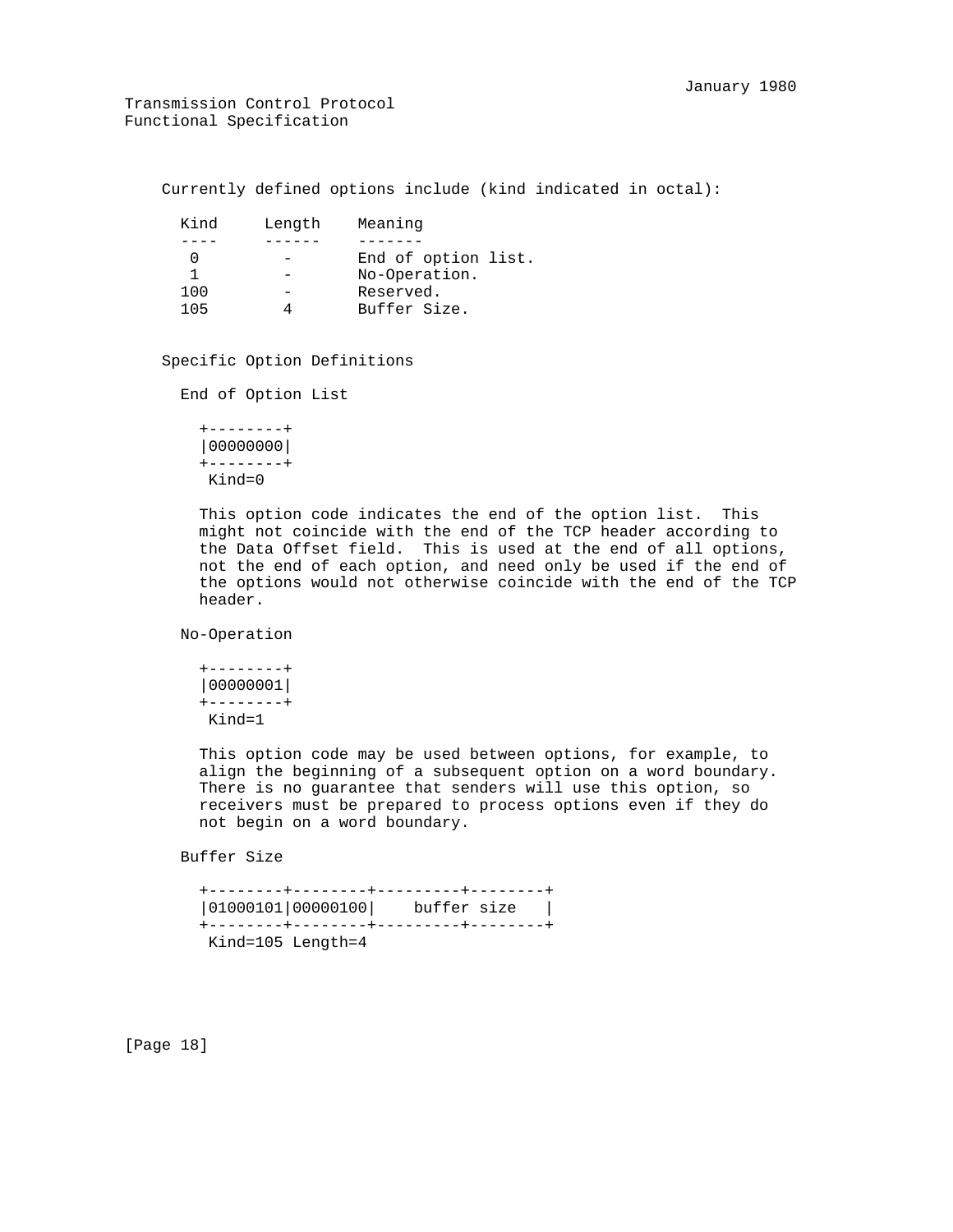Buffer Size Option Data: 16 bits

 If this option is present, then it communicates the receive buffer size at the TCP which sends this segment. This field should only be sent in the initial connection request (i.e., in segments with the SYN control bit set). If this option is not used, the default buffer size of one octet is assumed.

Padding: variable

 The TCP header padding is used to ensure that the TCP header ends and data begins on a 32 bit boundary. The padding is composed of zeros.

### 3.2. Terminology

 Before we can discuss very much about the operation of the TCP we need to introduce some detailed terminology. The maintenance of a TCP connection requires the remembering of several variables. We conceive of these variables being stored in a connection record called a Transmission Control Block or TCB. Among the variables stored in the TCB are the local and remote socket numbers, the security and precedence of the connection, pointers to the user's send and receive buffers, pointers to the retransmit queue and to the current segment. In addition several variables relating to the send and receive sequence numbers are stored in the TCB.

Send Sequence Variables

```
 SND.UNA - send unacknowledged
SND.NXT - send sequence
SND.WND - send window
SND.BS - send buffer size
SND.UP - send urgent pointer
SND.WL - send sequence number used for last window update
SND.LBB - send last buffer beginning
ISS - initial send sequence number
```
Receive Sequence Variables

 RCV.NXT - receive sequence RCV.WND - receive window RCV.BS - receive buffer size RCV.UP - receive urgent pointer RCV.LBB - receive last buffer beginning IRS - initial receive sequence number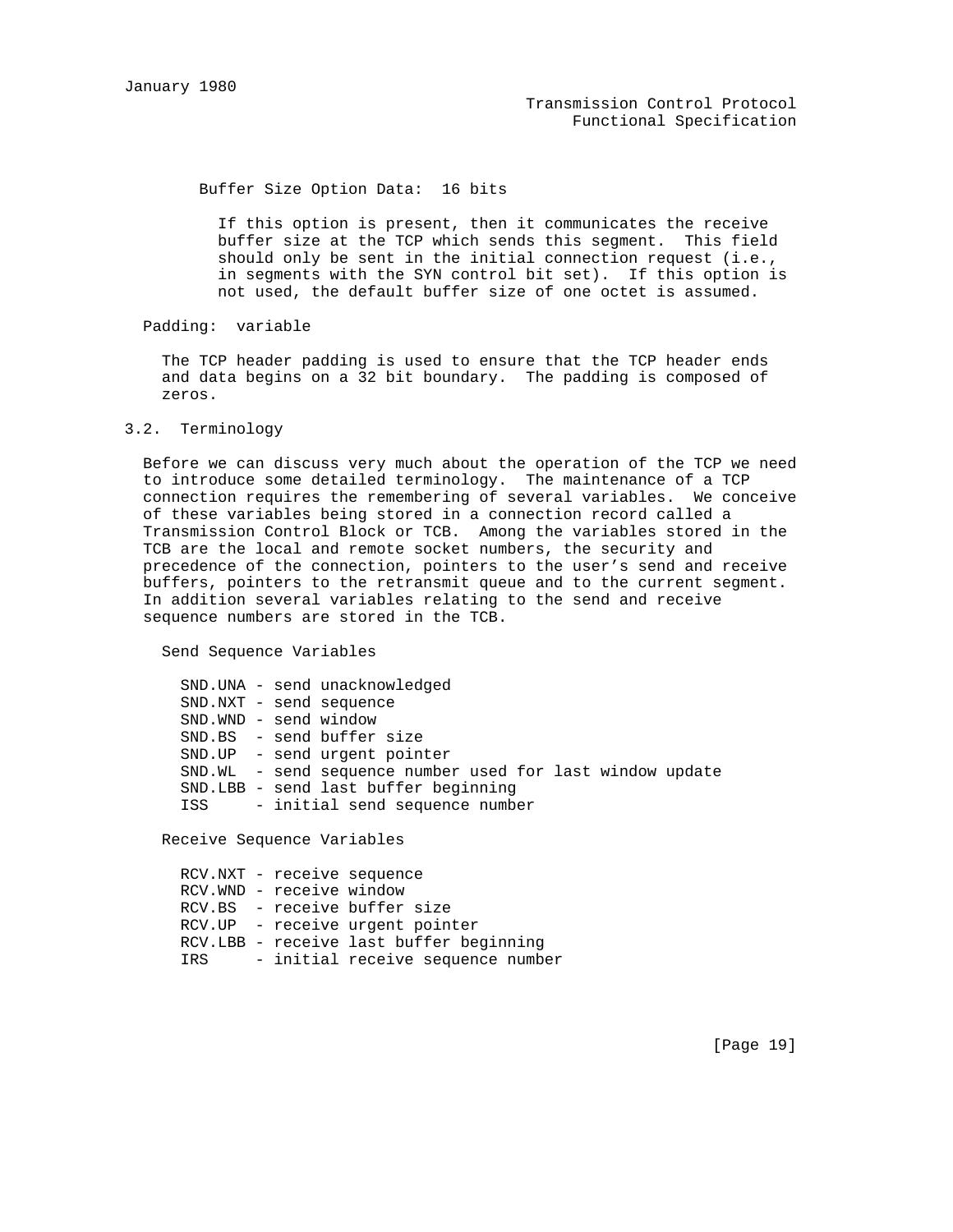The following diagrams may help to relate some of these variables to the sequence space.

Send Sequence Space

 1 2 3 4 ----------|----------|----------|---------- SND.UNA SND.NXT SND.UNA +SND.WND

1 - old sequence numbers which have been acknowledged

2 - sequence numbers of unacknowledged data

3 - sequence numbers allowed for new data transmission

4 - future sequence numbers which are not yet allowed

Send Sequence Space

## Figure 4.

Receive Sequence Space

 1 2 3 ----------|----------|---------- RCV.NXT RCV.NXT +RCV.WND

1 - old sequence numbers which have been acknowledged

2 - sequence numbers allowed for new reception

3 - future sequence numbers which are not yet allowed

Receive Sequence Space

Figure 5.

 There are also some variables used frequently in the discussion that take their values from the fields of the current segment.

[Page 20]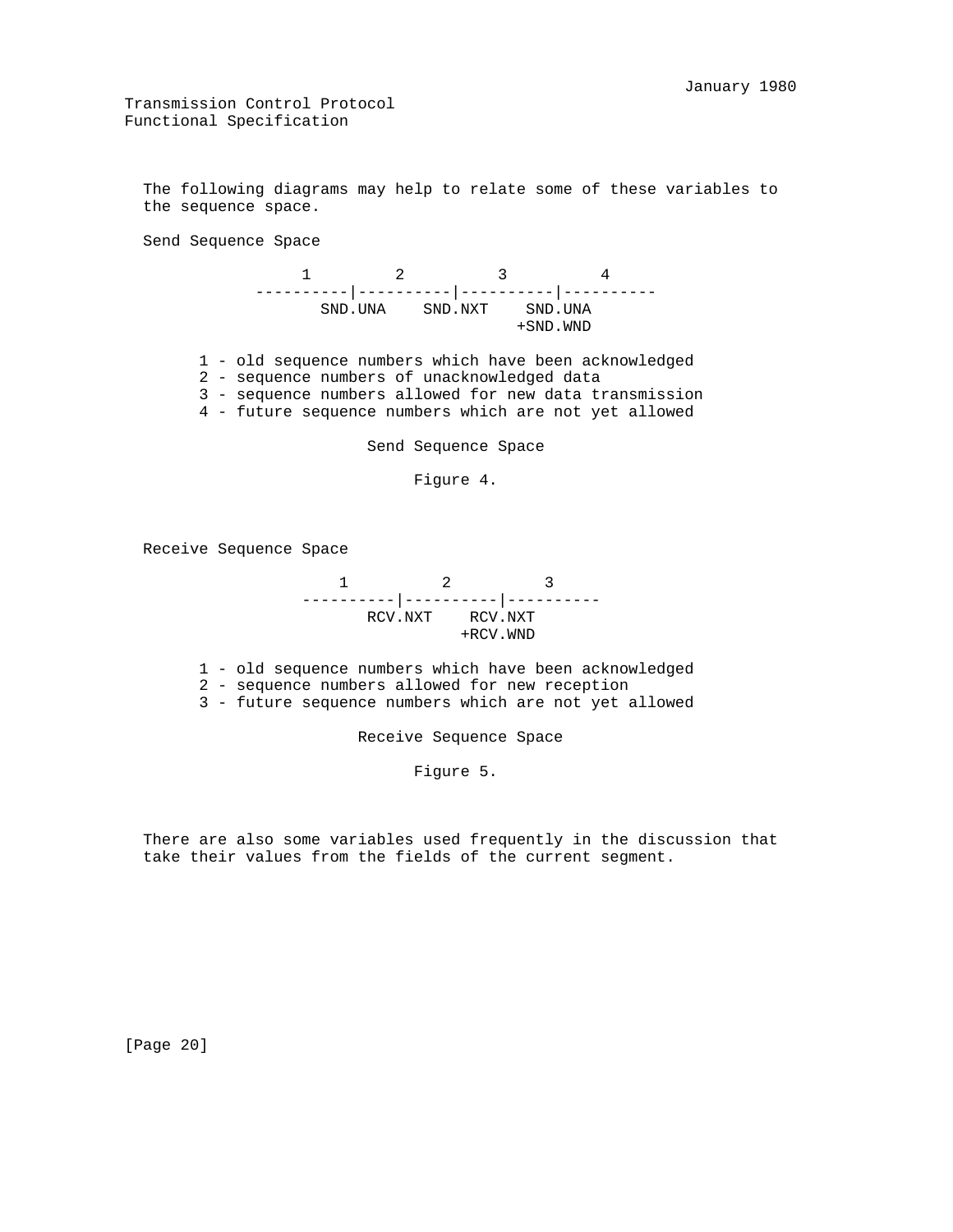Current Segment Variables

 SEG.SEQ - segment sequence number SEG.ACK - segment acknowledgment number SEG.LEN - segment length SEG.WND - segment window SEG.UP - segment urgent pointer SEG.PRC - segment precedence value

 A connection progresses through a series of states during its lifetime. The states are: LISTEN, SYN-SENT, SYN-RECEIVED, ESTABLISHED, FIN-WAIT-1, FIN-WAIT-2, TIME-WAIT, CLOSE-WAIT, CLOSING, and the fictional state CLOSED. CLOSED is fictional because it represents the state when there is no TCB, and therefore, no connection. Briefly the meanings of the states are:

 LISTEN - represents waiting for a connection request from any remote TCP and port.

 SYN-SENT - represents waiting for a matching connection request after having sent a connection request.

 SYN-RECEIVED - represents waiting for a confirming connection request acknowledgment after having both received and sent a connection request.

 ESTABLISHED - represents an open connection, ready to transmit and receive data segments.

 FIN-WAIT-1 - represents waiting for a connection termination request from the remote TCP, or an acknowledgment of the connection termination request previously sent.

 FIN-WAIT-2 - represents waiting for a connection termination request from the remote TCP.

 TIME-WAIT - represents waiting for enough time to pass to be sure the remote TCP received the acknowledgment of its connection termination request.

 CLOSE-WAIT - represents waiting for a connection termination request from the local user.

 CLOSING - represents waiting for a connection termination request acknowledgment from the remote TCP.

CLOSED - represents no connection state at all.

[Page 21]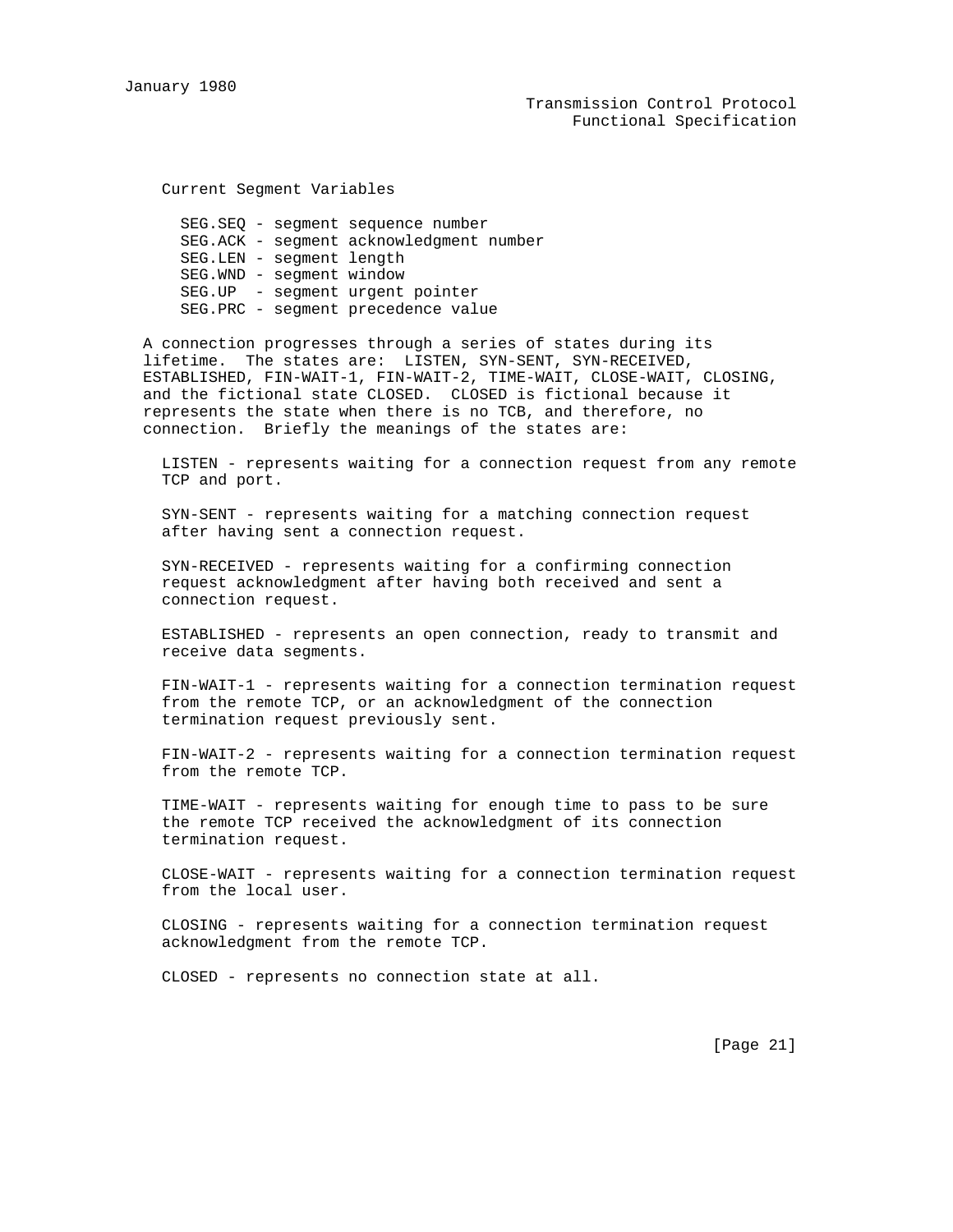A TCP connection progresses from one state to another in response to events. The events are the user calls, OPEN, SEND, RECEIVE, CLOSE, ABORT, and STATUS; the incoming segments, particularly those containing the SYN and FIN flags; and timeouts.

 The Glossary contains a more complete list of terms and their definitions.

 The state diagram in figure 6 only illustrates state changes, together with the causing events and resulting actions, but addresses neither error conditions nor actions which are not connected with state changes. In a later section, more detail is offered with respect to the reaction of the TCP to events.

[Page 22]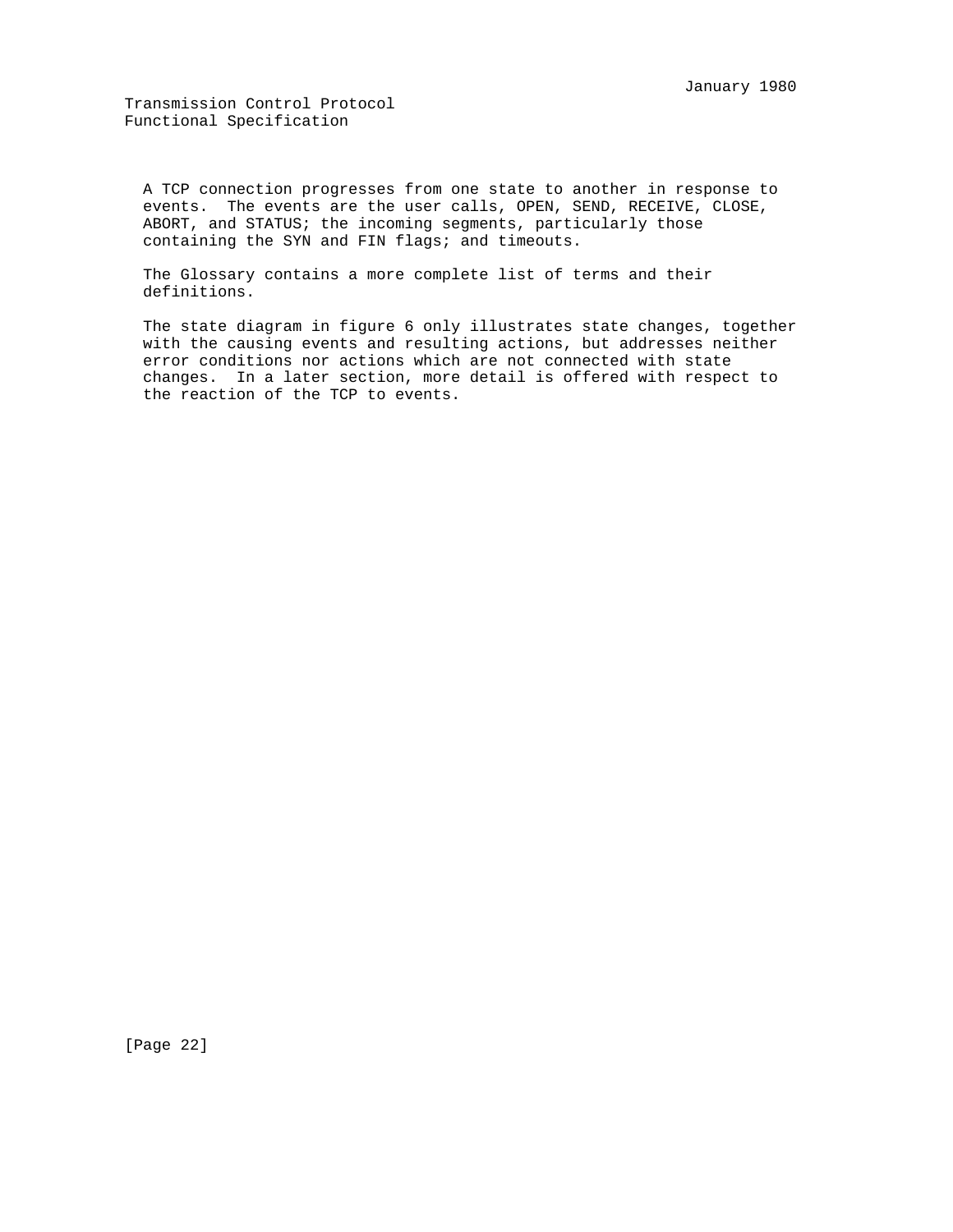

```
 Figure 6.
```
[Page 23]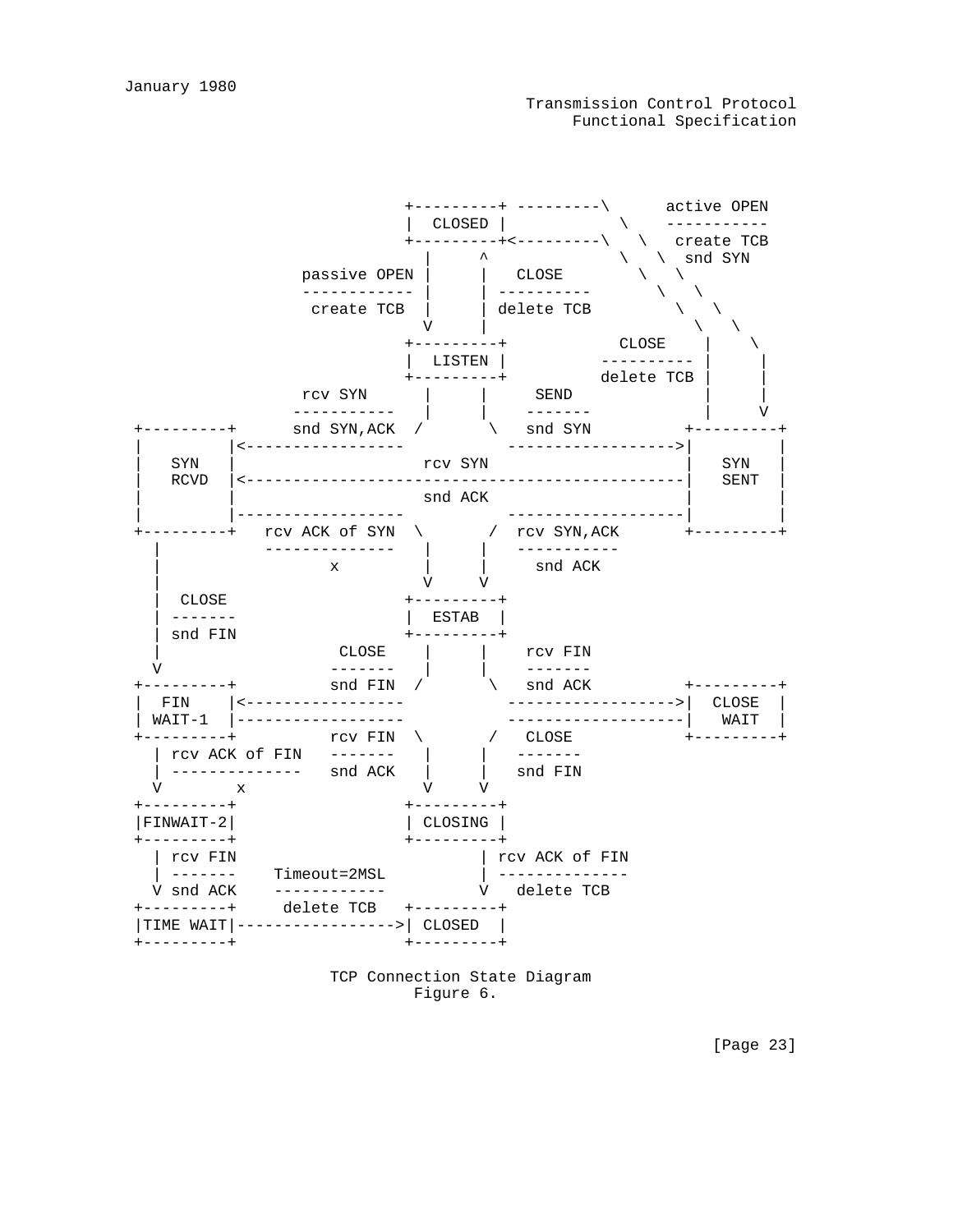### 3.3. Sequence Numbers

 A fundamental notion in the design is that every octet of data sent over a TCP connection has a sequence number. Since every octet is sequenced, each of them can be acknowledged. The acknowledgment mechanism employed is cumulative so that an acknowledgment of sequence number X indicates that all octets up to but not including X have been received. This mechanism allows for straight-forward duplicate detection in the presence of retransmission. Numbering of octets within a segment is that the first data octet immediately following the header is the lowest numbered, and the following octets are numbered consecutively.

 It is essential to remember that the actual sequence number space is finite, though very large. This space ranges from  $0$  to  $2**32 - 1$ . Since the space is finite, all arithmetic dealing with sequence numbers must be performed modulo 2\*\*32. This unsigned arithmetic preserves the relationship of sequence numbers as they cycle from 2\*\*32 - 1 to 0 again. There are some subtleties to computer modulo arithmetic, so great care should be taken in programming the comparison of such values. The typical kinds of sequence number comparisons which the TCP must perform include:

- (a) Determining that an acknowledgment refers to some sequence number sent but not yet acknowledged.
- (b) Determining that all sequence numbers occupied by a segment have been acknowledged (e.g., to remove the segment from a retransmission queue).
- (c) Determining that an incoming segment contains sequence numbers which are expected (i.e., that the segment "overlaps" the receive window).

[Page 24]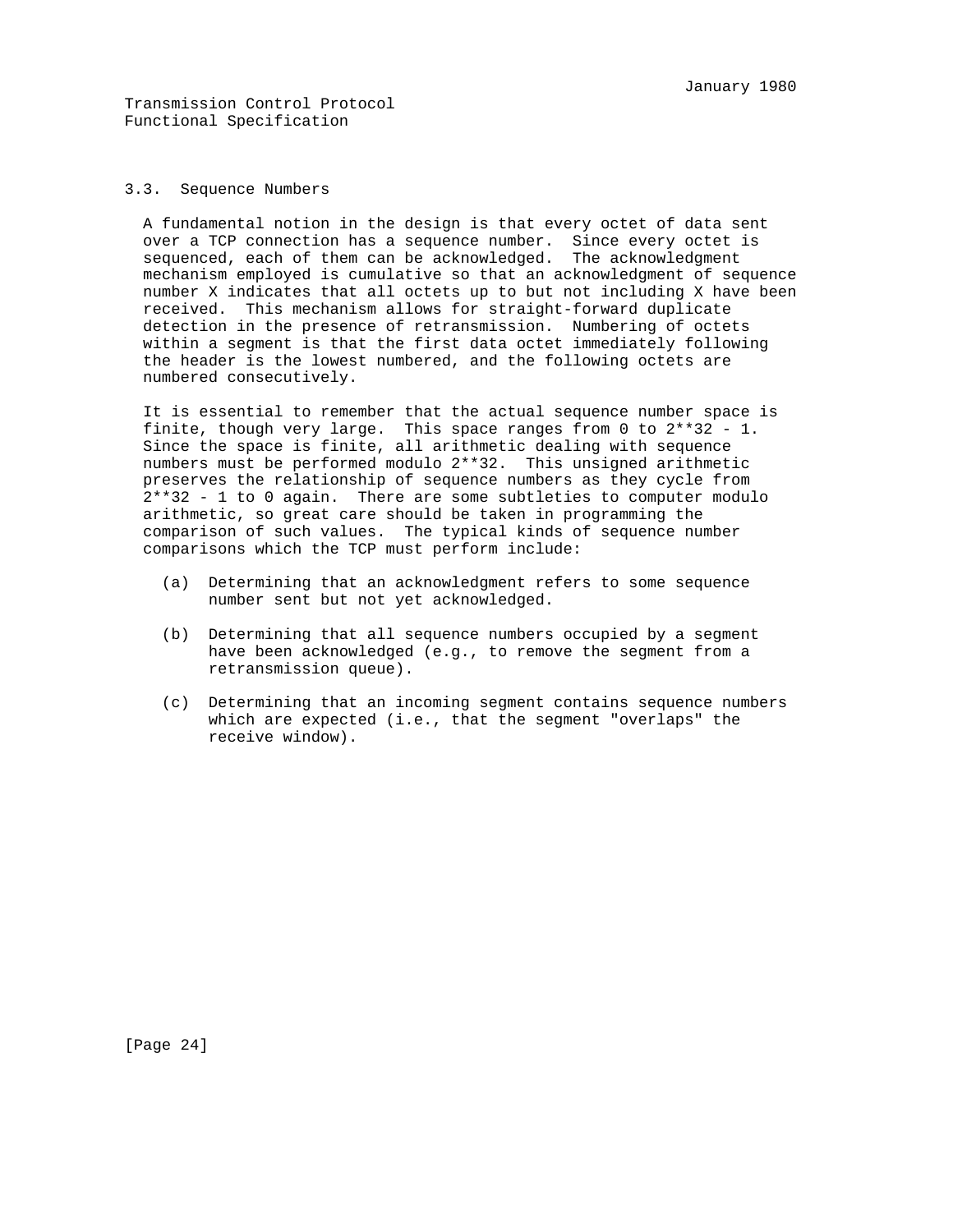On send connections the following comparisons are needed:

older sequence numbers newer sequence numbers

SND.UNA SEG.ACK SND.NXT | | | ----|----XXXXXXX------XXXXXXXXXX---------XXXXXX----|---- | | | | | | | | | Segment 1 Segment 2 Segment 3

<----- sequence space ----->

Sending Sequence Space Information

Figure 7.

SND.UNA = oldest unacknowledged sequence number

SND.NXT = next sequence number to be sent

 SEG.ACK = acknowledgment (next sequence number expected by the acknowledging TCP)

SEG.SEQ = first sequence number of a segment

SEG.SEQ+SEG.LEN-1 = last sequence number of a segment

 A new acknowledgment (called an "acceptable ack"), is one for which the inequality below holds:

SND.UNA < SEG.ACK =< SND.NXT

 All arithmetic is modulo 2\*\*32 and that comparisons are unsigned. "=<" means "less than or equal".

 A segment on the retransmission queue is fully acknowledged if the sum of its sequence number and length is less than the acknowledgment value in the incoming segment.

 SEG.LEN is the number of octets occupied by the data in the segment. It is important to note that SEG.LEN must be non-zero; segments which do not occupy any sequence space (e.g., empty acknowledgment segments) are never placed on the retransmission queue, so would not go through this particular test.

[Page 25]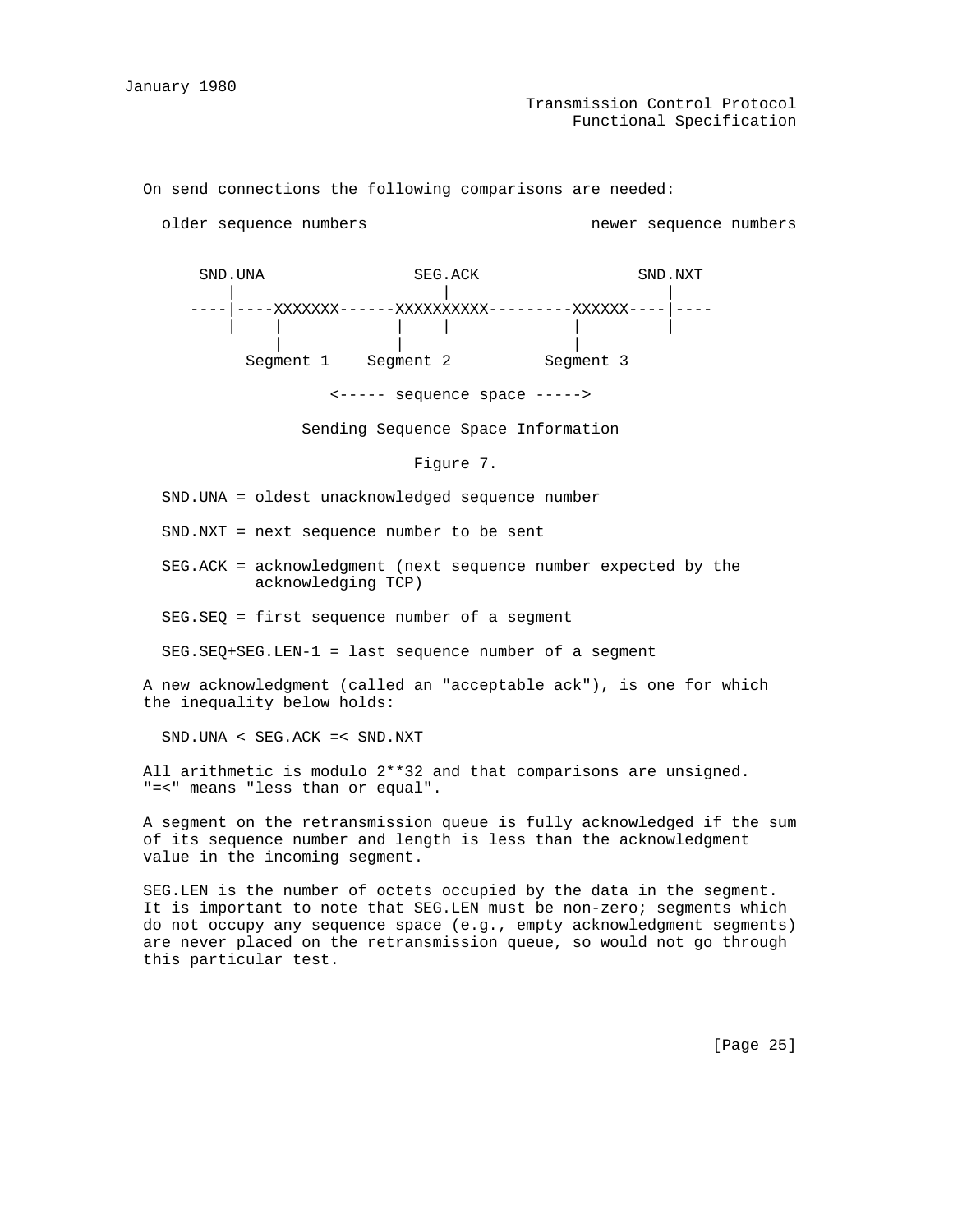On receive connections the following comparisons are needed:

older sequence numbers newer sequence numbers



<----- sequence space ----->

Receiving Sequence Space Information

Figure 8.

RCV.NXT = next sequence number expected on incoming segments

- RCV.NXT+RCV.WND = last sequence number expected on incoming segments, plus one
- SEG.SEQ = first sequence number occupied by the incoming segment
- SEG.SEQ+SEG.LEN-1 = last sequence number occupied by the incoming segment

 A segment is judged to occupy a portion of valid receive sequence space if

 $0 = <$  (SEG.SEQ+SEG.LEN-1 - RCV.NXT) < (RCV.NXT+RCV.WND - RCV.NXT)

 SEG.SEQ+SEG.LEN-1 is the last sequence number occupied by the segment; RCV.NXT is the next sequence number expected on an incoming segment; and RCV.NXT+RCV.WND is the right edge of the receive window.

 Actually, it is a little more complicated than this. Due to zero windows and zero length segments, we have four cases for the acceptability of an incoming segment:

[Page 26]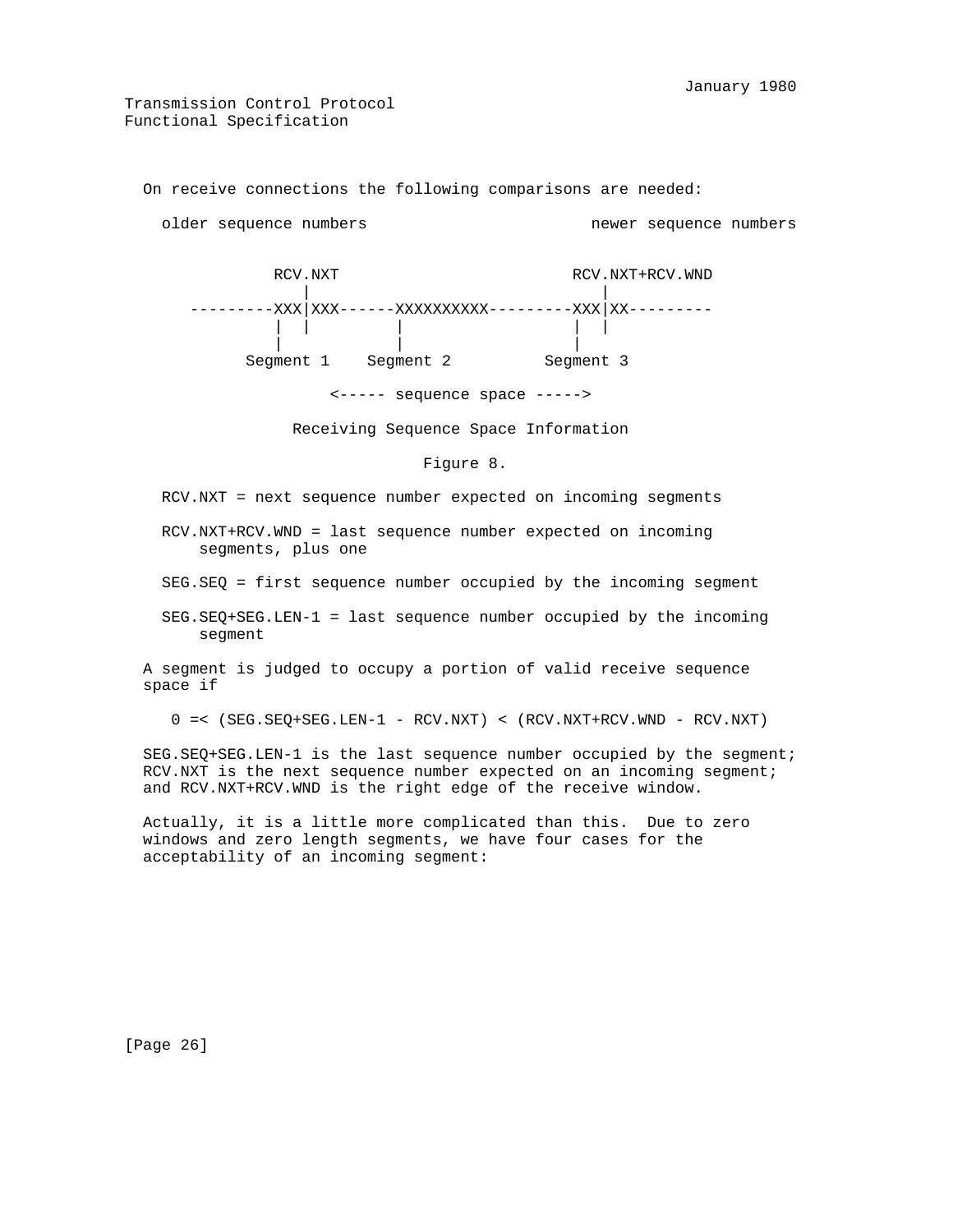| Length Window | Segment Receive Test |                                            |
|---------------|----------------------|--------------------------------------------|
| $\Omega$      | 0                    | $SEG.SEO = RCV.NXT$                        |
| $\Omega$      | > 0                  | $RCV.NXT = <$ SEG. SEQ < RCV. NXT+RCV. WND |
| > 0           | 0                    | not acceptable                             |
| > 0           | > 0                  | $RCV.NXT < SEG.SEO+SEG.LEN = $             |

 Note that the acceptance test for a segment, since it requires the end of a segment to lie in the window, is somewhat more restrictive than is absolutely necessary. If at least the first sequence number of the segment lies in the receive window, or if some part of the segment lies in the receive window, then the segment might be judged acceptable. Thus, in figure 8, at least segments 1 and 2 are acceptable by the strict rule, and segment 3 may or may not be, depending on the strictness of interpretation of the rule.

 Note that when the receive window is zero no segments should be acceptable except ACK segments. Thus, it should be possible for a TCP to maintain a zero receive window while transmitting data and receiving ACKs.

 We have taken advantage of the numbering scheme to protect certain control information as well. This is achieved by implicitly including some control flags in the sequence space so they can be retransmitted and acknowledged without confusion (i.e., one and only one copy of the control will be acted upon). Control information is not physically carried in the segment data space. Consequently, we must adopt rules for implicitly assigning sequence numbers to control. The SYN and FIN are the only controls requiring this protection, and these controls are used only at connection opening and closing. For sequence number purposes, the SYN is considered to occur before the first actual data octet of the segment in which it occurs, while the FIN is considered to occur after the last actual data octet in a segment in which it occurs. The segment length includes both data and sequence space occupying controls. When a SYN is present then SEG.SEQ is the sequence number of the SYN.

Initial Sequence Number Selection

 The protocol places no restriction on a particular connection being used over and over again. A connection is defined by a pair of sockets. New instances of a connection will be referred to as incarnations of the connection. The problem that arises owing to this

[Page 27]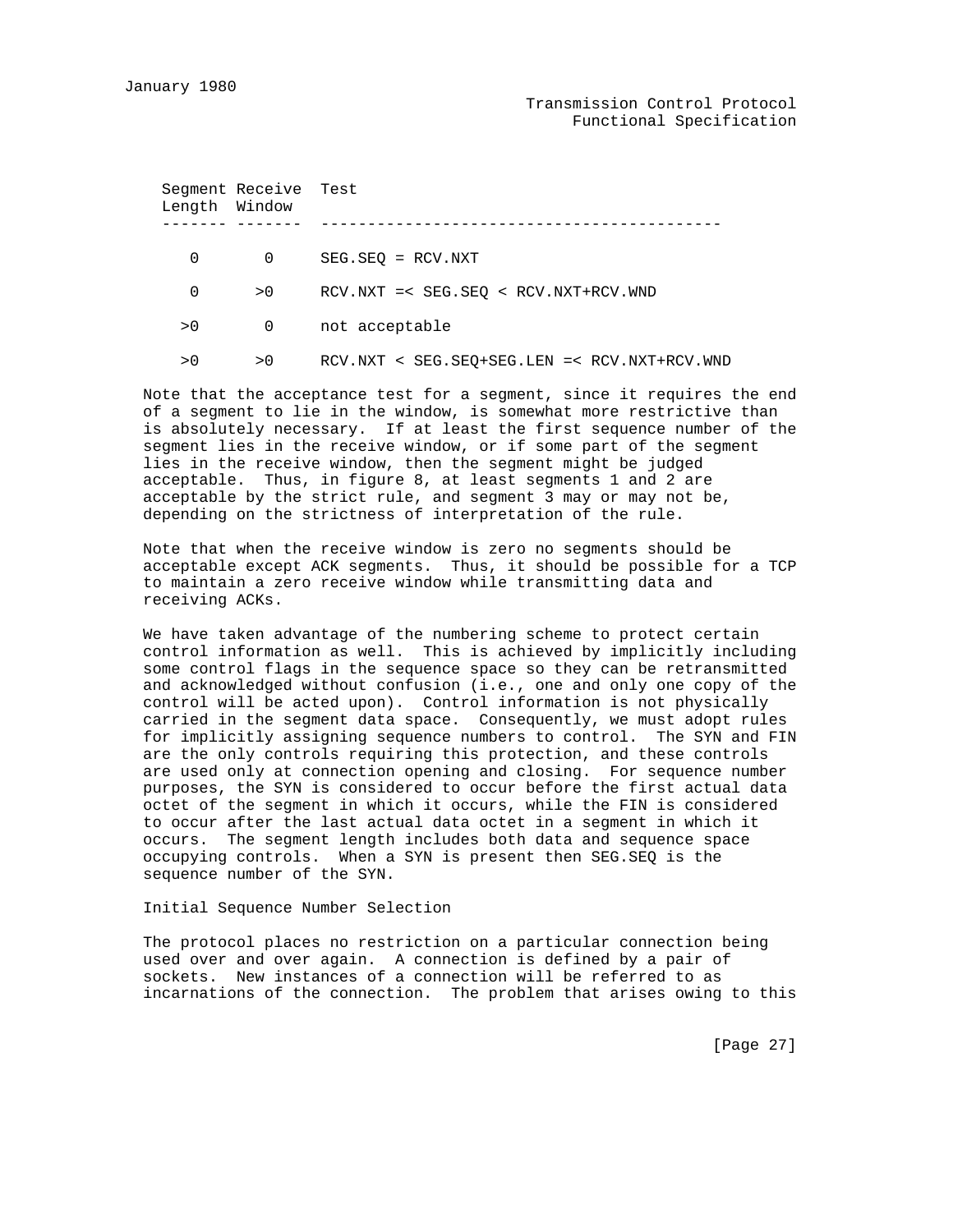is -- "how does the TCP identify duplicate segments from previous incarnations of the connection?" This problem becomes apparent if the connection is being opened and closed in quick succession, or if the connection breaks with loss of memory and is then reestablished.

 To avoid confusion we must prevent segments from one incarnation of a connection from being used while the same sequence numbers may still be present in the network from an earlier incarnation. We want to assure this, even if a TCP crashes and loses all knowledge of the sequence numbers it has been using. When new connections are created, an initial sequence number (ISN) generator is employed which selects a new 32 bit ISN. The generator is bound to a (possibly fictitious) 32 bit clock whose low order bit is incremented roughly every 4 microseconds. Thus, the ISN cycles approximately every 4.55 hours. Since we assume that segments will stay in the network no more than tens of seconds or minutes, at worst, we can reasonably assume that ISN's will be unique.

 For each connection there is a send sequence number and a receive sequence number. The initial send sequence number (ISS) is chosen by the data sending TCP, and the initial receive sequence number (IRS) is learned during the connection establishing procedure.

 For a connection to be established or initialized, the two TCPs must synchronize on each other's initial sequence numbers. This is done in an exchange of connection establishing messages carrying a control bit called "SYN" (for synchronize) and the initial sequence numbers. As a shorthand, messages carrying the SYN bit are also called "SYNs". Hence, the solution requires a suitable mechanism for picking an initial sequence number and a slightly involved handshake to exchange the ISN's. A "three way handshake" is necessary because sequence numbers are not tied to a global clock in the network, and TCPs may have different mechanisms for picking the ISN's. The receiver of the first SYN has no way of knowing whether the segment was an old delayed one or not, unless it remembers the last sequence number used on the connection (which is not always possible), and so it must ask the sender to verify this SYN.

 The "three way handshake" and the advantages of a "clock-driven" scheme are discussed in [4].

Knowing When to Keep Quiet

 To be sure that a TCP does not create a segment that carries a sequence number which may be duplicated by an old segment remaining in the network, the TCP must keep quiet for a maximum segment lifetime (MSL) before assigning any sequence numbers upon starting up or recovering from a crash in which memory of sequence numbers in use was

[Page 28]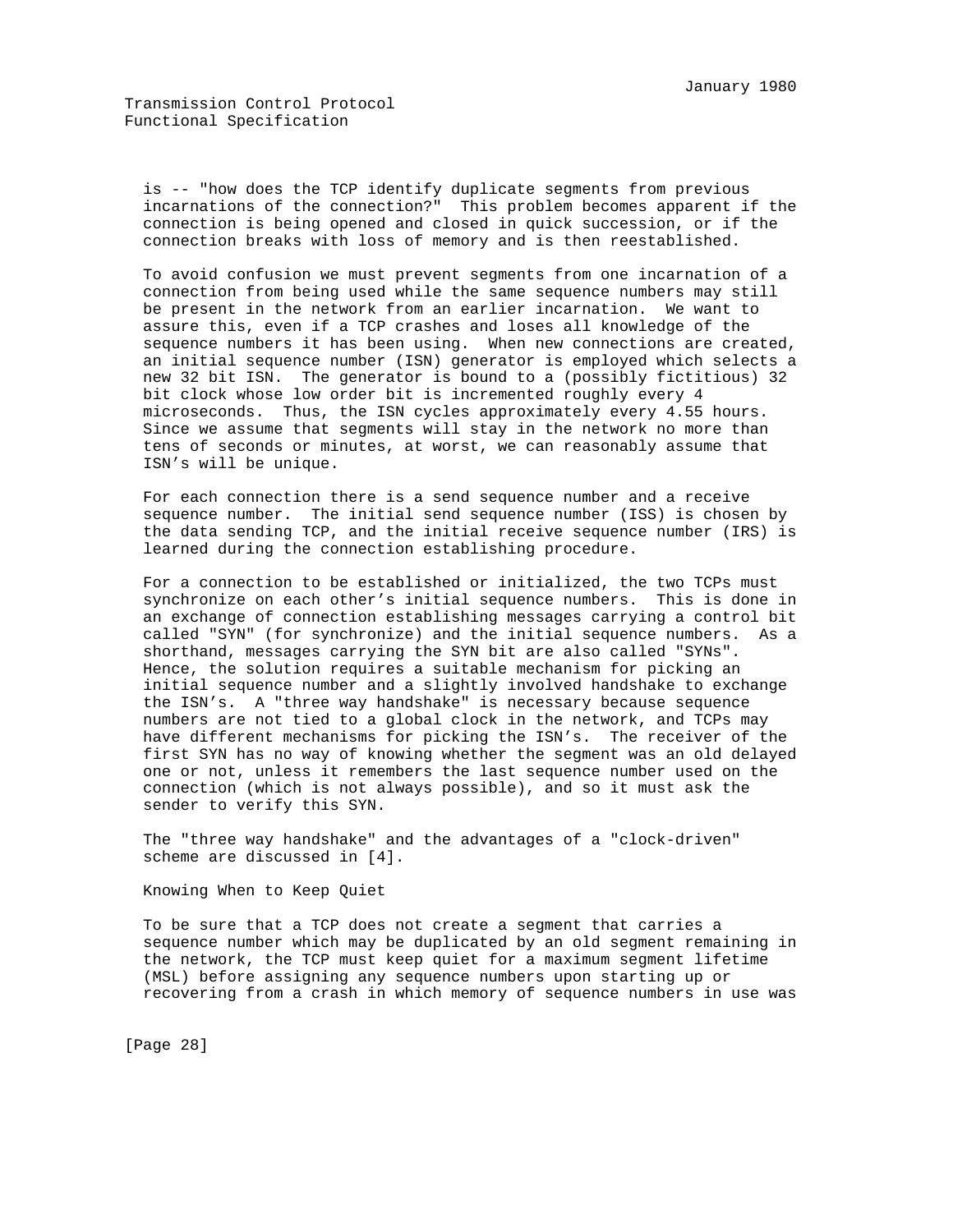lost. For this specification the MSL is taken to be 2 minutes. This is an engineering choice, and may be changed if experience indicates it is desirable to do so. Note that if a TCP is reinitialized in some sense, yet retains its memory of sequence numbers in use, then it need not wait at all; it must only be sure to use sequence numbers larger than those recently used.

 It should be noted that this strategy does not protect against spoofing or other replay type duplicate message problems.

### 3.4. Establishing a connection

 The "three-way handshake" is the procedure used to establish a connection. This procedure normally is initiated by one TCP and responded to by another TCP. The procedure also works if two TCP simultaneously initiate the procedure. When simultaneous attempt occurs, the TCP receives a "SYN" segment which carries no acknowledgment after it has sent a "SYN". Of course, the arrival of an old duplicate "SYN" segment can potentially make it appear, to the recipient, that a simultaneous connection initiation is in progress. Proper use of "reset" segments can disambiguate these cases. Several examples of connection initiation follow. Although these examples do not show connection synchronization using data-carrying segments, this is perfectly legitimate, so long as the receiving TCP doesn't deliver the data to the user until it is clear the data is valid (i.e., the data must be buffered at the receiver until the connection reaches the ESTABLISHED state). The three-way handshake reduces the possibility of false connections. It is the implementation of a trade-off between memory and messages to provide information for this checking.

 The simplest three-way handshake is shown in figure 9 below. The figures should be interpreted in the following way. Each line is numbered for reference purposes. Right arrows (-->) indicate departure of a TCP segment from TCP A to TCP B, or arrival of a segment at B from A. Left arrows (<--), indicate the reverse. Ellipsis (...) indicates a segment which is still in the network (delayed). An "XXX" indicates a segment which is lost or rejected. Comments appear in parentheses. TCP states represent the state AFTER the departure or arrival of the segment (whose contents are shown in the center of each line). Segment contents are shown in abbreviated form, with sequence number, control flags, and ACK field. Other fields such as window, addresses, lengths, and text have been left out in the interest of clarity.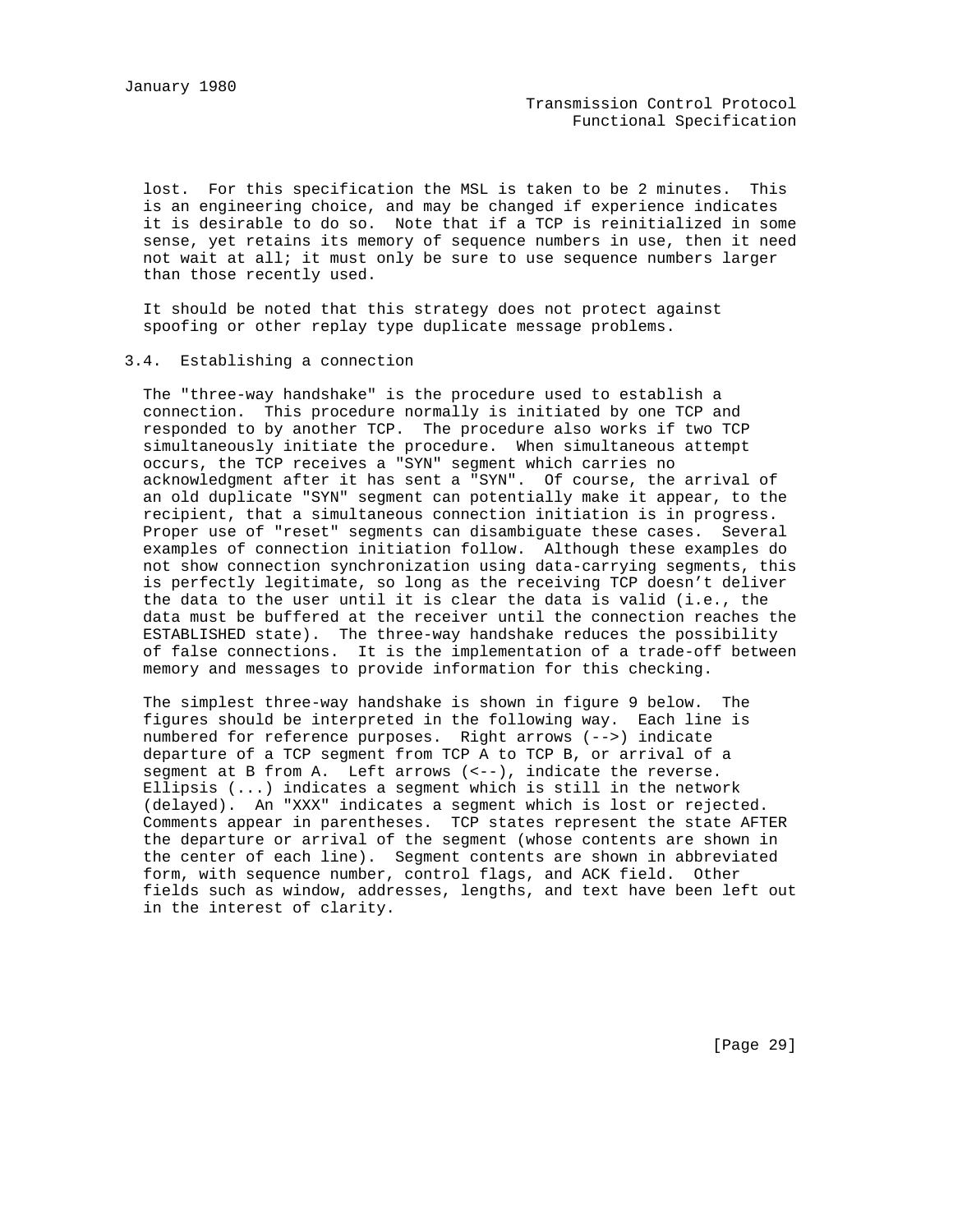|     | TCP A    |                                                                                                           | TCP B                        |
|-----|----------|-----------------------------------------------------------------------------------------------------------|------------------------------|
|     | CLOSED   |                                                                                                           | LISTEN                       |
| 2.1 | SYN-SENT | --> <seo=100><ctl=syn></ctl=syn></seo=100>                                                                | --> SYN-RECEIVED             |
| 3.  |          | ESTABLISHED <-- <seo=300><ack=101><ctl=syn, ack=""> &lt;-- SYN-RECEIVED</ctl=syn,></ack=101></seo=300>    |                              |
| 4.  |          | $ESTABLISHED$ --> $<$ SEO=101> <ack=301><ctl=ack></ctl=ack></ack=301>                                     | $\leftarrow$ $>$ ESTABLISHED |
| 5.  |          | ESTABLISHED --> <seo=101><ack=301><ctl=ack><data> --&gt; ESTABLISHED</data></ctl=ack></ack=301></seo=101> |                              |
|     |          | Basic 3-Way Handshake for Connection Synchronization                                                      |                              |

#### Figure 9.

 In line 2 of figure 9, TCP A begins by sending a SYN segment indicating that it will use sequence numbers starting with sequence number 100. In line 3, TCP B sends a SYN and acknowledges the SYN it received from TCP A. Note that the acknowledgment field indicates TCP B is now expecting to hear sequence 101, acknowledging the SYN which occupied sequence 100.

 At line 4, TCP A responds with an empty segment containing an ACK for TCP B's SYN; and in line 5, TCP A sends some data. Note that the sequence number of the segment in line 5 is the same as in line 4 because the ACK does not occupy sequence number space (if it did, we would wind up ACKing ACK's!).

 Simultaneous initiation is only slightly more complex, as is shown in figure 10. Each TCP cycles from CLOSED to SYN-SENT to SYN-RECEIVED to ESTABLISHED.

 The principle reason for the three-way handshake is to prevent old duplicate connection initiations from causing confusion. To deal with this, a special control message, reset, has been devised. If the receiving TCP is in a non-synchronized state (i.e., SYN-SENT, SYN-RECEIVED), it returns to LISTEN on receiving an acceptable reset. If the TCP is in one of the synchronized states (ESTABLISHED, FIN-WAIT-1, FIN-WAIT-2, TIME-WAIT, CLOSE-WAIT, CLOSING), it aborts the connection and informs its user. We discuss this latter case under "half-open" connections below.

[Page 30]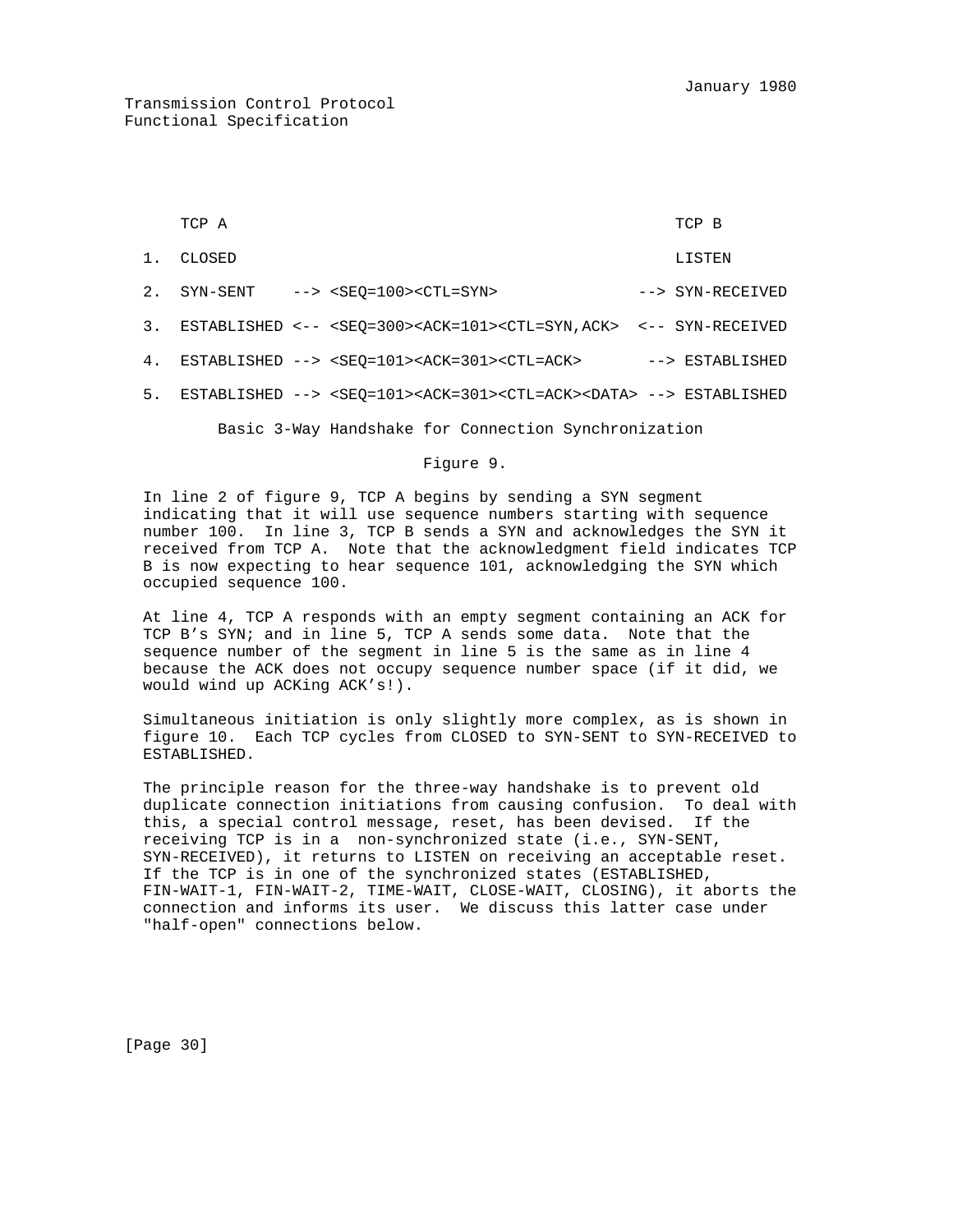|    | TCP A    |                                                                                               | TCP B    |                         |
|----|----------|-----------------------------------------------------------------------------------------------|----------|-------------------------|
|    | CLOSED   |                                                                                               | CLOSED   |                         |
| 2. | SYN-SENT | $\texttt{---}$ <seo=100><ctl=syn></ctl=syn></seo=100>                                         | $\cdots$ |                         |
| 3. |          | SYN-RECEIVED <-- <seq=300><ctl=syn></ctl=syn></seq=300>                                       |          | $\leftarrow$ - SYN-SENT |
| 4. |          | $\ldots$ <seo=100><ctl=syn></ctl=syn></seo=100>                                               |          | --> SYN-RECEIVED        |
| 5. |          | $SYN-RECEIVED$ --> <seo=101><ack=301><ctl=ack> </ctl=ack></ack=301></seo=101>                 |          |                         |
| б. |          | ESTABLISHED <-- <seo=301><ack=101><ctl=ack> &lt;-- SYN-RECEIVED</ctl=ack></ack=101></seo=301> |          |                         |
| 7. |          | $\ldots$ <seo=101><ack=301><ctl=ack> --&gt; ESTABLISHED</ctl=ack></ack=301></seo=101>         |          |                         |
|    |          |                                                                                               |          |                         |

Simultaneous Connection Synchronization

# Figure 10.

|    | TCP A     |                                                                                                          | TCP B            |
|----|-----------|----------------------------------------------------------------------------------------------------------|------------------|
|    | 1. CLOSED |                                                                                                          | LISTEN           |
|    |           | 2. SYN-SENT --> <seq=100><ctl=syn></ctl=syn></seq=100>                                                   |                  |
| 3. |           | $(duplicate)  <$ SEQ=1000> <ctl=syn></ctl=syn>                                                           | --> SYN-RECEIVED |
|    |           | 4. SYN-SENT <-- <seq=300><ack=1001><ctl=syn, ack=""> &lt;-- SYN-RECEIVED</ctl=syn,></ack=1001></seq=300> |                  |
|    |           | 5. SYN-SENT --> <seq=1001><ctl=rst></ctl=rst></seq=1001>                                                 | --> LISTEN       |
|    |           |                                                                                                          |                  |
| б. |           | $\ldots$ <seq=100><ctl=syn></ctl=syn></seq=100>                                                          | --> SYN-RECEIVED |
| 7. |           | $SYN-SENT$ <-- <seq=400><ack=101><ctl=syn,ack> &lt;-- SYN-RECEIVED</ctl=syn,ack></ack=101></seq=400>     |                  |
|    |           | 8. ESTABLISHED --> <seo=101><ack=401><ctl=ack> --&gt; ESTABLISHED</ctl=ack></ack=401></seo=101>          |                  |
|    |           | Recovery from Old Duplicate SYN                                                                          |                  |
|    |           | Figure 11.                                                                                               |                  |
|    |           |                                                                                                          |                  |

As a simple example of recovery from old duplicates, consider

[Page 31]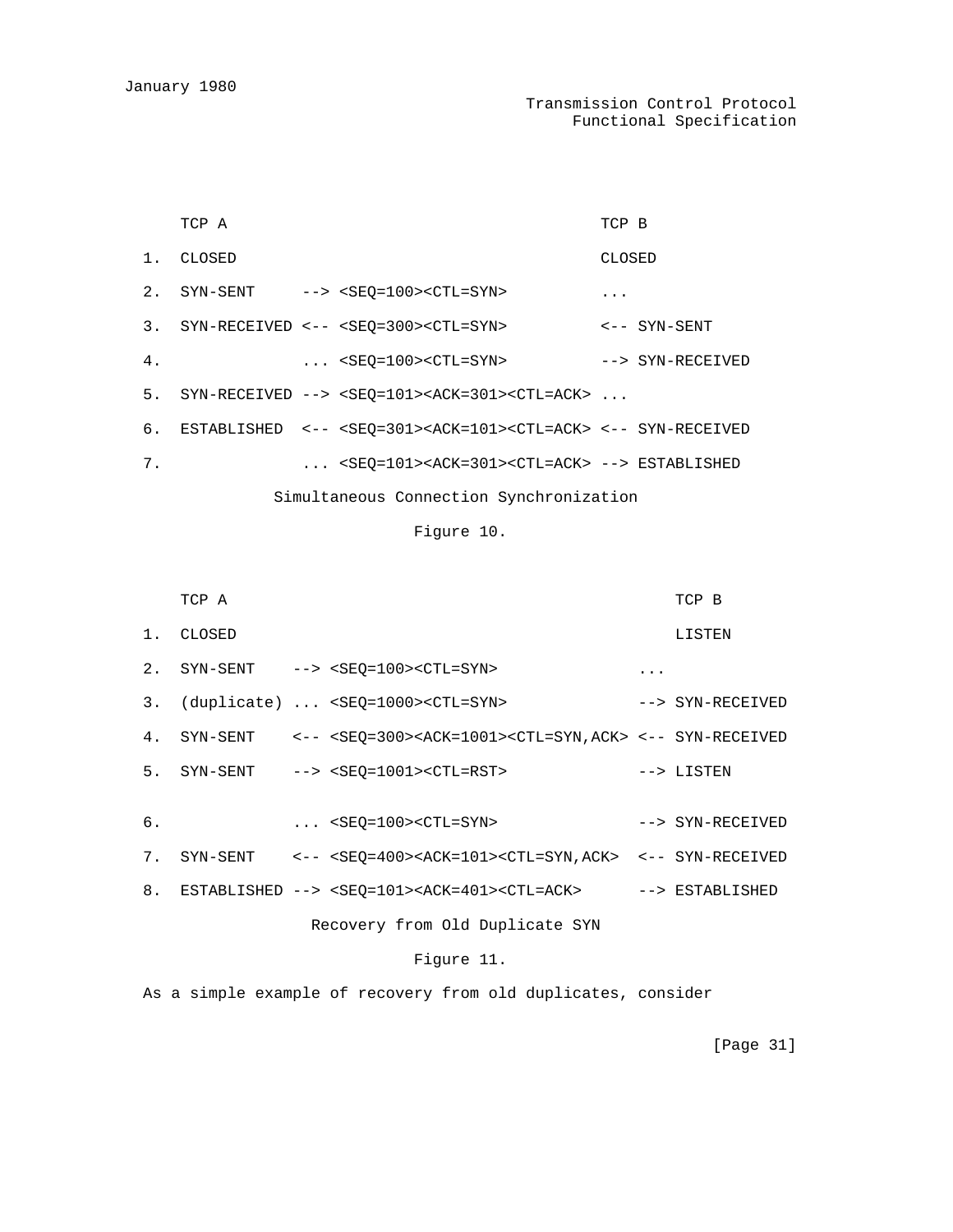figure 11. At line 3, an old duplicate SYN arrives at TCP B. TCP B cannot tell that this is an old duplicate, so it responds normally (line 4). TCP A detects that the ACK field is incorrect and returns a RST (reset) with its SEQ field selected to make the segment believable. TCP B, on receiving the RST, returns to the LISTEN state. When the original SYN (pun intended) finally arrives at line 6, the synchronization proceeds normally. If the SYN at line 6 had arrived before the RST, a more complex exchange might have occurred with RST's sent in both directions.

Half-Open Connections and Other Anomalies

 An established connection is said to be "half-open" if one of the TCPs has closed or aborted the connection at its end without the knowledge of the other, or if the two ends of the connection have become desynchronized owing to a crash that resulted in loss of memory. Such connections will automatically become reset if an attempt is made to send data in either direction. However, half-open connections are expected to be unusual, and the recovery procedure is mildly involved.

 If at site A the connection no longer exists, then an attempt by the user at site B to send any data on it will result in the site B TCP receiving a reset control message. Such a message should indicate to the site B TCP that something is wrong, and it is expected to abort the connection.

 Assume that two user processes A and B are communicating with one another when a crash occurs causing loss of memory to A's TCP. Depending on the operating system supporting A's TCP, it is likely that some error recovery mechanism exists. When the TCP is up again, A is likely to start again from the beginning or from a recovery point. As a result, A will probably try to OPEN the connection again or try to SEND on the connection it believes open. In the latter case, it receives the error message "connection not open" from the local (A's) TCP. In an attempt to establish the connection, A's TCP will send a segment containing SYN. This scenario leads to the example shown in figure 12. After TCP A crashes, the user attempts to re-open the connection. TCP B, in the meantime, thinks the connection is open.

[Page 32]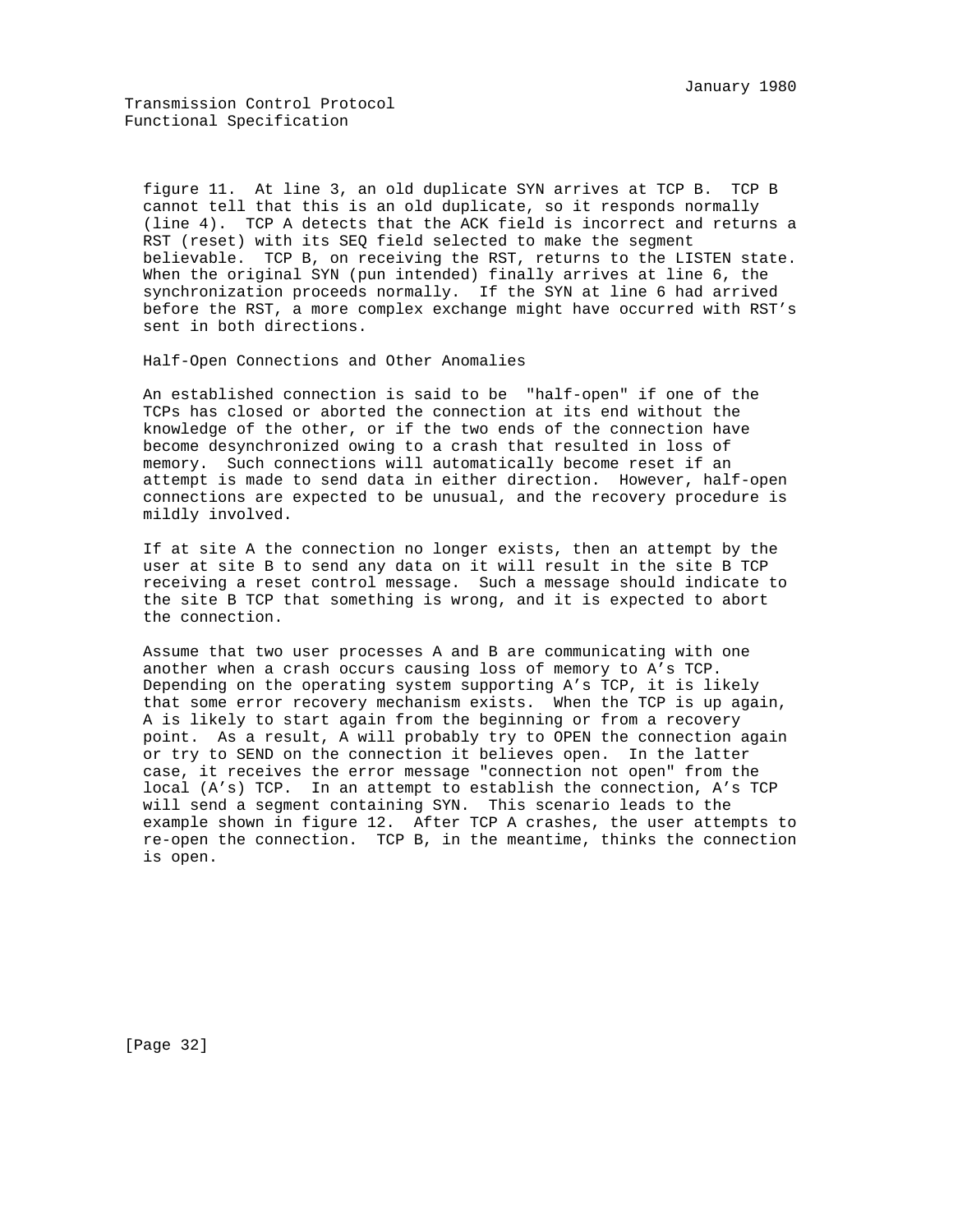|    | TCP A   |                                                                         |     | TCP B                   |
|----|---------|-------------------------------------------------------------------------|-----|-------------------------|
| 1. | (CRASH) |                                                                         |     | (send 300, receive 100) |
| 2. | CLOSED  |                                                                         |     | ESTABLISHED             |
| 3. |         | $SYN-SENT$ --> <seo=400><ctl=syn></ctl=syn></seo=400>                   |     | $--&(?)$                |
|    |         | $4.$ (!!) $\leq - \leq$ SEO=300> <ack=100><ctl=ack></ctl=ack></ack=100> |     | <-- ESTABLISHED         |
| 5. |         | $SYN-SENT$ --> <seo=100><ctl=rst></ctl=rst></seo=100>                   |     | $\leftarrow$ (Abort!!)  |
| б. |         |                                                                         |     | CLOSED                  |
| 7. |         | $SYN-SENT$ --> $<$ SEO=400> <ctl=syn></ctl=syn>                         | --> |                         |

Half-Open Connection Discovery

# Figure 12.

 When the SYN arrives at line 3, TCP B, being in a synchronized state, responds with an acknowledgment indicating what sequence it next expects to hear (ACK 100). TCP A sees that this segment does not acknowledge anything it sent and, being unsynchronized, sends a reset (RST) because it has detected a half-open connection. TCP B aborts at line 5. TCP A will continue to try to establish the connection; the problem is now reduced to the basic 3-way handshake of figure 9.

 An interesting alternative case occurs when TCP A crashes and TCP B tries to send data on what it thinks is a synchronized connection. This is illustrated in figure 13. In this case, the data arriving at TCP A from TCP B (line 2) is unacceptable because no such connection exists, so TCP A sends a RST. The RST is acceptable so TCP B processes it and aborts the connection.

[Page 33]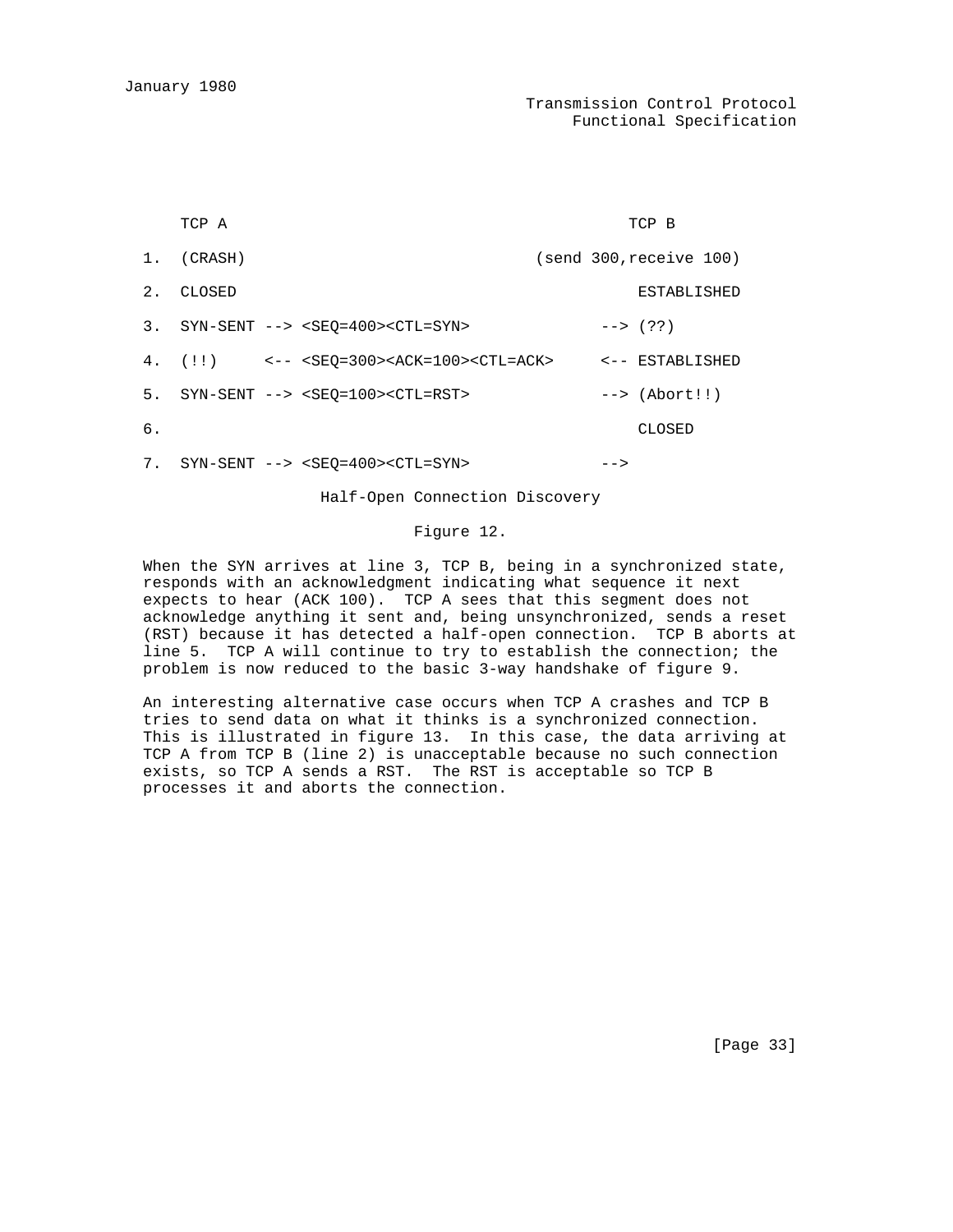|    | TCP A      |                                                                                                                                 | TCP B                    |  |
|----|------------|---------------------------------------------------------------------------------------------------------------------------------|--------------------------|--|
|    | 1. (CRASH) |                                                                                                                                 | (send 300, receive 100)  |  |
|    |            | 2. (??)                     <-- <seq=300><ack=100><data=10><ctl=ack> &lt;-- ESTABLISHED</ctl=ack></data=10></ack=100></seq=300> |                          |  |
| 3. |            | $\texttt{--}>$ <seo=100><ctl=rst></ctl=rst></seo=100>                                                                           | $\leftarrow$ > (ABORT!!) |  |
|    |            |                                                                                                                                 |                          |  |

Active Side Causes Half-Open Connection Discovery

### Figure 13.

 In figure 14, we find the two TCPs A and B with passive connections waiting for SYN. An old duplicate arriving at TCP B (line 2) stirs B into action. A SYN-ACK is returned (line 3) and causes TCP A to generate a RST (the ACK in line 3 is not acceptable). TCP B accepts the reset and returns to its passive LISTEN state.

|       | TCP A  |                                                                                                 | TCP B                   |
|-------|--------|-------------------------------------------------------------------------------------------------|-------------------------|
|       | LISTEN |                                                                                                 | LISTEN                  |
| $2$ . |        | $\ldots$ <seq=z><ctl=syn></ctl=syn></seq=z>                                                     | --> SYN-RECEIVED        |
|       |        | 3. $(??)$ <-- <seq=x><ack=z+1><ctl=syn,ack> &lt;-- SYN-RECEIVED</ctl=syn,ack></ack=z+1></seq=x> |                         |
| 4.    |        | $\texttt{--}>$ <seq=z+1><ctl=rst></ctl=rst></seq=z+1>                                           | --> (return to LISTEN!) |
| 5.    | LISTEN |                                                                                                 | LISTEN                  |
|       |        |                                                                                                 |                         |

Old Duplicate SYN Initiates a Reset on two Passive Sockets

### Figure 14.

 A variety of other cases are possible, all of which are accounted for by the following rules for RST generation and processing.

Reset Generation

 As a general rule, reset (RST) should be sent whenever a segment arrives which apparently is not intended for the current or a future incarnation of the connection. A reset should not be sent if it is not clear that this is the case. Thus, if any segment arrives for a nonexistent connection, a reset should be sent. If a segment ACKs

[Page 34]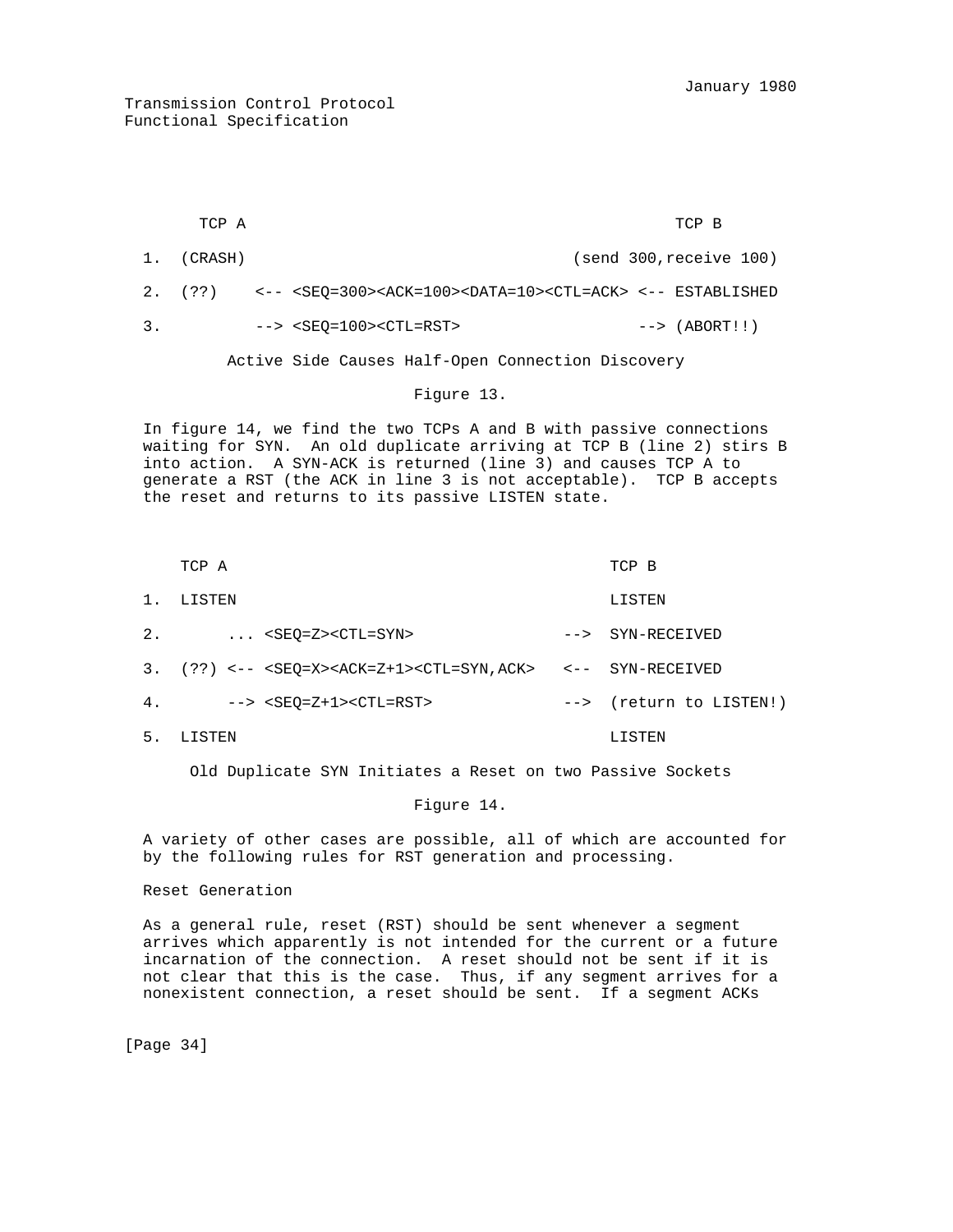something which has never been sent on the current connection, then one of the following two cases applies.

 1. If the connection is in any non-synchronized state (LISTEN, SYN-SENT, SYN-RECEIVED) or if the connection does not exist, a reset (RST) should be formed and sent for any segment that acknowledges something not yet sent. The RST should take its SEQ field from the ACK field of the offending segment (if the ACK control bit was set), and its ACK bit should be reset (zero), except to refuse a initial SYN. A reset is also sent if an incoming segment has a security level or compartment which does not exactly match the level and compartment requested for the connection. If the precedence of the incoming segment is less than the precedence level requested a reset is sent.

 2. If the connection is in a synchronized state (ESTABLISHED, FIN-WAIT-1, FIN-WAIT-2, TIME-WAIT, CLOSE-WAIT, CLOSING), any unacceptable segment should elicit only an empty acknowledgment segment containing the current send-sequence number and an acknowledgment indicating the next sequence number expected to be received.

#### Reset Processing

 All reset (RST) segments are validated by checking their SEQ-fields. A reset is valid if its sequence number is in the window. In the case of a RST received in response to an initial SYN any sequence number is acceptable if the ACK field acknowledges the SYN.

 The receiver of a RST first validates it, then changes state. If the receiver was in the LISTEN state, it ignores it. If the receiver was in SYN-RECEIVED state and had previously been in the LISTEN state, then the receiver returns to the LISTEN state, otherwise the receiver aborts the connection and goes to the CLOSED state. If the receiver was in any other state, it aborts the connection and advises the user and goes to the CLOSED state.

# 3.5. Closing a Connection

 CLOSE is an operation meaning "I have no more data to send." The notion of closing a full-duplex connection is subject to ambiguous interpretation, of course, since it may not be obvious how to treat the receiving side of the connection. We have chosen to treat CLOSE in a simplex fashion. The user who CLOSEs may continue to RECEIVE until he is told that the other side has CLOSED also. Thus, a program could initiate several SENDs followed by a CLOSE, and then continue to RECEIVE until signaled that a RECEIVE failed because the other side has CLOSED. We assume that the TCP will signal a user, even if no RECEIVEs are outstanding, that the other side has closed, so the user

[Page 35]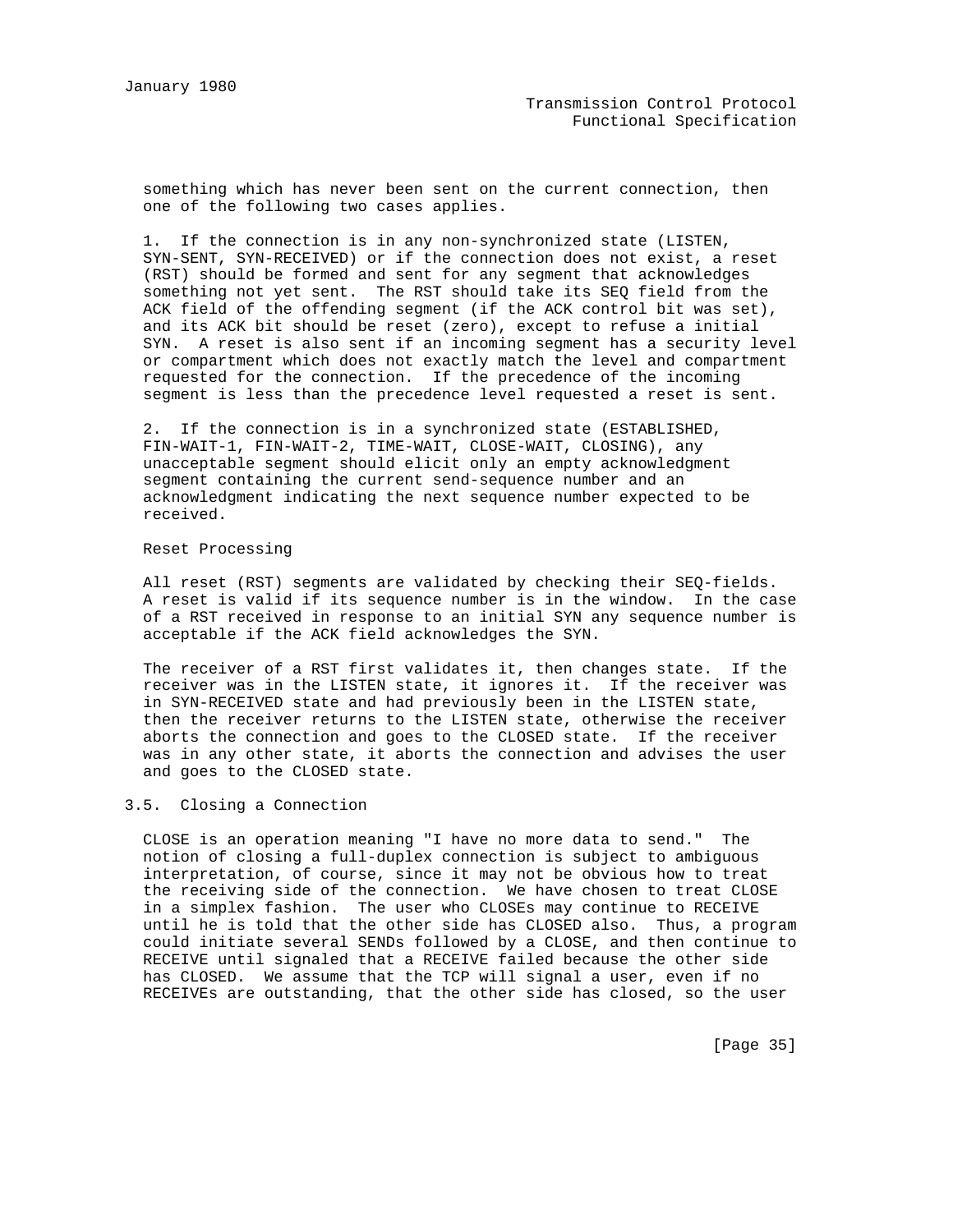can terminate his side gracefully. A TCP will reliably deliver all buffers SENT before the connection was CLOSED so a user who expects no data in return need only wait to hear the connection was CLOSED successfully to know that all his data was received at the destination TCP.

There are essentially three cases:

- 1) The user initiates by telling the TCP to CLOSE the connection
- 2) The remote TCP initiates by sending a FIN control signal
- 3) Both users CLOSE simultaneously

Case 1: Local user initiates the close

 In this case, a FIN segment can be constructed and placed on the outgoing segment queue. No further SENDs from the user will be accepted by the TCP, and it enters the FIN-WAIT-1 state. RECEIVEs are allowed in this state. All segments preceding and including FIN will be retransmitted until acknowledged. When the other TCP has both acknowledged the FIN and sent a FIN of its own, the first TCP can ACK this FIN. It should be noted that a TCP receiving a FIN will ACK but not send its own FIN until its user has CLOSED the connection also.

Case 2: TCP receives a FIN from the network

 If an unsolicited FIN arrives from the network, the receiving TCP can ACK it and tell the user that the connection is closing. The user should respond with a CLOSE, upon which the TCP can send a FIN to the other TCP. The TCP then waits until its own FIN is acknowledged whereupon it deletes the connection. If an ACK is not forthcoming, after a timeout the connection is aborted and the user is told.

Case 3: both users close simultaneously

 A simultaneous CLOSE by users at both ends of a connection causes FIN segments to be exchanged. When all segments preceding the FINs have been processed and acknowledged, each TCP can ACK the FIN it has received. Both will, upon receiving these ACKs, delete the connection.

[Page 36]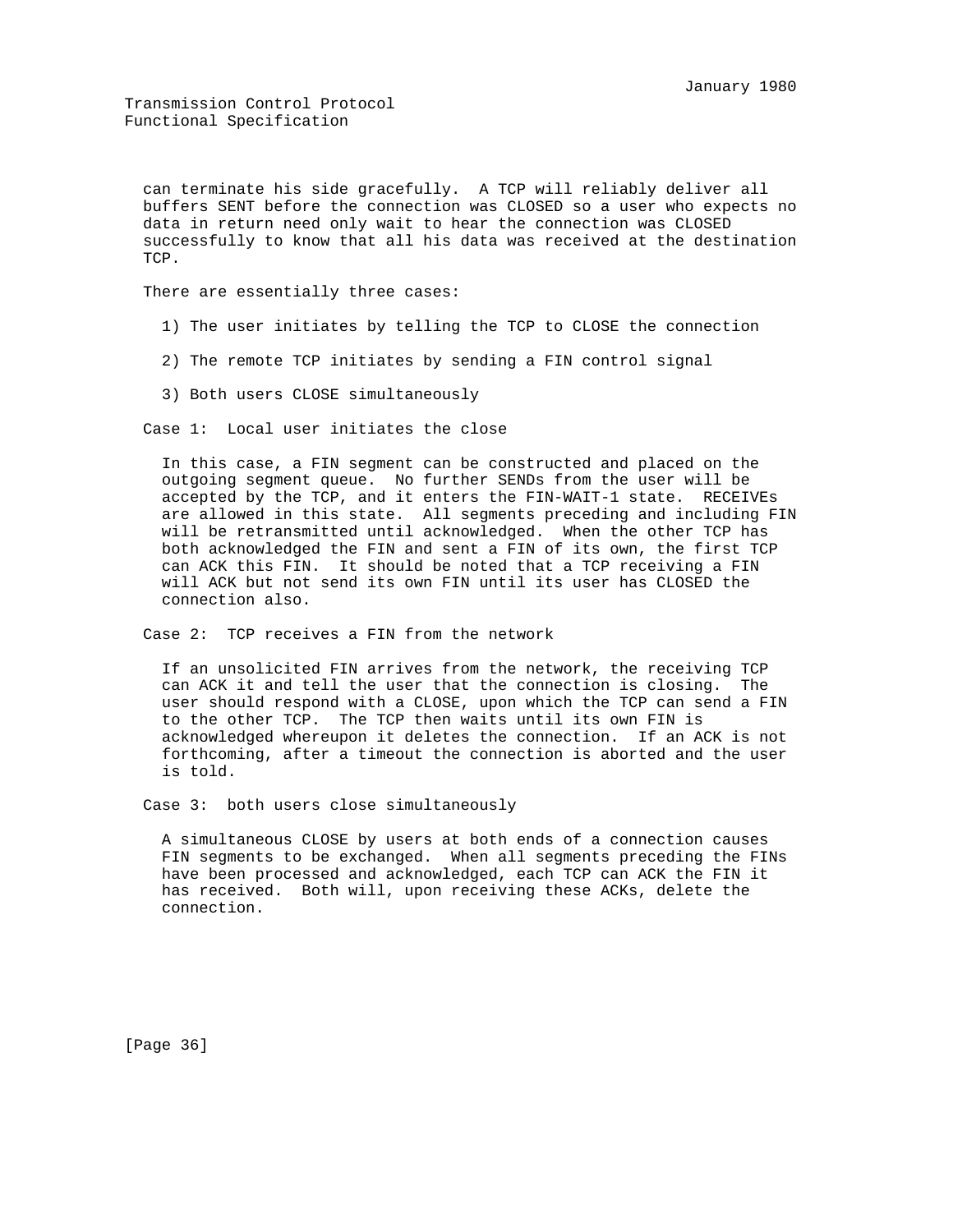|                  | TCP A               |                                                                         | TCP B                                                                                                                                                                                                                                                                                                                                                                                                                                                                                                    |
|------------------|---------------------|-------------------------------------------------------------------------|----------------------------------------------------------------------------------------------------------------------------------------------------------------------------------------------------------------------------------------------------------------------------------------------------------------------------------------------------------------------------------------------------------------------------------------------------------------------------------------------------------|
|                  | ESTABLISHED         |                                                                         | ESTABLISHED                                                                                                                                                                                                                                                                                                                                                                                                                                                                                              |
| $2$ .            | (Close)             | $FIN-WAIT-1$ --> <seo=100><ctl=fin></ctl=fin></seo=100>                 | $\leftarrow$ $>$ CLOSE-WAIT                                                                                                                                                                                                                                                                                                                                                                                                                                                                              |
| $\overline{3}$ . |                     | $FIN-WAIT-2 < - <$ SEO=300> <ack=101><ctl=ack></ctl=ack></ack=101>      | <-- CLOSE-WAIT                                                                                                                                                                                                                                                                                                                                                                                                                                                                                           |
| 4.               |                     | TIME-WAIT <-- <seo=301><ctl=fin></ctl=fin></seo=301>                    | (Close)<br>$\leftarrow$ - $\leftarrow$ $\leftarrow$ $\leftarrow$ $\leftarrow$ $\leftarrow$ $\leftarrow$ $\leftarrow$ $\leftarrow$ $\leftarrow$ $\leftarrow$ $\leftarrow$ $\leftarrow$ $\leftarrow$ $\leftarrow$ $\leftarrow$ $\leftarrow$ $\leftarrow$ $\leftarrow$ $\leftarrow$ $\leftarrow$ $\leftarrow$ $\leftarrow$ $\leftarrow$ $\leftarrow$ $\leftarrow$ $\leftarrow$ $\leftarrow$ $\leftarrow$ $\leftarrow$ $\leftarrow$ $\leftarrow$ $\leftarrow$ $\leftarrow$ $\leftarrow$ $\leftarrow$ $\left$ |
| 5.               |                     | TIME-WAIT --> <seq=100><ack=301><ctl=ack></ctl=ack></ack=301></seq=100> | $\leftarrow$ - $\sim$ CLOSED                                                                                                                                                                                                                                                                                                                                                                                                                                                                             |
| б.               | $(2$ MSL)<br>CLOSED |                                                                         |                                                                                                                                                                                                                                                                                                                                                                                                                                                                                                          |

Normal Close Sequence

Figure 15.

|    | TCP A       |                                                                                                                                                                                                                                         |                   | TCP B                 |
|----|-------------|-----------------------------------------------------------------------------------------------------------------------------------------------------------------------------------------------------------------------------------------|-------------------|-----------------------|
|    | ESTABLISHED |                                                                                                                                                                                                                                         |                   | <b>ESTABLISHED</b>    |
| 2. | (Close)     | $FIN-WAIT-1$ --> <seo=100><ctl=fin><br/><math>\leftarrow -</math> <seo=300><ctl=fin><br/><math>\ldots</math> <seo=100><ctl=fin></ctl=fin></seo=100></ctl=fin></seo=300></ctl=fin></seo=100>                                             | $\lt$ $-$<br>$--$ | (Close)<br>FIN-WAIT-1 |
| 3. | CLOSING     | $\text{--}$ < SEO=100> <ack=301><ctl=ack><br/><math>\leftarrow -</math> <seo=300><ack=101><ctl=ack><br/><math>\ldots</math> <seo=100><ack=301><ctl=ack></ctl=ack></ack=301></seo=100></ctl=ack></ack=101></seo=300></ctl=ack></ack=301> | $\lt$ $-$<br>$--$ | CLOSING               |
|    | CLOSED      |                                                                                                                                                                                                                                         |                   | CLOSED                |

Simultaneous Close Sequence

Figure 16.

[Page 37]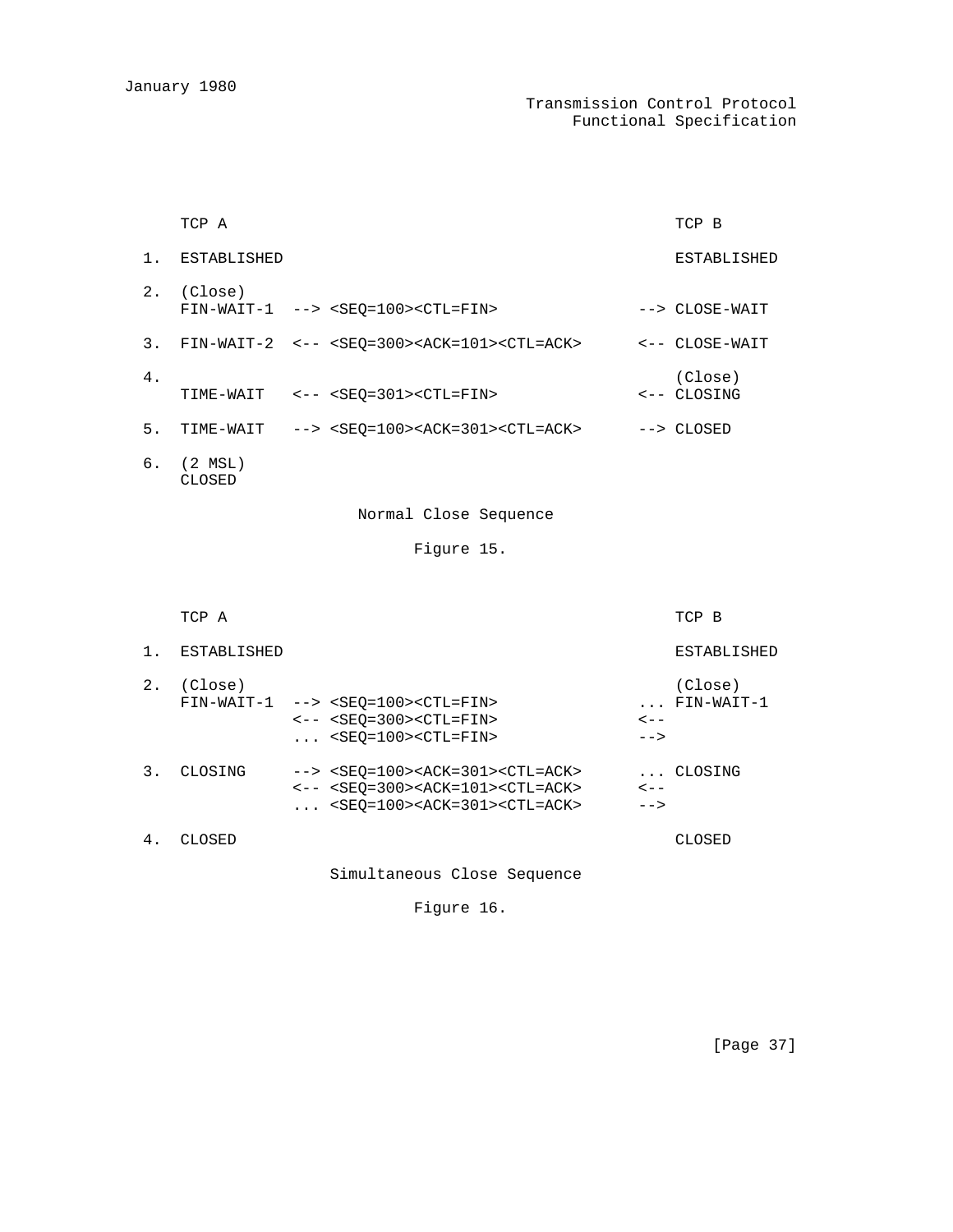## 3.6. Precedence and Security

 The intent is that connection be allowed only between ports operating with exactly the same security and compartment values and at the higher of the precedence level requested by the two parts.

The precedence levels are:

| flash override - 111 |        |
|----------------------|--------|
| flash                | $-110$ |
| immediate            | $-10x$ |
| priority             | $-01x$ |
| routine              | $-00x$ |

The security levels are:

 top secret - 11 secret - 10 confidential - 01 unclassified - 00

 The compartments are assigned by the Defense Communications Agency. The defaults are precedence: routine, security: unclassified, compartment: zero. A host which does not implement precedence or security feature should clear these fields to zero for segments it sends.

 A connection attempt with mismatched security/compartment values or a lower precedence value should be rejected by sending a reset.

 Note that TCP modules which operate only at the default value of precedence will still have to check the precedence of incoming segments and possibly raise the precedence level they use on the connection.

## 3.7. Data Communication

 Once the connection is established data is communicated by the exchange of segments. Because segments may be lost due to errors (checksum test failure), or network congestion, TCP uses retransmission (after a timeout) to ensure delivery of every segment. Duplicate segments may arrive due to network or TCP retransmission. As discussed in the section on sequence numbers the TCP performs certain tests on the sequence and acknowledgment numbers in the segments to verify their acceptability.

 The sender of data keeps track of the next sequence number to use in the variable SND.NXT. The receiver of data keeps track of the next

[Page 38]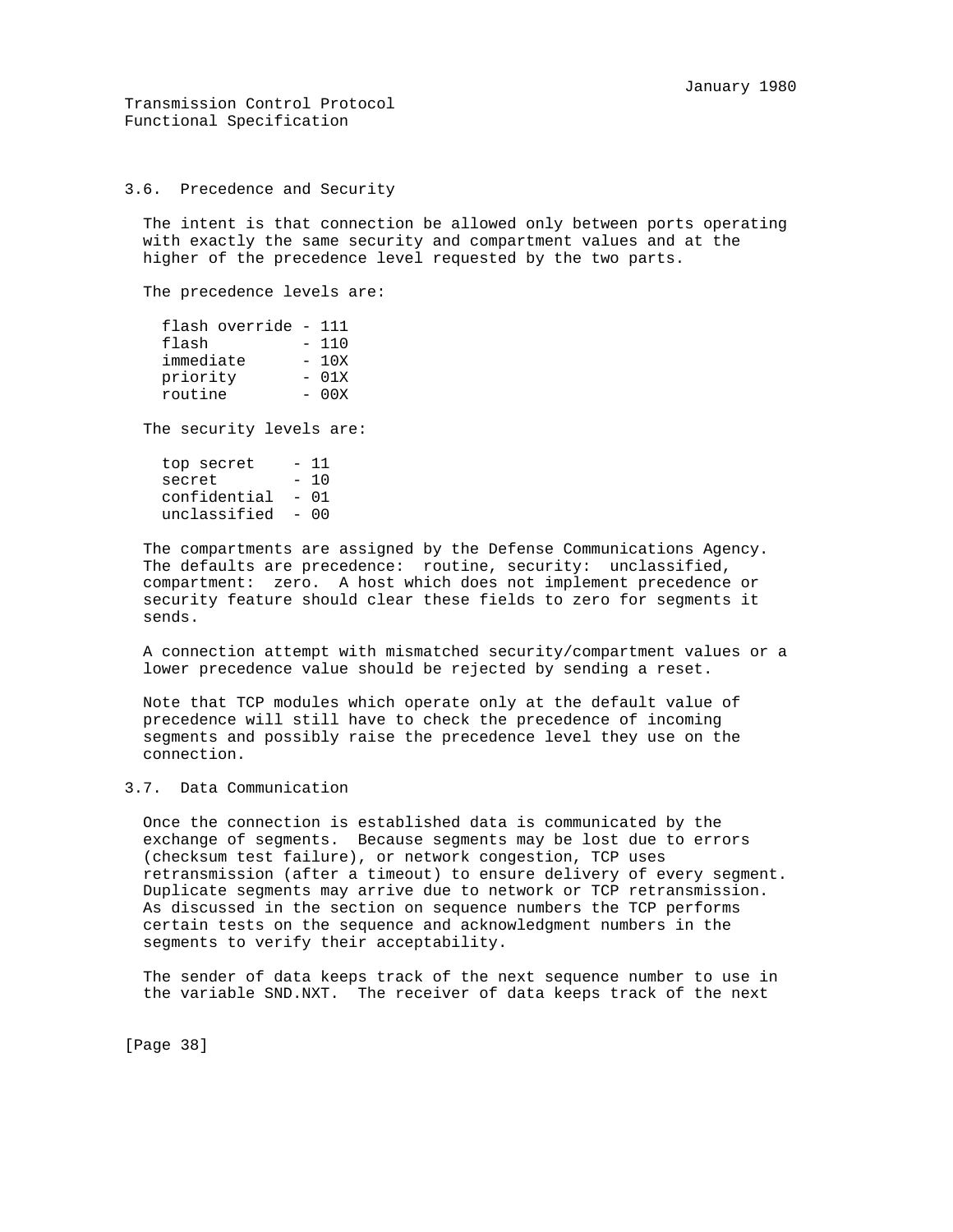sequence number to expect in the variable RCV.NXT. The sender of data keeps track of the oldest unacknowledged sequence number in the variable SND.UNA. If the data flow is momentarily idle and all data sent has been acknowledged then the three variables will be equal.

 When the sender creates a segment and transmits it the sender advances SND.NXT. When the receiver accepts a segment it advances RCV.NXT and sends an acknowledgment. When the data sender receives an acknowledgment it advances SND.UNA. The extent to which the values of these variables differ is a measure of the delay in the communication.

 Normally the amount by which the variables are advanced is the length of the data in the segment. However, when letters are used there are special provisions for coordination the sequence numbers, the letter boundaries, and the receive buffer boundaries.

End of Letter Sequence Number Adjustments

 There is provision in TCP for the receiver of data to optionally communicate to the sender of data on a connection at the time of the connection synchronization the receiver's buffer size. If this is done the receiver must use this fixed size of buffers for the lifetime of the connection. If a buffer size is communicated then there is a coordination between receive buffers, letters, and sequence numbers.

 Each time a buffer is completed either due to being filled or due to an end of letter, the sequence number is incremented through the end of that buffer.

 That is, whenever an EOL is transmitted, the sender advances its send sequence number, SND.NXT, by an amount sufficient to consume all the unused space in the receiver's buffer. The amount of space consumed in this fashion is subtracted from the send window just as is the space consumed by actual data.

 And, whenever an EOL is received, the receiver advances its receive sequence number, RCV.NXT, by an amount sufficient to consume all the unused space in the receiver's buffer. The amount of space consumed in this fashion is subtracted from the receive window just as is the space consumed by actual data.

[Page 39]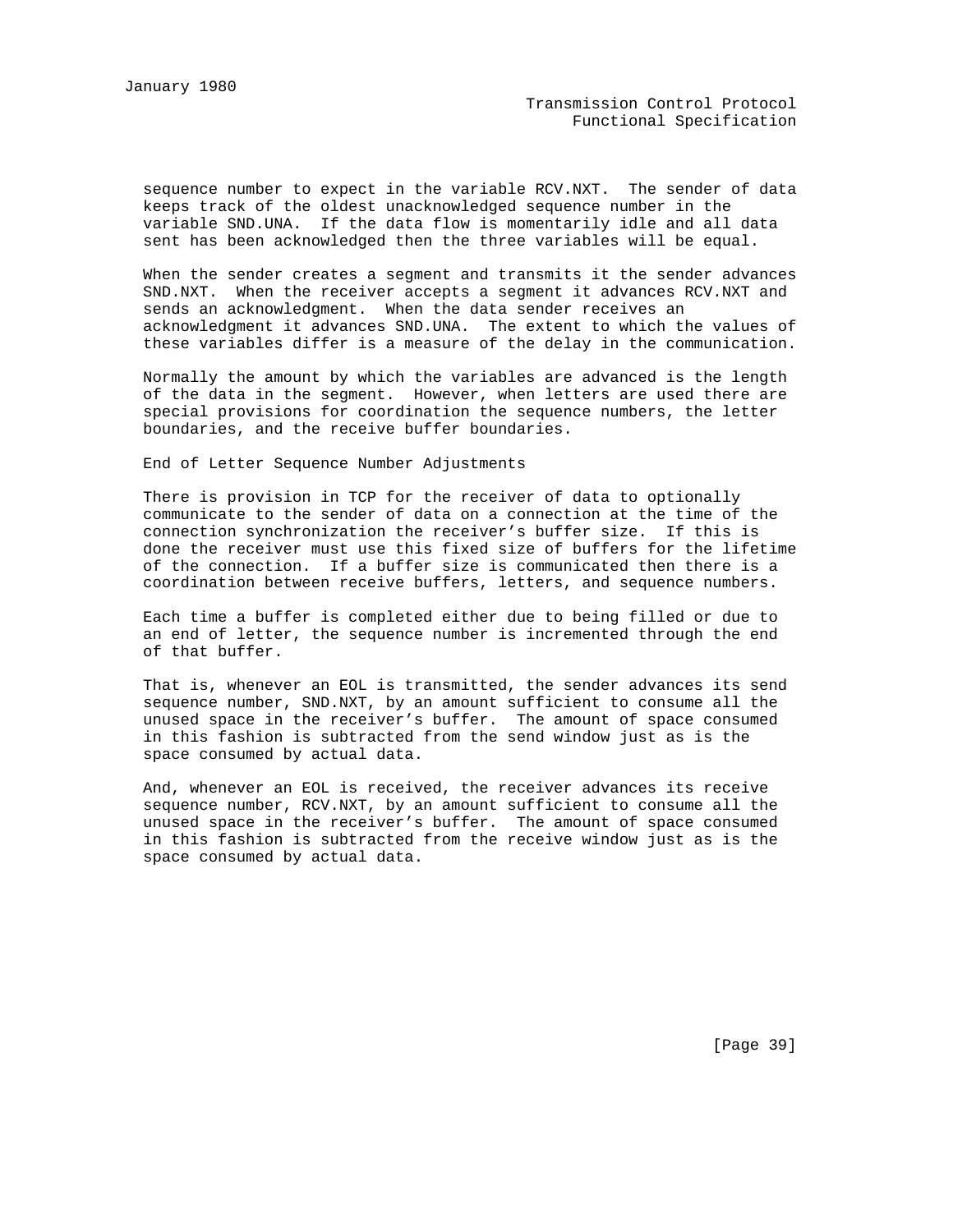older sequence numbers newer sequence numbers | Buffer 1 | Buffer 2 | | ----+-------------------------------+----------------- XXXXXXXXXXXXXXXXXXXXX+++++++++++ | | | |<-----SEG.LEN------>| | | | | | | | SEG.SEQ A B XXX - data octets from segment +++ - phantom data <----- sequence space -----> End of Letter Adjustment Figure 17.

 In the case illustrated above, if the segment does not carry an EOL flag, the next value of SND.NXT or RCV.NXT will be A. If it does carry an EOL flag, the next value will be B.

 The exchange of buffer size and sequencing information is done in units of octets. If no buffer size is stated, then the buffer size is assumed to be 1 octet. The receiver tells the sender the size of the buffer in a SYN segment that contains the 16 bit buffer size data in an option field in the TCP header.

Each EOL advances the sequence number (SN) to the next buffer boundary

 While LBB < SEG.SEQ+SEG.LEN Do LBB <- LBB + BS End SN <- LBB

where LBB is the Last Buffer Beginning, and BS is the buffer size.

 The CLOSE user call implies an end of letter, as does the FIN control flag in an incoming segment.

The Communication of Urgent Information

 The objective of the TCP urgent mechanism is to allow the sending user to stimulate the receiving user to accept some urgent data and to permit the receiving TCP to indicate to the receiving user when all the currently known urgent data has been received by the user.

[Page 40]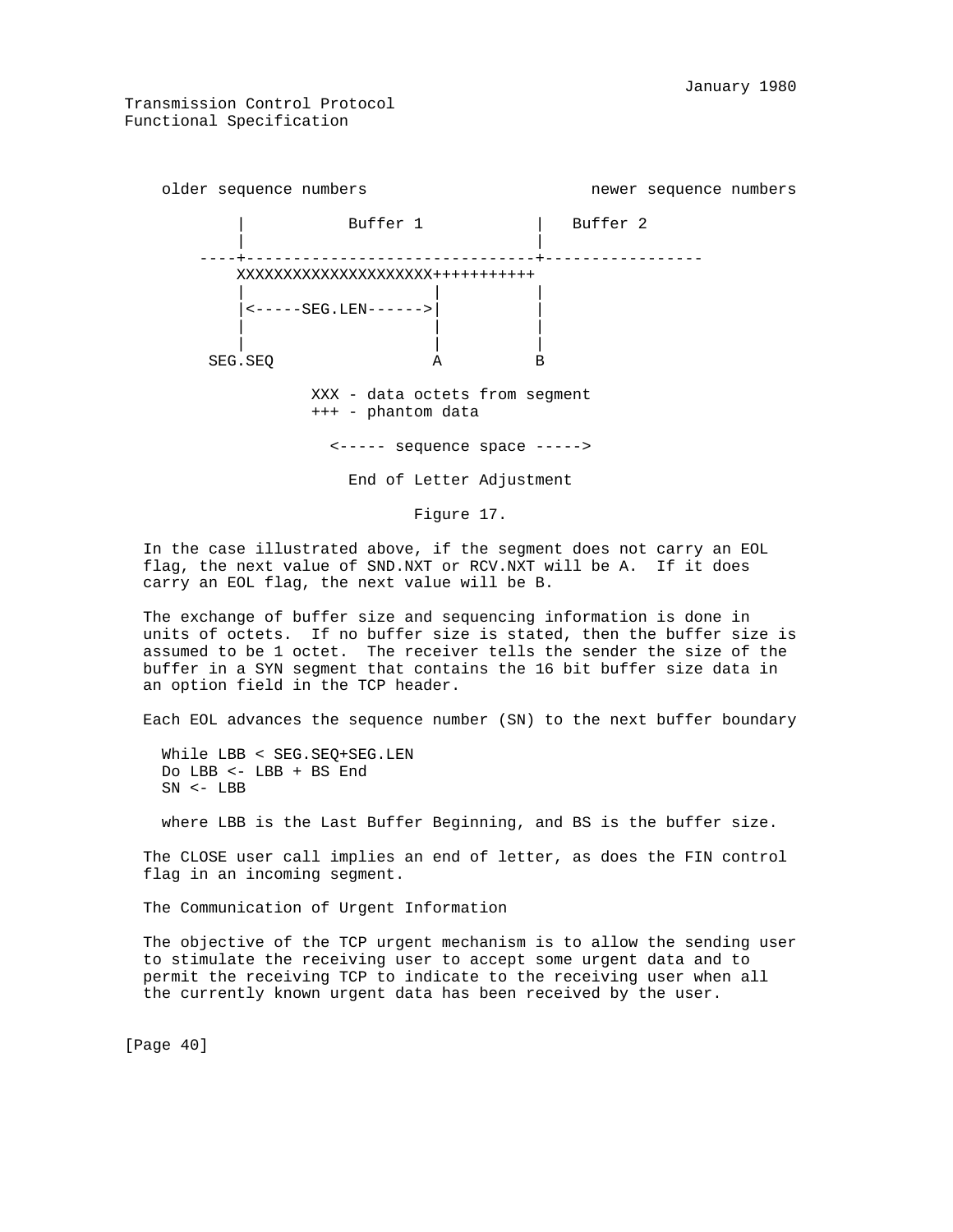This mechanism permits a point in the data stream to be designated as the end of "urgent" information. Whenever this point is in advance of the receive sequence number (RCV.NXT) at the receiving TCP, that TCP should tell the user to go into "urgent mode"; when the receive sequence number catches up to the urgent pointer, the TCP should tell user to go into "normal mode". If the urgent pointer is updated while the user is in "read fast" mode, the update will be invisible to the user.

 The method employs a urgent field which is carried in all segments transmitted. The URG control flag indicates that the urgent field is meaningful and should be added to the segment sequence number to yield the urgent pointer. The absence of this flag indicates that the urgent pointer has not changed.

 To send an urgent indication the user must also send at least one data octet. If the sending user also indicates end of letter, timely delivery of the urgent information to the destination process is enhanced.

## Managing the Window

 The window sent in each segment indicates the range of sequence number the sender of the window (the data receiver) is currently prepared to accept. There is an assumption that this is related to the currently available data buffer space available for this connection. The window information is a guideline to be aimed at.

 Indicating a large window encourages transmissions. If more data arrives than can be accepted, it will be discarded. This will result in excessive retransmissions, adding unnecessarily to the load on the network and the TCPs. Indicating a small window may restrict the transmission of data to the point of introducing a round trip delay between each new segment transmitted.

 The mechanisms provided allow a TCP to advertise a large window and to subsequently advertise a much smaller window without having accepted that much data. This, so called "shrinking the window," is strongly discouraged. The robustness principle dictates that TCPs will not shrink the window themselves, but will be prepared for such behavior on the part of other TCPs.

 The sending TCP must be prepared to accept and send at least one octet of new data even if the send window is zero. The sending TCP should regularly retransmit to the receiving TCP even when the window is zero. Two minutes is recommended for the retransmission interval when the window is zero. This retransmission is essential to guarantee

[Page 41]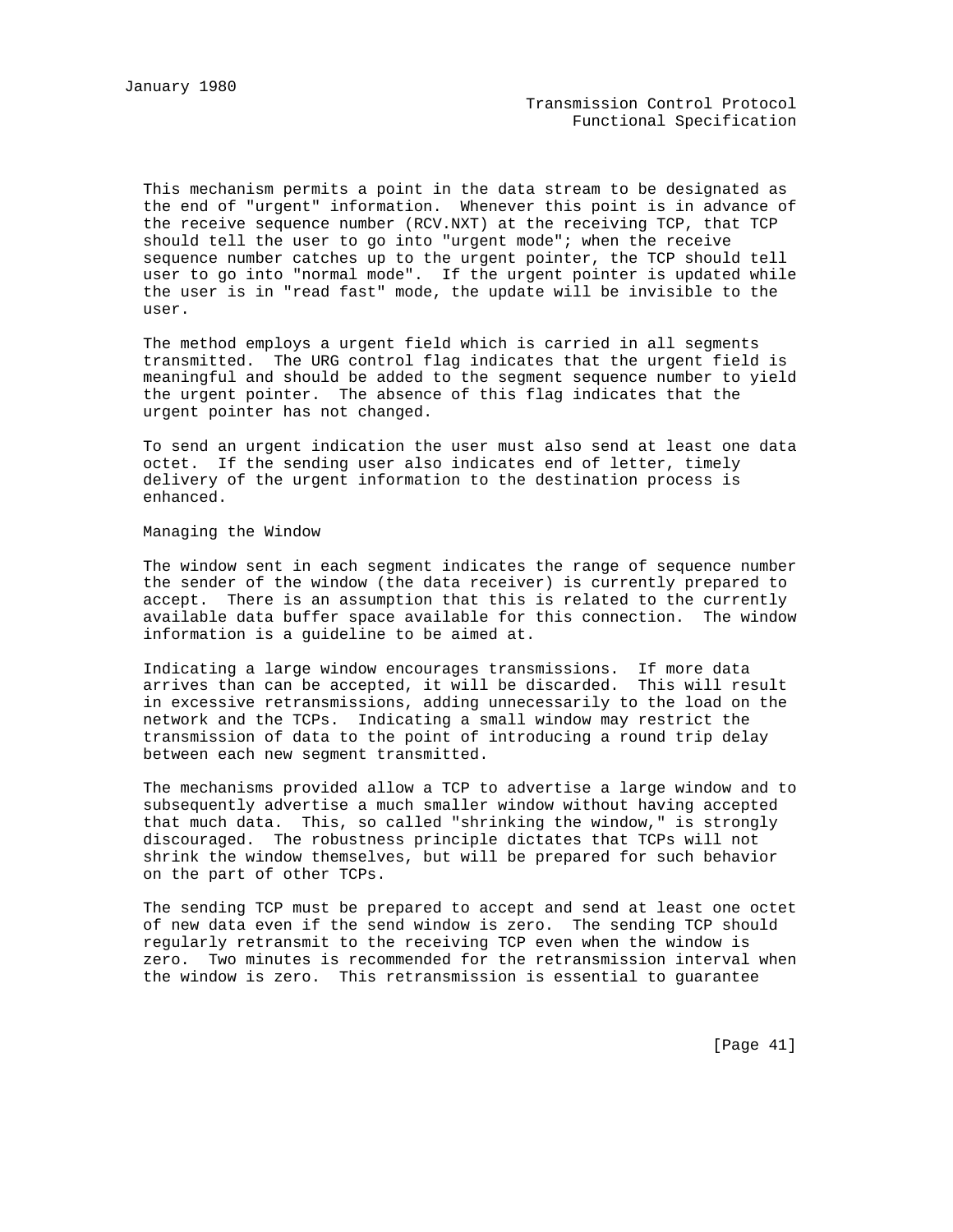that when either TCP has a zero window the re-opening of the window will be reliably reported to the other.

 The sending TCP packages the data to be transmitted into segments which fit the current window, and may repackage segments on the retransmission queue. Such repackaging is not required, but may be helpful.

 Users must keep reading connections they close for sending until the TCP says no more data.

 In a connection with a one-way data flow, the window information will be carried in acknowledgment segments that all have the same sequence number so there will be no way to reorder them if they arrive out of order. This is not a serious problem, but it will allow the window information to be on occasion temporarily based on old reports from the data receiver.

## 3.8. Interfaces

 There are of course two interfaces of concern: the user/TCP interface and the TCP/IP interface. We have a fairly elaborate model of the user/TCP interface, but only a sketch of the interface to the lower level protocol module.

# User/TCP Interface

 The functional description of user commands to the TCP is, at best, fictional, since every operating system will have different facilities. Consequently, we must warn readers that different TCP implementations may have different user interfaces. However, all TCPs must provide a certain minimum set of services to guarantee that all TCP implementations can support the same protocol hierarchy. This section specifies the functional interfaces required of all TCP implementations.

TCP User Commands

 The following sections functionally characterize a USER/TCP interface. The notation used is similar to most procedure or function calls in high level languages, but this usage is not meant to rule out trap type service calls (e.g., SVCs, UUOs, EMTs).

 The user commands described below specify the basic functions the TCP must perform to support interprocess communication. Individual implementations should define their own exact format, and may provide combinations or subsets of the basic functions in

[Page 42]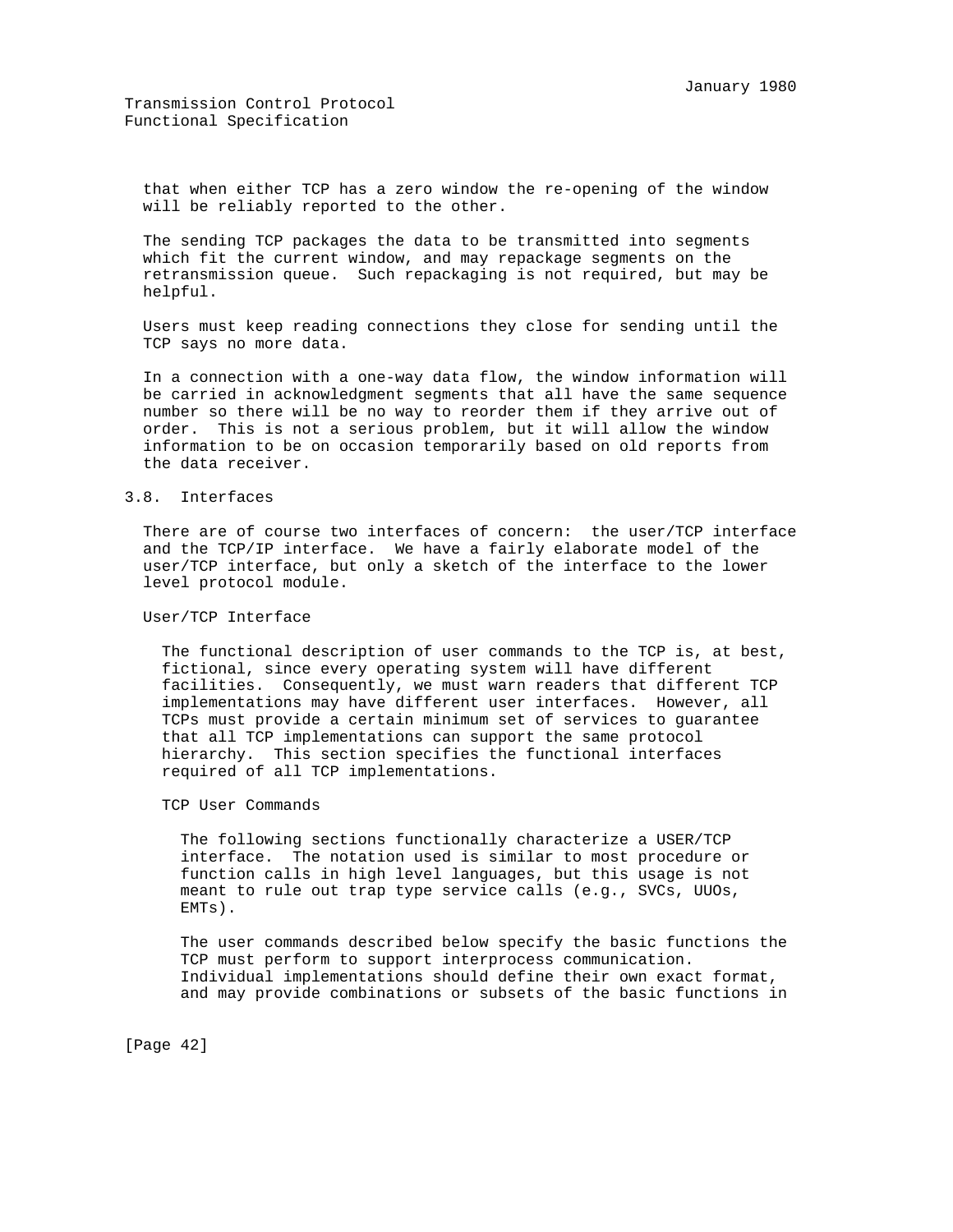single calls. In particular, some implementations may wish to automatically OPEN a connection on the first SEND or RECEIVE issued by the user for a given connection.

 In providing interprocess communication facilities, the TCP must not only accept commands, but must also return information to the processes it serves. The latter consists of:

 (a) general information about a connection (e.g., interrupts, remote close, binding of unspecified foreign socket).

 (b) replies to specific user commands indicating success or various types of failure.

### Open

 Format: OPEN (local port, foreign socket, active/passive [, buffer size] [, timeout] [, precedence] [, security/compartment]) -> local connection name

 We assume that the local TCP is aware of the identity of the processes it serves and will check the authority of the process to use the connection specified. Depending upon the implementation of the TCP, the local network and TCP identifiers for the source address will either be supplied by the TCP or by the processes that serve it (e.g., the program which interfaces the TCP network). These considerations are the result of concern about security, to the extent that no TCP be able to masquerade as another one, and so on. Similarly, no process can masquerade as another without the collusion of the TCP.

 If the active/passive flag is set to passive, then this is a call to LISTEN for an incoming connection. A passive open may have either a fully specified foreign socket to wait for a particular connection or an unspecified foreign socket to wait for any call. A fully specified passive call can be made active by the subsequent execution of a SEND.

 A full-duplex transmission control block (TCB) is created and partially filled in with data from the OPEN command parameters.

 On an active OPEN command, the TCP will begin the procedure to synchronize (i.e., establish) the connection at once.

 The buffer size, if present, indicates that the caller will always receive data from the connection in that size of buffers. This buffer size is a measure of the buffer between the user and

[Page 43]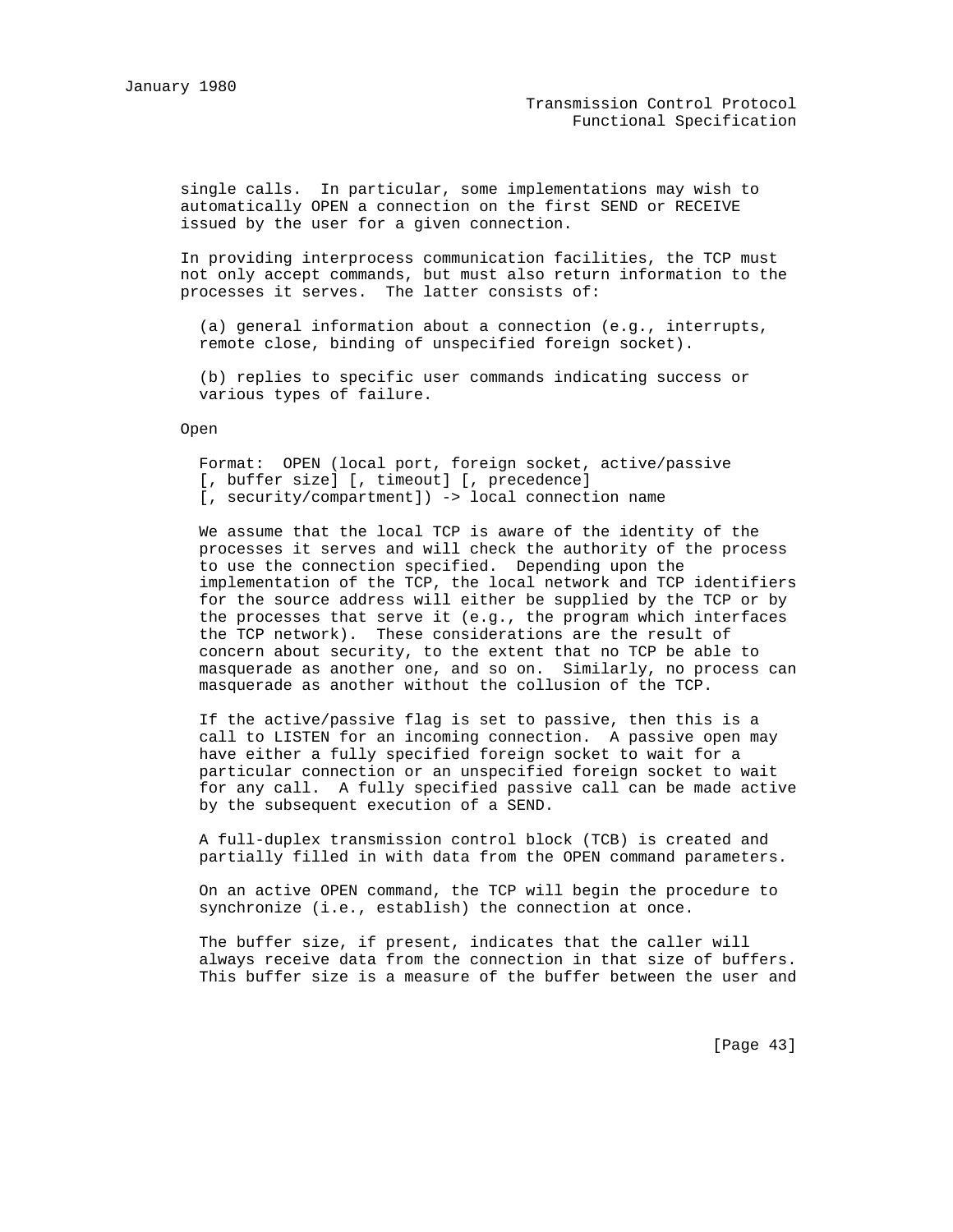> the local TCP. The buffer size between the two TCPs may be different.

 The timeout, if present, permits the caller to set up a timeout for all buffers transmitted on the connection. If a buffer is not successfully delivered to the destination within the timeout period, the TCP will abort the connection. The present global default is 30 seconds. The buffer retransmission rate may vary; most likely, it will be related to the measured time for responses from the remote TCP.

 The TCP or some component of the operating system will verify the users authority to open a connection with the specified precedence or security/compartment. The absence of precedence or security/compartment specification in the OPEN call indicates the default values should be used.

 TCP will accept incoming requests as matching only if the security/compartment information is exactly the same and only if the precedence is equal to or higher than the precedence requested in the OPEN call.

 The precedence for the connection is the higher of the values requested in the OPEN call and received from the incoming request, and fixed at that value for the life of the connection.

 Depending on the TCP implementation, either a local connection name will be returned to the user by the TCP, or the user will specify this local connection name (in which case another parameter is needed in the call). The local connection name can then be used as a short hand term for the connection defined by the <local socket, foreign socket> pair.

#### Send

 Format: SEND(local connection name, buffer address, byte count, EOL flag, URGENT flag [, timeout])

 This call causes the data contained in the indicated user buffer to be sent on the indicated connection. If the connection has not been opened, the SEND is considered an error. Some implementations may allow users to SEND first; in which case, an automatic OPEN would be done. If the calling process is not authorized to use this connection, an error is returned.

 If the EOL flag is set, the data is the End Of a Letter, and the EOL bit will be set in the last TCP segment created from the

[Page 44]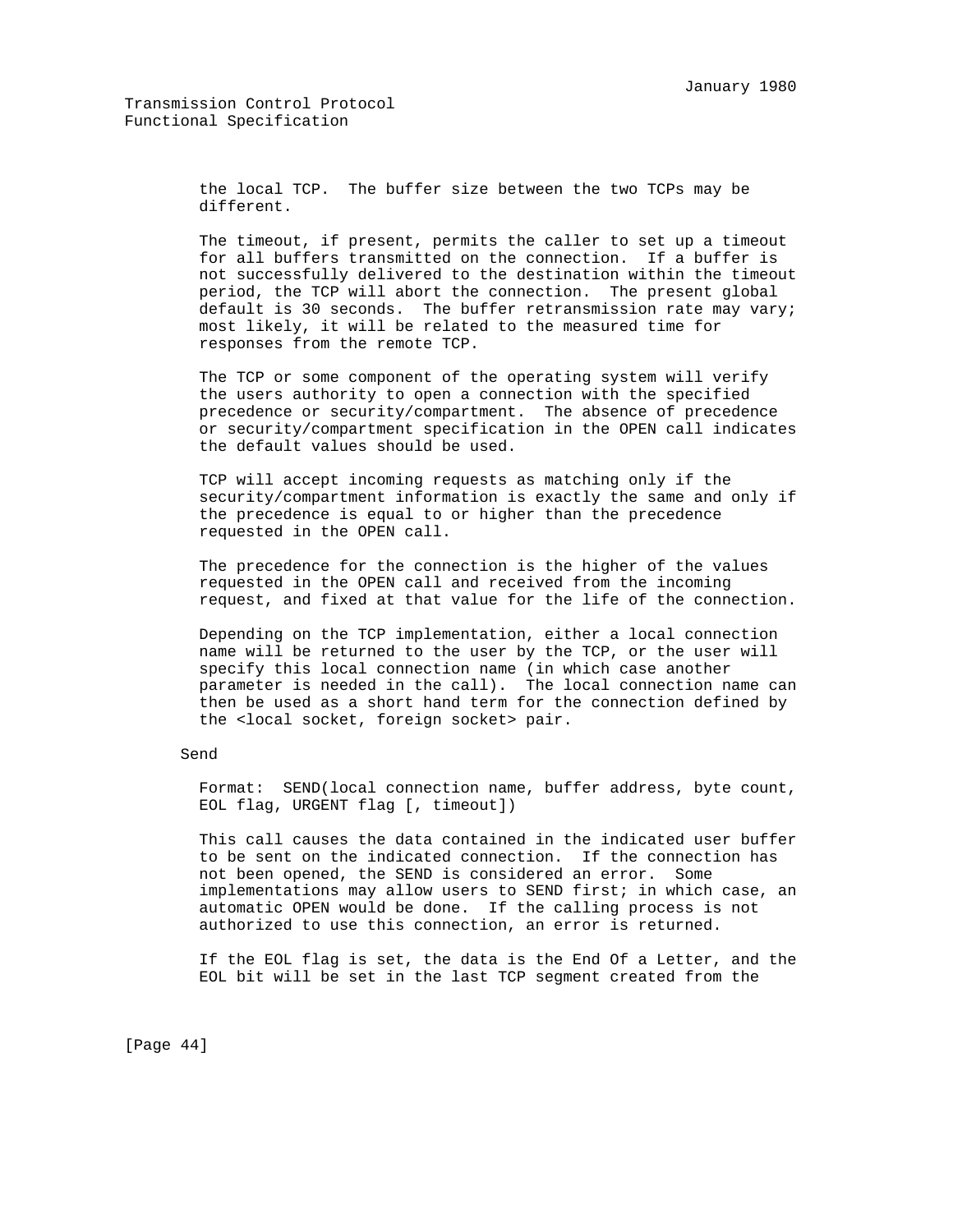buffer. If the EOL flag is not set, subsequent SENDs will appear to be part of the same letter.

 If the URGENT flag is set, segments resulting from this call will have the urgent pointer set to indicate that some of the data associated with this call is urgent. This facility, for example, can be used to simulate "break" signals from terminals or error or completion codes from I/O devices. The semantics of this signal to the receiving process are unspecified. The receiving TCP will signal the urgent condition to the receiving process as long as the urgent pointer indicates that data preceding the urgent pointer has not been consumed by the receiving process. The purpose of urgent is to stimulate the receiver to accept some urgent data and to indicate to the receiver when all the currently known urgent data has been received.

 The number of times the sending user's TCP signals urgent will not necessarily be equal to the number of times the receiving user will be notified of the presence of urgent data.

 If no foreign socket was specified in the OPEN, but the connection is established (e.g., because a LISTENing connection has become specific due to a foreign segment arriving for the local socket), then the designated buffer is sent to the implied foreign socket. In general, users who make use of OPEN with an unspecified foreign socket can make use of SEND without ever explicitly knowing the foreign socket address.

 However, if a SEND is attempted before the foreign socket becomes specified, an error will be returned. Users can use the STATUS call to determine the status of the connection. In some implementations the TCP may notify the user when an unspecified socket is bound.

 If a timeout is specified, then the current timeout for this connection is changed to the new one.

 In the simplest implementation, SEND would not return control to the sending process until either the transmission was complete or the timeout had been exceeded. However, this simple method is both subject to deadlocks (for example, both sides of the connection might try to do SENDs before doing any RECEIVEs) and offers poor performance, so it is not recommended. A more sophisticated implementation would return immediately to allow the process to run concurrently with network I/O, and, furthermore, to allow multiple SENDs to be in progress.

[Page 45]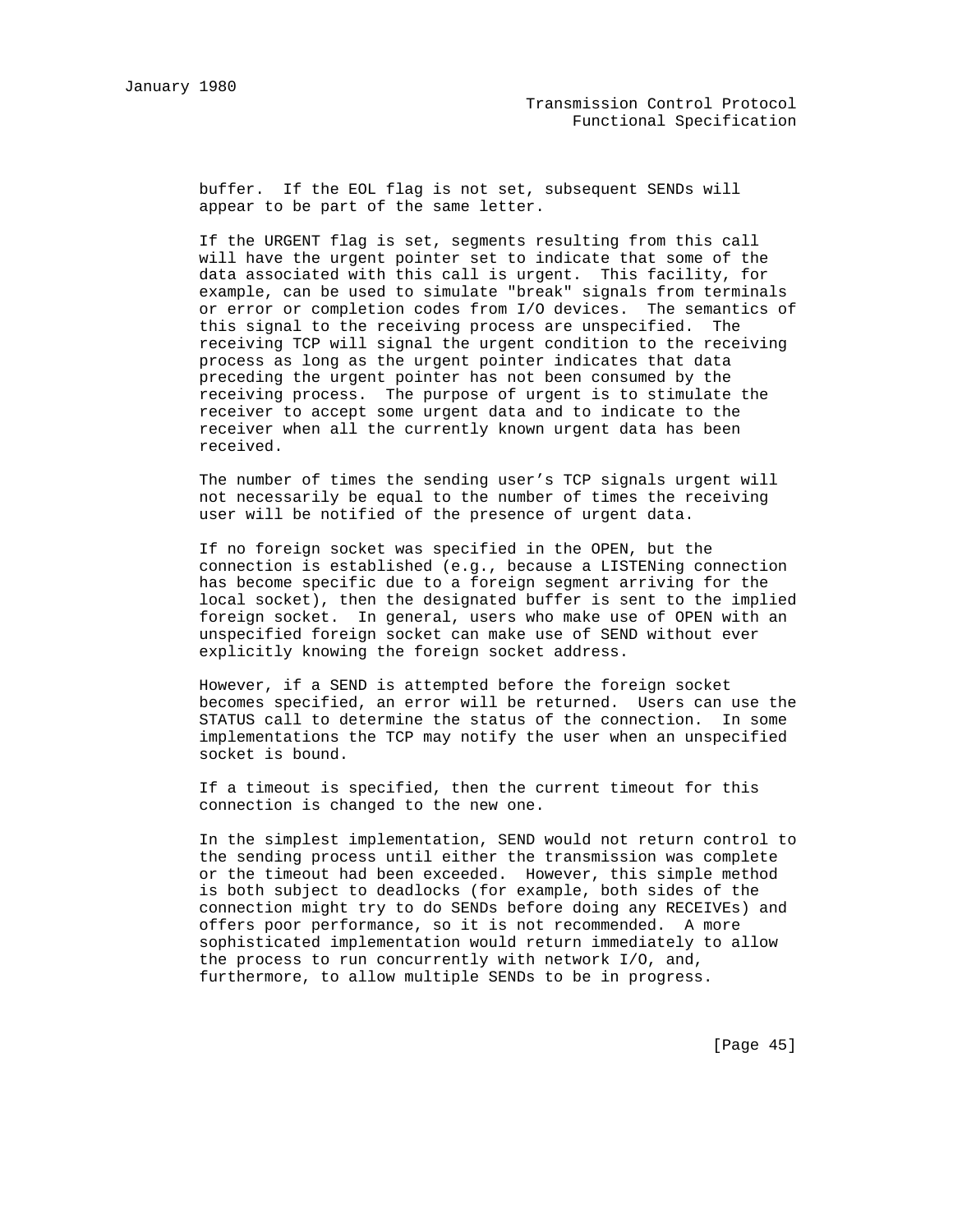Multiple SENDs are served in first come, first served order, so the TCP will queue those it cannot service immediately.

 We have implicitly assumed an asynchronous user interface in which a SEND later elicits some kind of SIGNAL or pseudo-interrupt from the serving TCP. An alternative is to return a response immediately. For instance, SENDs might return immediate local acknowledgment, even if the segment sent had not been acknowledged by the distant TCP. We could optimistically assume eventual success. If we are wrong, the connection will close anyway due to the timeout. In implementations of this kind (synchronous), there will still be some asynchronous signals, but these will deal with the connection itself, and not with specific segments or letters.

 NOTA BENE: In order for the process to distinguish among error or success indications for different SENDs, it might be appropriate for the buffer address to be returned along with the coded response to the SEND request. TCP-to-user signals are discussed below, indicating the information which should be returned to the calling process.

#### Receive

 Format: RECEIVE (local connection name, buffer address, byte count)

 This command allocates a receiving buffer associated with the specified connection. If no OPEN precedes this command or the calling process is not authorized to use this connection, an error is returned.

 In the simplest implementation, control would not return to the calling program until either the buffer was filled, or some error occurred, but this scheme is highly subject to deadlocks. A more sophisticated implementation would permit several RECEIVEs to be outstanding at once. These would be filled as, segments arrive. This strategy permits increased throughput at the cost of a more elaborate scheme (possibly asynchronous) to notify the calling program that a letter has been received or a buffer filled.

 If insufficient buffer space is given to reassemble a complete letter, the EOL flag will not be set in the response to the RECEIVE. The buffer will be filled with as much data as it can hold. The last buffer required to hold the letter is returned with EOL signaled.

[Page 46]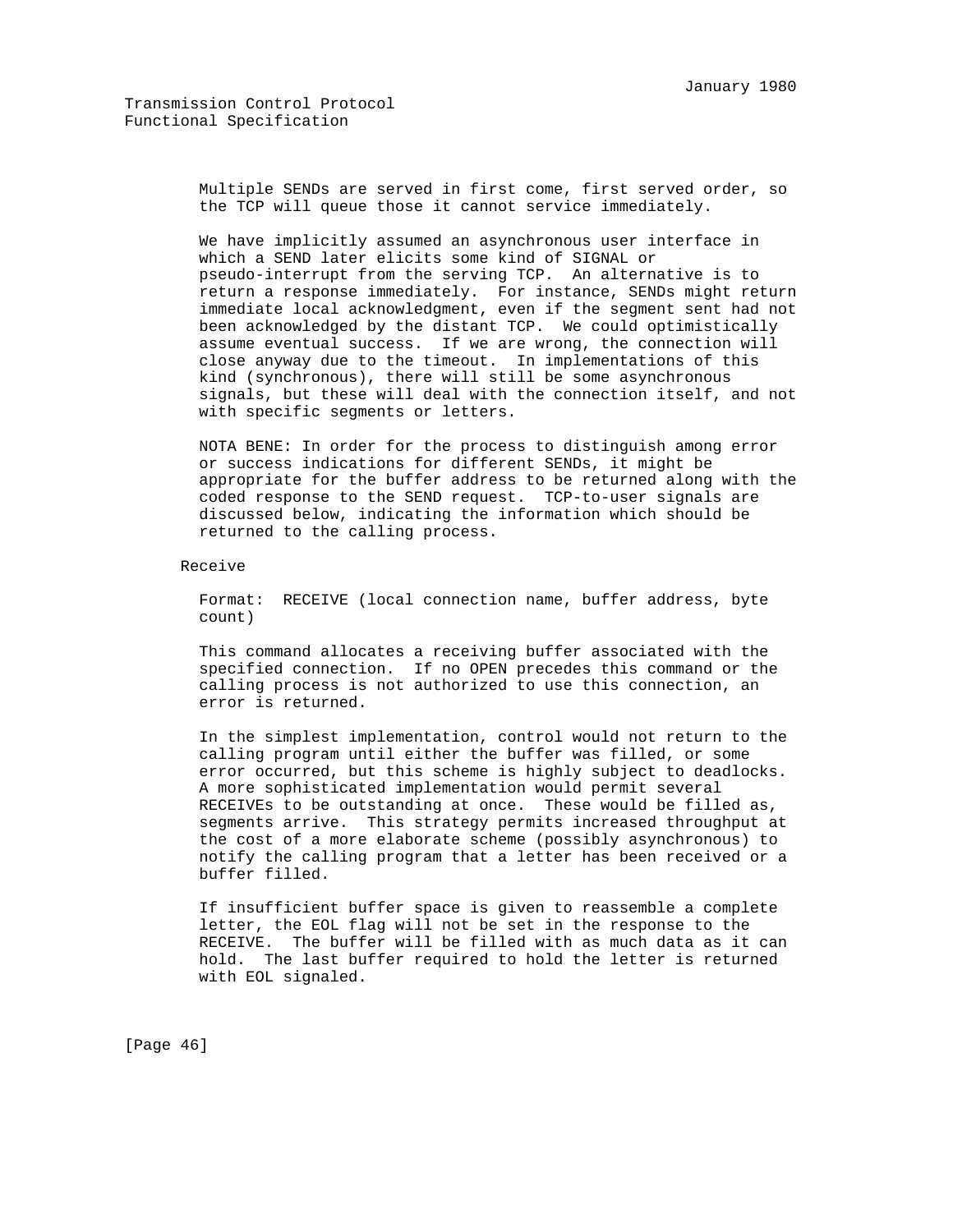The remaining parts of a partly delivered letter will be placed in buffers as they are made available via successive RECEIVEs. If a number of RECEIVEs are outstanding, they may be filled with parts of a single long letter or with at most one letter each. The return codes associated with each RECEIVE will indicate what is contained in the buffer.

 If a buffer size was given in the OPEN call, then all buffers presented in RECEIVE calls must be of exactly that size, or an error indication will be returned.

 The URGENT flag will be set only if the receiving user has previously been informed via a TCP-to-user signal, that urgent data is waiting. The receiving user should thus be in "read-fast" mode. If the URGENT flag is on, additional urgent data remains. If the URGENT flag is off, this call to RECEIVE has returned all the urgent data, and the user may now leave "read-fast" mode.

 To distinguish among several outstanding RECEIVEs and to take care of the case that a letter is smaller than the buffer supplied, the return code is accompanied by both a buffer pointer and a byte count indicating the actual length of the letter received.

 Alternative implementations of RECEIVE might have the TCP allocate buffer storage, or the TCP might share a ring buffer with the user. Variations of this kind will produce obvious variation in user interface to the TCP.

## Close

Format: CLOSE(local connection name)

 This command causes the connection specified to be closed. If the connection is not open or the calling process is not authorized to use this connection, an error is returned. Closing connections is intended to be a graceful operation in the sense that outstanding SENDs will be transmitted (and retransmitted), as flow control permits, until all have been serviced. Thus, it should be acceptable to make several SEND calls, followed by a CLOSE, and expect all the data to be sent to the destination. It should also be clear that users should continue to RECEIVE on CLOSING connections, since the other side may be trying to transmit the last of its data. Thus, CLOSE means "I have no more to send" but does not mean "I will not receive any more." It may happen (if the user level protocol is not well thought out) that the closing side is unable to get rid

[Page 47]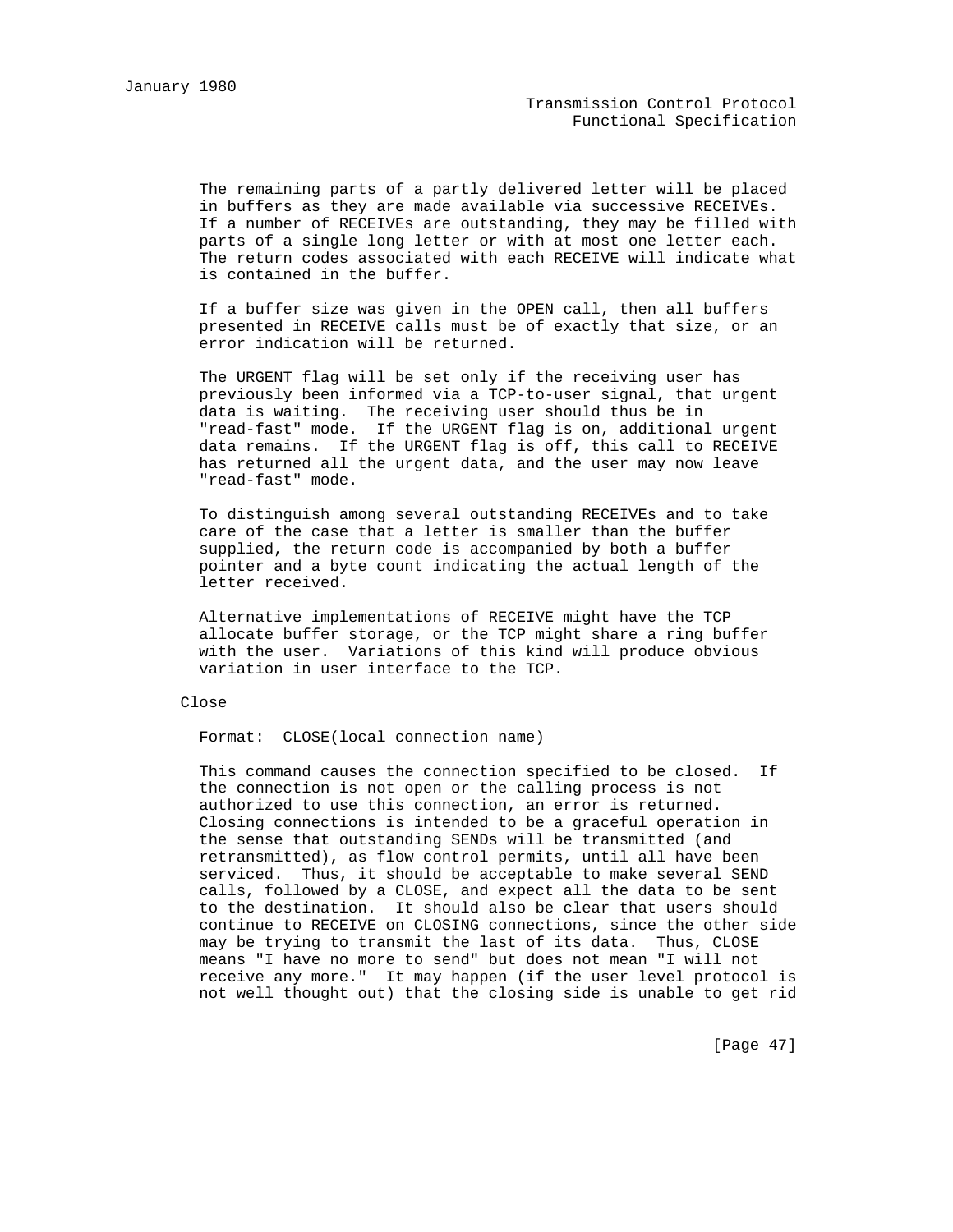> of all its data before timing out. In this event, CLOSE turns into ABORT, and the closing TCP gives up.

 The user may CLOSE the connection at any time on his own initiative, or in response to various prompts from the TCP (e.g., remote close executed, transmission timeout exceeded, destination inaccessible).

 Because closing a connection requires communication with the foreign TCP, connections may remain in the closing state for a short time. Attempts to reopen the connection before the TCP replies to the CLOSE command will result in error responses.

Close also implies end of letter.

#### Status

Format: STATUS(local connection name)

 This is an implementation dependent user command and could be excluded without adverse effect. Information returned would typically come from the TCB associated with the connection.

 This command returns a data block containing the following information:

 local socket, foreign socket, local connection name, receive window, send window, connection state, number of buffers awaiting acknowledgment, number of buffers pending receipt (including partial ones), receive buffer size, urgent state, precedence, security/compartment, and default transmission timeout.

 Depending on the state of the connection, or on the implementation itself, some of this information may not be available or meaningful. If the calling process is not authorized to use this connection, an error is returned. This prevents unauthorized processes from gaining information about a connection.

[Page 48]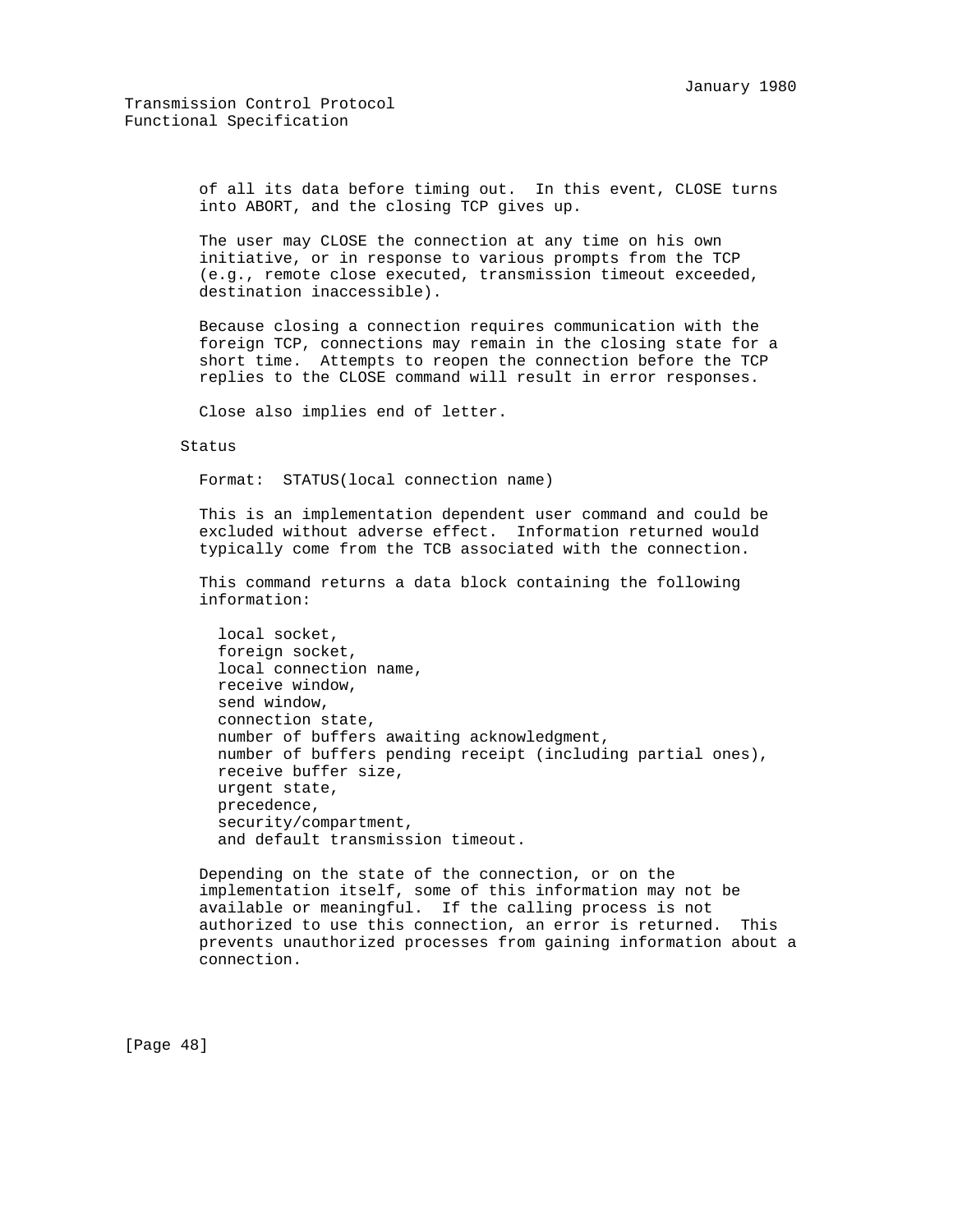## Abort

Format: ABORT (local connection name)

 This command causes all pending SENDs and RECEIVES to be aborted, the TCB to be removed, and a special RESET message to be sent to the TCP on the other side of the connection. Depending on the implementation, users may receive abort indications for each outstanding SEND or RECEIVE, or may simply receive an ABORT-acknowledgment.

TCP-to-User Messages

 It is assumed that the operating system environment provides a means for the TCP to asynchronously signal the user program. When the TCP does signal a user program, certain information is passed to the user. Often in the specification the information will be an error message. In other cases there will be information relating to the completion of processing a SEND or RECEIVE or other user call.

The following information is provided:

| Local Connection Name              | Always         |
|------------------------------------|----------------|
| Response String                    | Always         |
| Buffer Address                     | Send & Receive |
| Byte count (counts bytes received) | Receive        |
| End-of-Letter flag                 | Receive        |
| End-of-Urgent flag                 | Receive        |

TCP/Network Interface

 The TCP calls on a lower level protocol module to actually send and receive information over a network. One case is that of the ARPA internetwork system where the lower level module is the Internet Protocol [2]. In most cases the following simple interface would be adequate.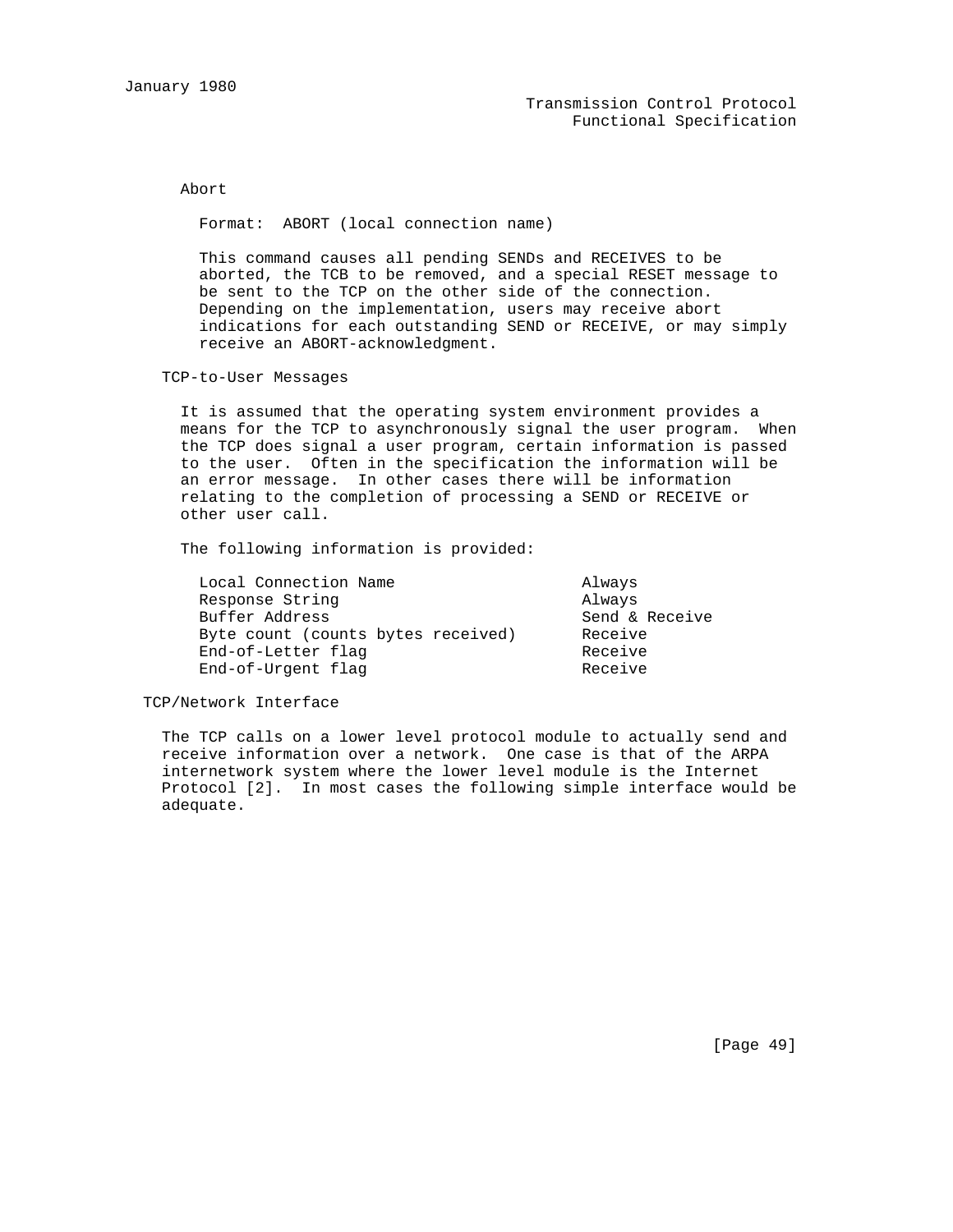```
Transmission Control Protocol
Functional Specification
     The following two calls satisfy the requirements for the TCP to
     internet protocol module communication:
       SEND (dest, TOS, TTL, BufPTR, len, Id, DF, options => result)
         where:
           dest = destination address
           TOS = type of service
           TTL = time to live
           BufPTR = buffer pointer
           len = length of buffer
           Id = Identifier
           DF = Don't Fragment
           options = internet option data
           result = response
             OK = datagram sent ok
             Error = error in arguments or local network error
         Note that the precedence is included in the TOS and the
         security/compartment is passed as an option.
       RECV (BufPTR => result, source, dest, prot, TOS, len)
         where:
           BufPTR = buffer pointer
           result = response
             OK = datagram received ok
             Error = error in arguments
           source = source address
           dest = destination address
           prot = protocol
           TOS = type of service
           options = internet option data
           len = length of buffer
         Note that the precedence is in the TOS, and the
         security/compartment is an option.
       When the TCP sends a segment, it executes the SEND call supplying
       all the arguments. The internet protocol module, on receiving
       this call, checks the arguments and prepares and sends the
       message. If the arguments are good and the segment is accepted by
```
 the local network, the call returns successfully. If either the arguments are bad, or the segment is not accepted by the local network, the call returns unsuccessfully. On unsuccessful returns, a reasonable report should be made as to the cause of the

[Page 50]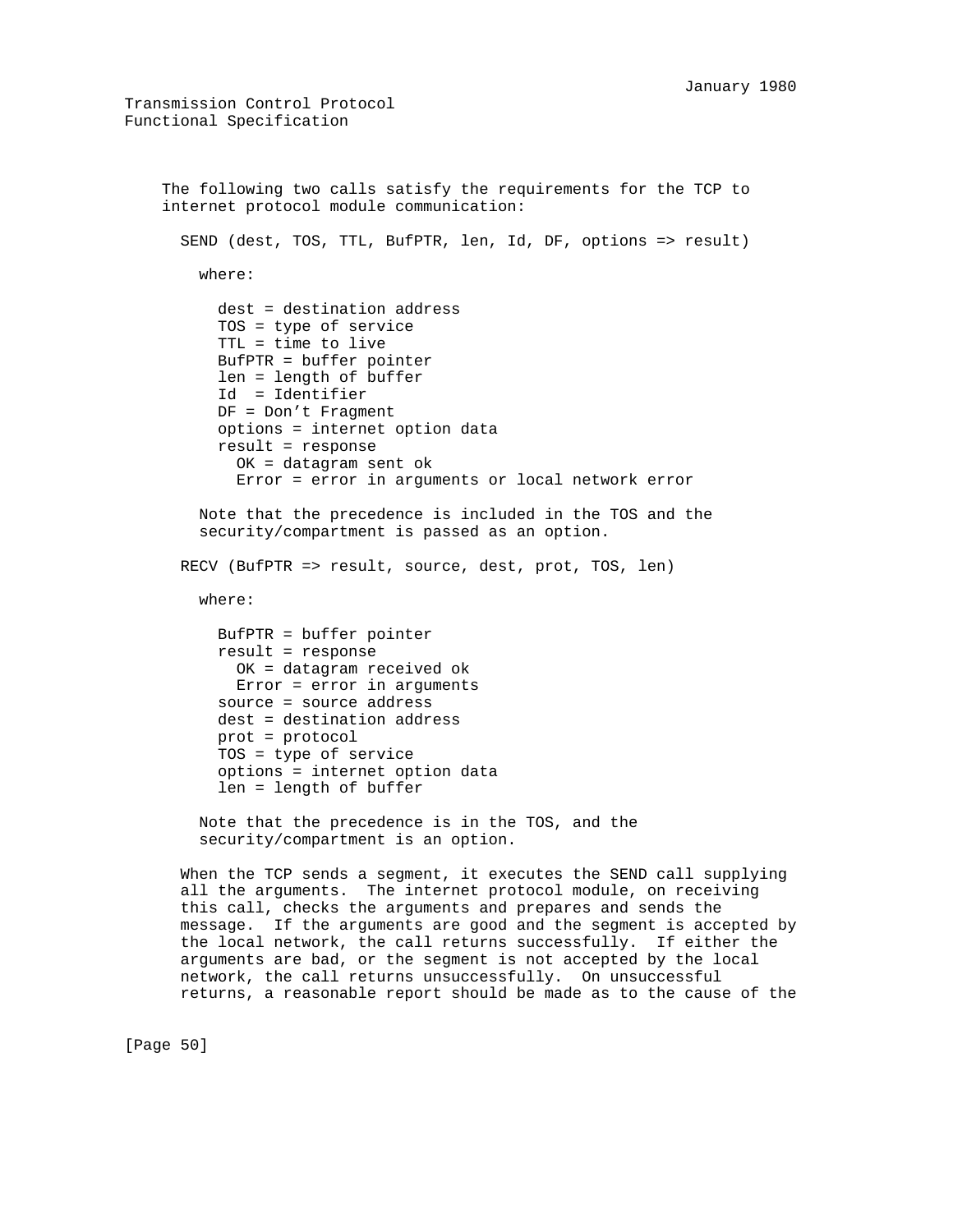problem, but the details of such reports are up to individual implementations.

 When a segment arrives at the internet protocol module from the local network, either there is a pending RECV call from TCP or there is not. In the first case, the pending call is satisfied by passing the information from the segment to the TCP. In the second case, the TCP is notified of a pending segment.

 The notification of a TCP may be via a pseudo interrupt or similar mechanism, as appropriate in the particular operating system environment of the implementation.

 A TCP's RECV call may then either be immediately satisfied by a pending segment, or the call may be pending until a segment arrives.

 We note that the Internet Protocol provides arguments for a type of service and for a time to live. TCP uses the following settings for these parameters:

 Type of Service = Precedence: none, Package: stream, Reliability: higher, Preference: speed, Speed: higher; or 00011111.

Time to Live = one minute, or 00111100.

 Note that the assumed maximum segment lifetime is two minutes. Here we explicitly ask that a segment be destroyed if it cannot be delivered by the internet system within one minute.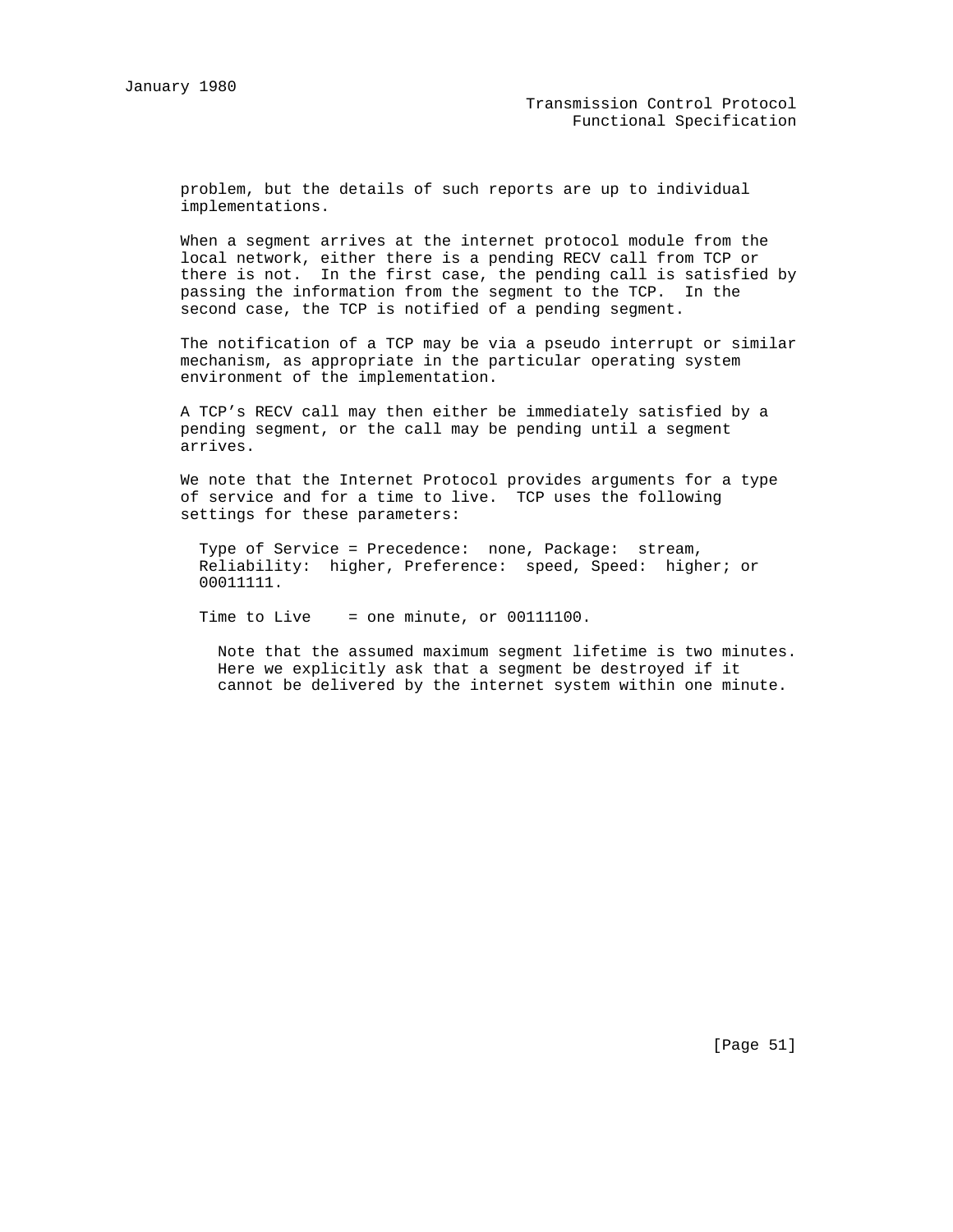## 3.9. Event Processing

 The activity of the TCP can be characterized as responding to events. The events that occur can be cast into three categories: user calls, arriving segments, and timeouts. This section describes the processing the TCP does in response to each of the events. In many cases the processing required depends on the state of the connection.

Events that occur:

User Calls

 OPEN SEND RECEIVE CLOSE ABORT STATUS

Arriving Segments

SEGMENT ARRIVES

Timeouts

 USER TIMEOUT RETRANSMISSION TIMEOUT

 The model of the TCP/user interface is that user commands receive an immediate return and possibly a delayed response via an event or pseudo interrupt. In the following descriptions, the term "signal" means cause a delayed response.

 Error responses are given as character strings. For example, user commands referencing connections that do not exist receive "error: connection not open".

 Please note in the following that all arithmetic on sequence numbers, acknowledgment numbers, windows, et cetera, is modulo 2\*\*32 the size of the sequence number space. Also note that "=<" means less than or equal to.

 A natural way to think about processing incoming segments is to imagine that they are first tested for proper sequence number (i.e., that their contents lie in the range of the expected "receive window" in the sequence number space) and then that they are generally queued and processed in sequence number order.

[Page 52]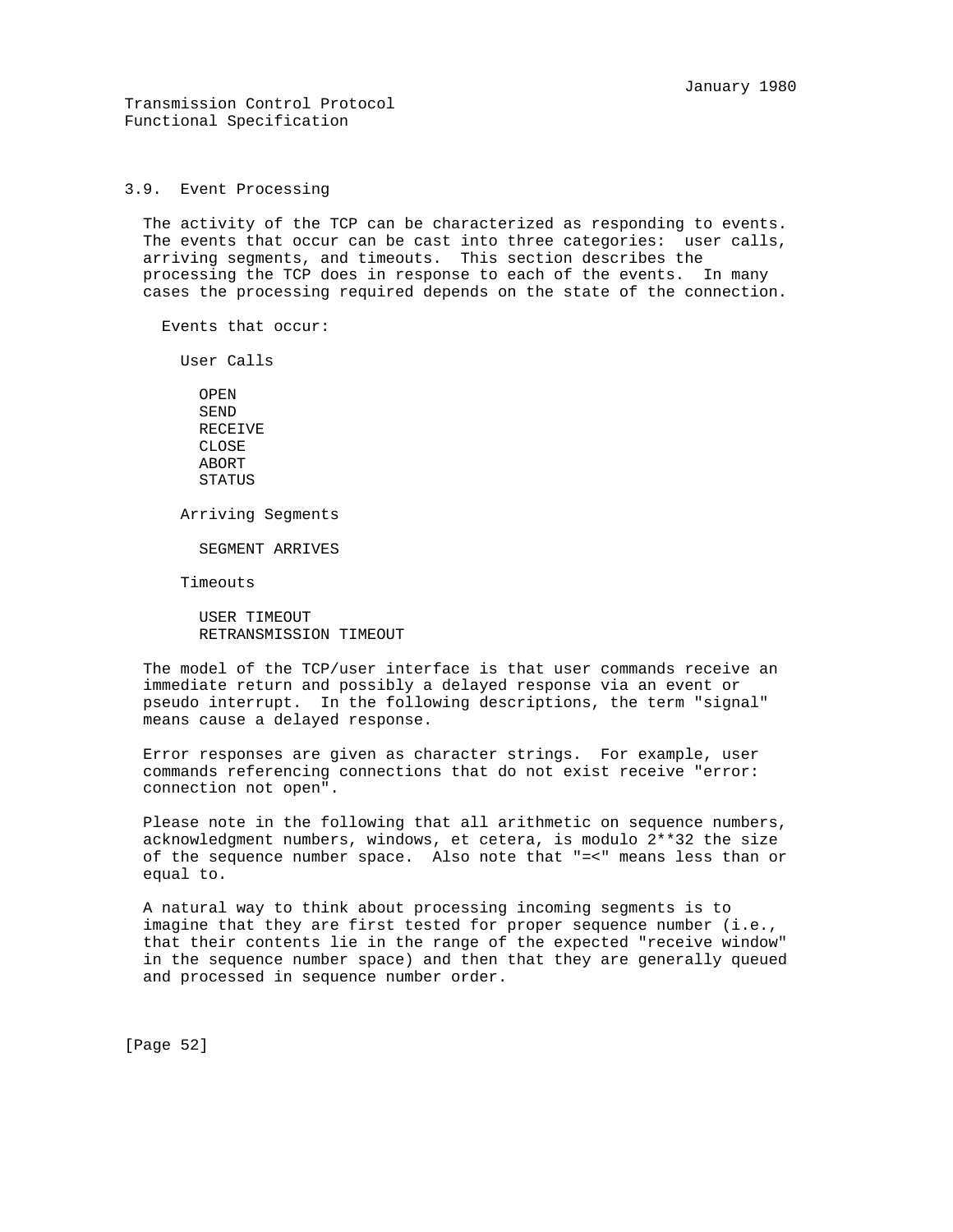When a segment overlaps other already received segments we reconstruct the segment to contain just the new data, and adjust the header fields to be consistent.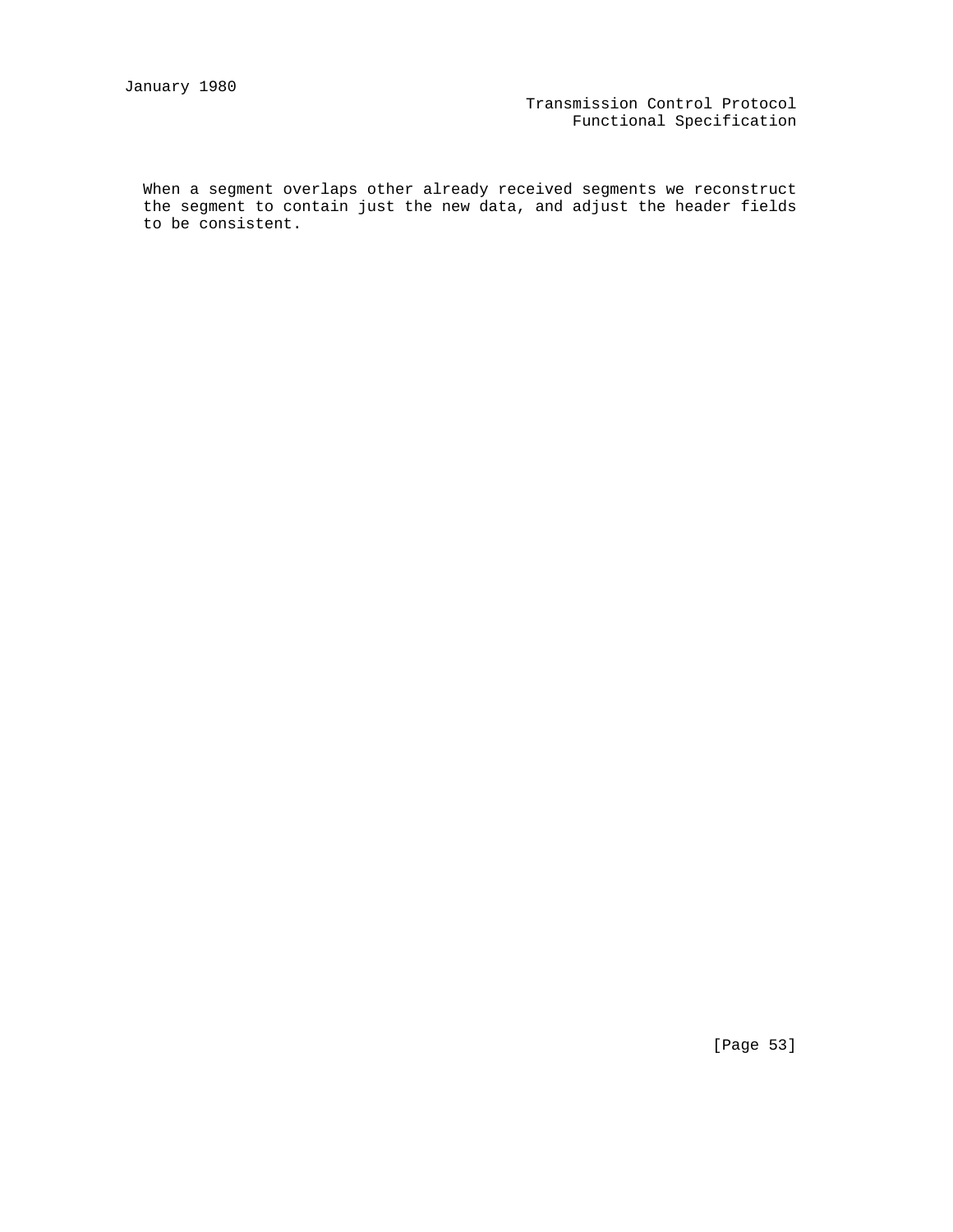Transmission Control Protocol Functional Specification

OPEN Call

OPEN Call

CLOSED STATE (i.e., TCB does not exist)

 Create a new transmission control block (TCB) to hold connection state information. Fill in local socket identifier, foreign socket, precedence, security/compartment, and user timeout information. Verify the security and precedence requested are allowed for this user, if not return "error: precedence not allowed" or "error: security/compartment not allowed." If active and the foreign socket is unspecified, return "error: foreign socket unspecified"; if active and the foreign socket is specified, issue a SYN segment. An initial send sequence number (ISS) is selected and the TCP receive buffer size is selected (if applicable). A SYN segment of the form <SEQ=ISS><CTL=SYN> is sent (this may include the buffer size option if applicable). Set SND.UNA to ISS, SND.NXT to ISS+1, SND.LBB to ISS+1, enter SYN-SENT state, and return.

 If the caller does not have access to the local socket specified, return "error: connection illegal for this process". If there is no room to create a new connection, return "error: insufficient resources".

 LISTEN STATE SYN-SENT STATE SYN-RECEIVED STATE ESTABLISHED STATE FIN-WAIT-1 STATE FIN-WAIT-2 STATE TIME-WAIT STATE CLOSE-WAIT STATE CLOSING STATE

Return "error: connection already exists".

[Page 54]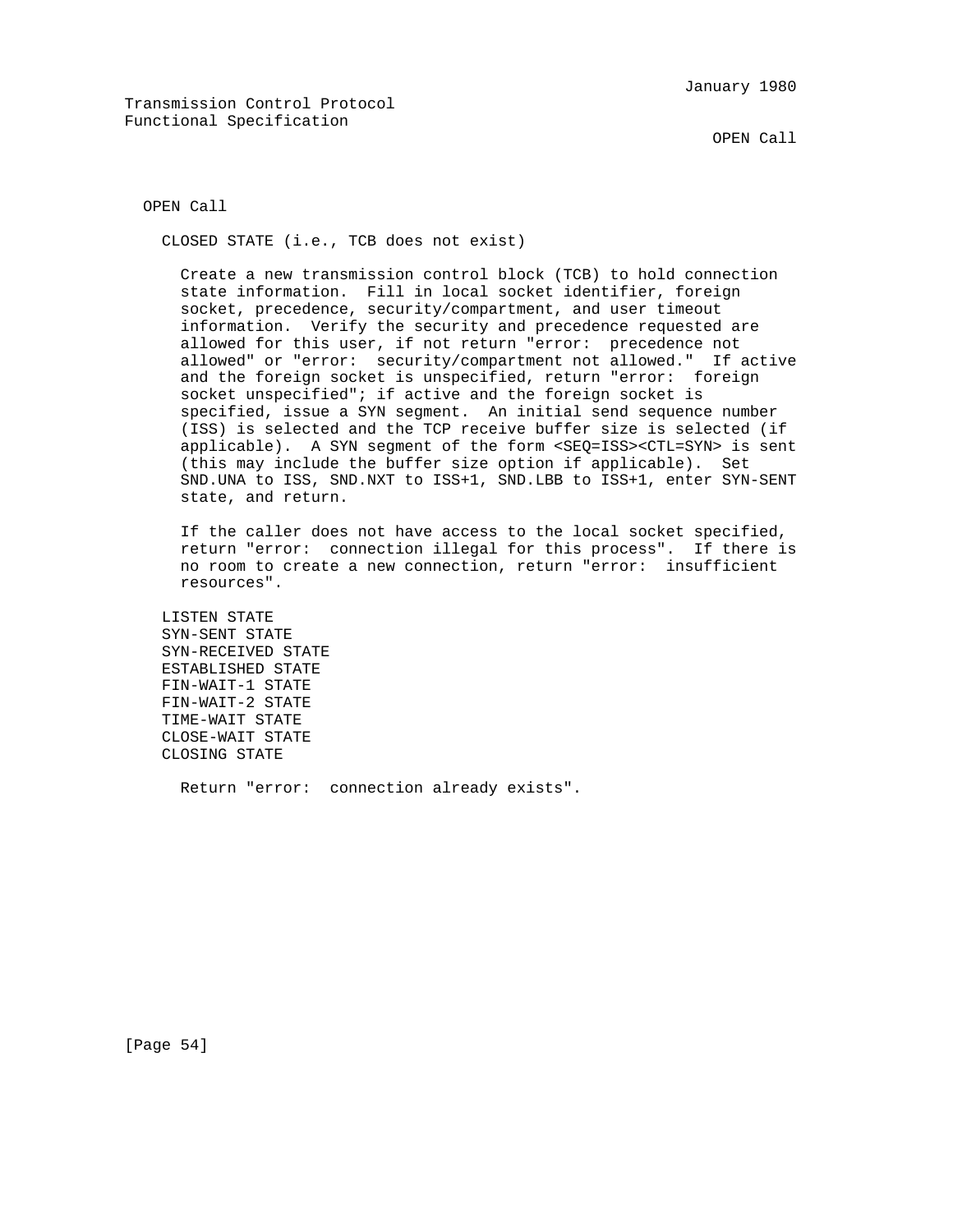SEND Call

SEND Call

CLOSED STATE (i.e., TCB does not exist)

 If the user should no have access to such a connection, then return "error: connection illegal for this process".

Otherwise, return "error: connection does not exist".

LISTEN STATE

 If the foreign socket is specified, then change the connection from passive to active, select an ISS, and select the receive buffer size. Send a SYN segment, set SND.UNA to ISS, SND.NXT to ISS+1 and SND.LBB to ISS+1. Enter SYN-SENT state. Data associated with SEND may be sent with SYN segment or queued for transmission after entering ESTABLISHED state. The urgent bit if requested in the command should be sent with the first data segment sent as a result of this command. If there is no room to queue the request, respond with "error: insufficient resources". If Foreign socket was not specified, then return "error: foreign socket unspecified".

# SYN-SENT STATE

 Queue for processing after the connection is ESTABLISHED. Typically, nothing can be sent yet, anyway, because the send window has not yet been set by the other side. If no space, return "error: insufficient resources".

#### SYN-RECEIVED STATE

 Queue for later processing after entering ESTABLISHED state. If no space to queue, respond with "error: insufficient resources".

#### ESTABLISHED STATE

 Segmentize the buffer, send or queue it for output, with a piggybacked acknowledgment (acknowledgment value = RCV.NXT) with the data. If there is insufficient space to remember this buffer, simply return "error: insufficient resources".

 If remote buffer size is not one octet, and, if this is the end of a letter, do the following end-of-letter/buffer-size adjustment processing:

[Page 55]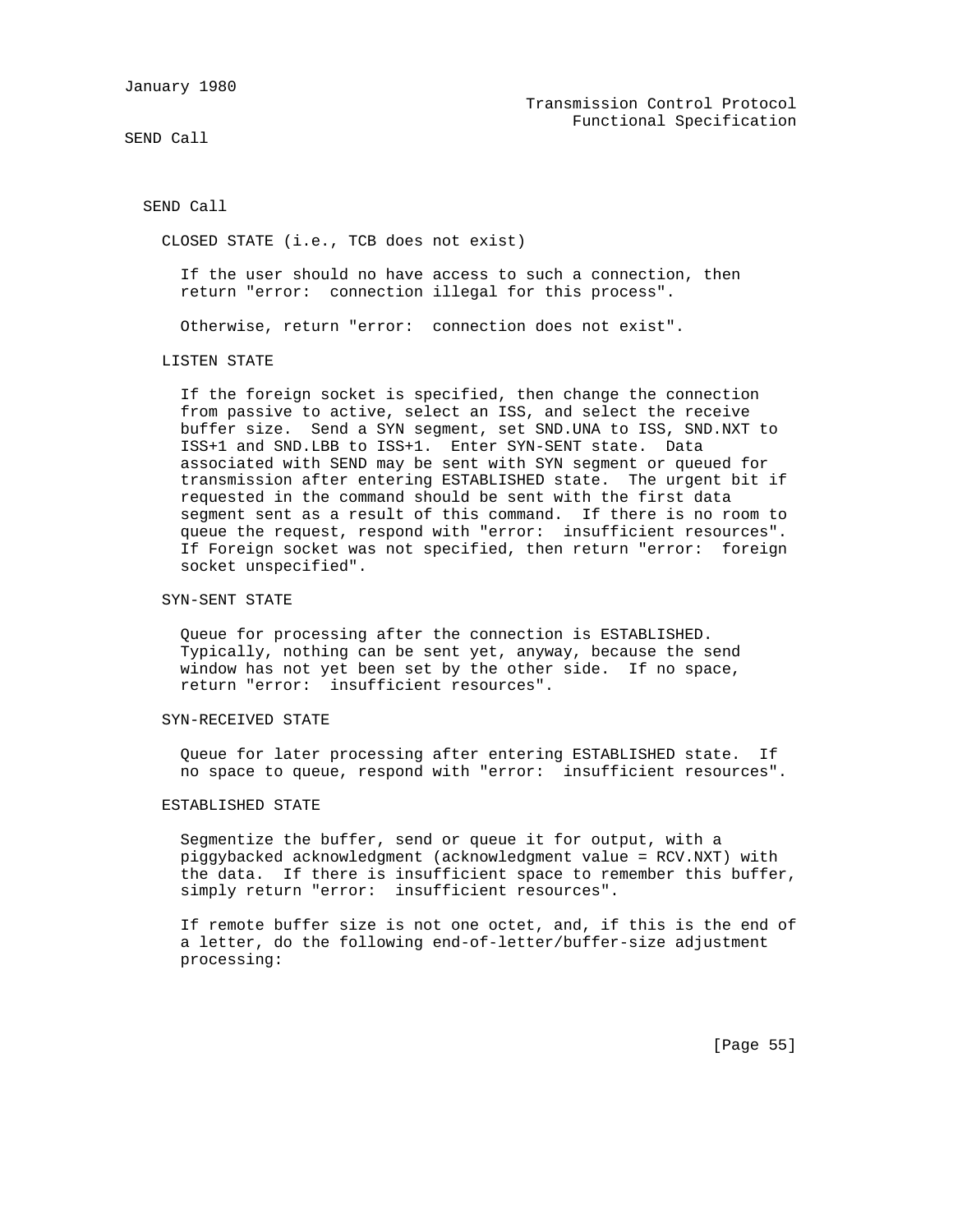Transmission Control Protocol Functional Specification

SEND Call

if  $EOL = 0$  then SND.NXT <- SEG.SEQ + SEG.LEN if EOL = 1 then While SND.LBB < SEG.SEQ + SEG.LEN Do SND.LBB <- SND.LBB + SND.BS End SND.NXT <- SND.LBB If the urgent flag is set, then SND.UP <- SND.NXT-1 and set the urgent pointer in the outgoing segment. FIN-WAIT-1 STATE FIN-WAIT-2 STATE TIME-WAIT STATE Return "error: connection closing" and do not service request. CLOSE-WAIT STATE

 Segmentize any text to be sent and queue for output. If there is insufficient space to remember the SEND, return "error: insufficient resources"

CLOSING STATE

Respond with "error: connection closing"

[Page 56]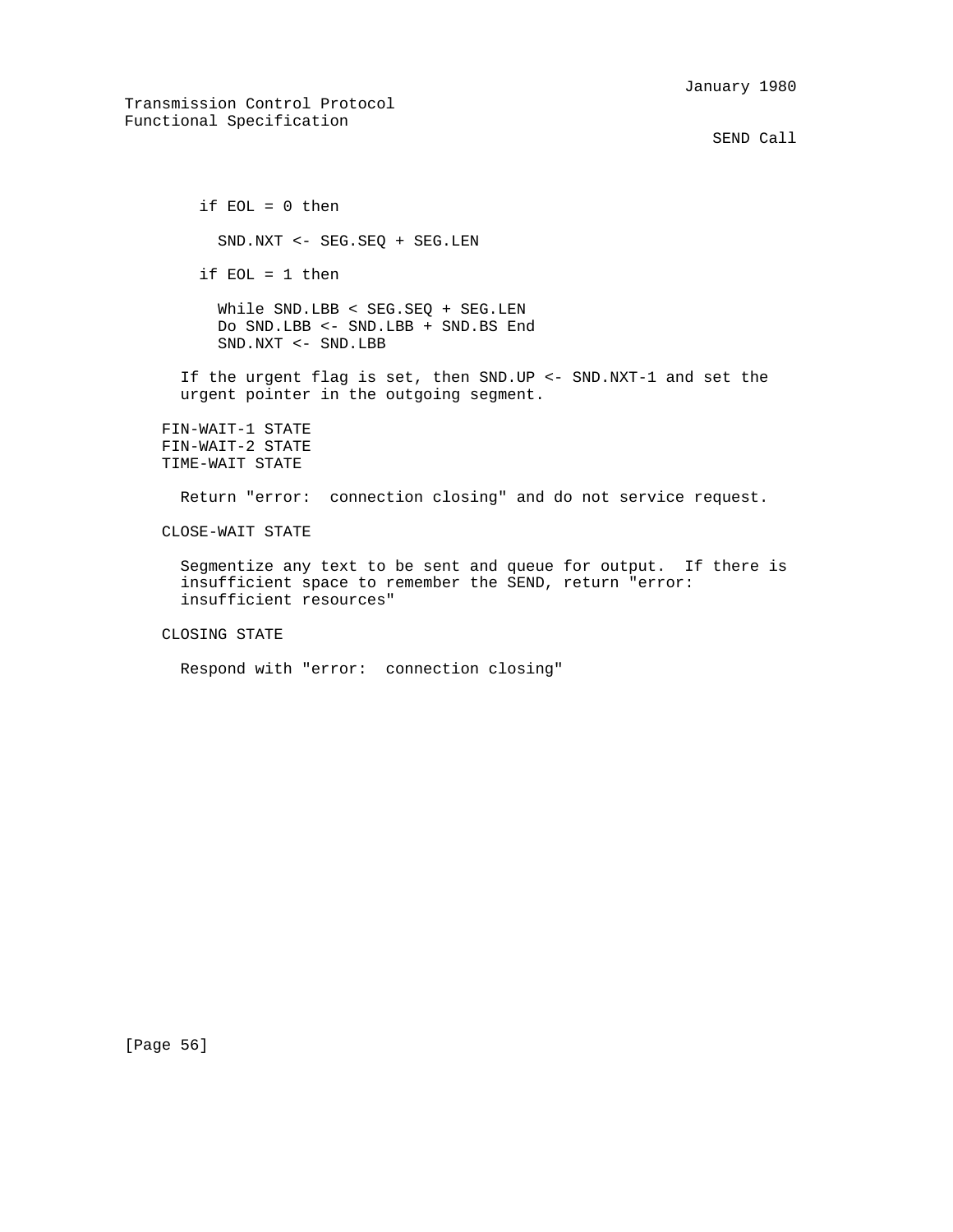Transmission Control Protocol Functional Specification

RECEIVE Call

RECEIVE Call

CLOSED STATE (i.e., TCB does not exist)

 If the user should no have access to such a connection, return "error: connection illegal for this process".

Otherwise return "error: connection does not exist".

 LISTEN STATE SYN-SENT STATE SYN-RECEIVED STATE

> Queue for processing after entering ESTABLISHED state. If there is no room to queue this request, respond with "error: insufficient resources".

# ESTABLISHED STATE

 If insufficient incoming segments are queued to satisfy the request, queue the request. If there is no queue space to remember the RECEIVE, respond with "error: insufficient resources".

 Reassemble queued incoming segments into receive buffer and return to user. Mark "end of letter" (EOL) if this is the case.

 If RCV.UP is in advance of the data currently being passed to the user notify the user of the presence of urgent data.

 When the TCP takes responsibility for delivering data to the user that fact must be communicated to the sender via an acknowledgment. The formation of such an acknowledgment is described below in the discussion of processing an incoming segment.

 FIN-WAIT-1 STATE FIN-WAIT-2 STATE

> Reassemble and return a letter, or as much as will fit, in the user buffer. Queue the request if it cannot be serviced immediately.

> > [Page 57]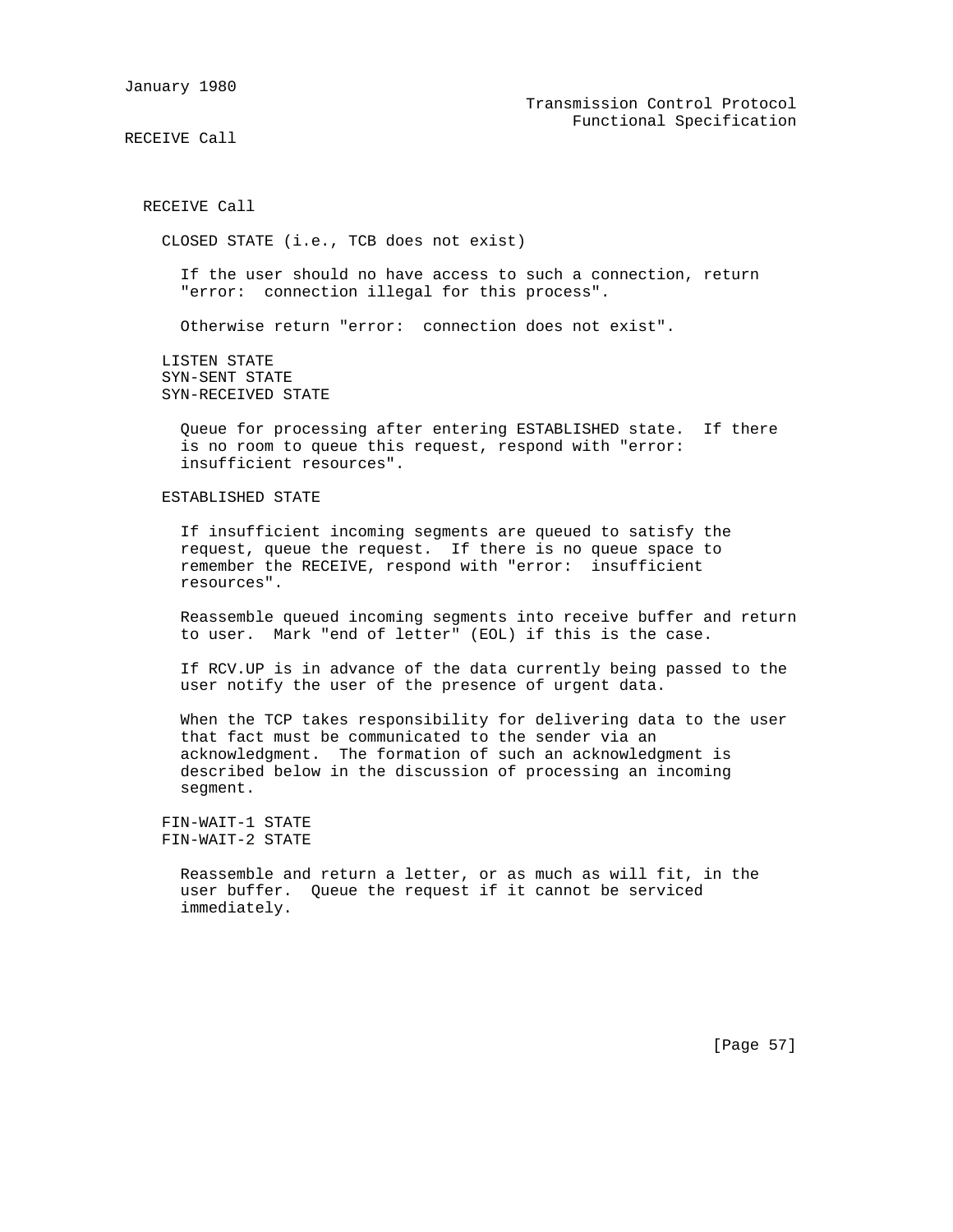Transmission Control Protocol Functional Specification

RECEIVE Call

 TIME-WAIT STATE CLOSE-WAIT STATE

> Since the remote side has already sent FIN, RECEIVEs must be satisfied by text already reassembled, but not yet delivered to the user. If no reassembled segment text is awaiting delivery, the RECEIVE should get a "error: connection closing" response. Otherwise, any remaining text can be used to satisfy the RECEIVE.

CLOSING STATE

Return "error: connection closing"

[Page 58]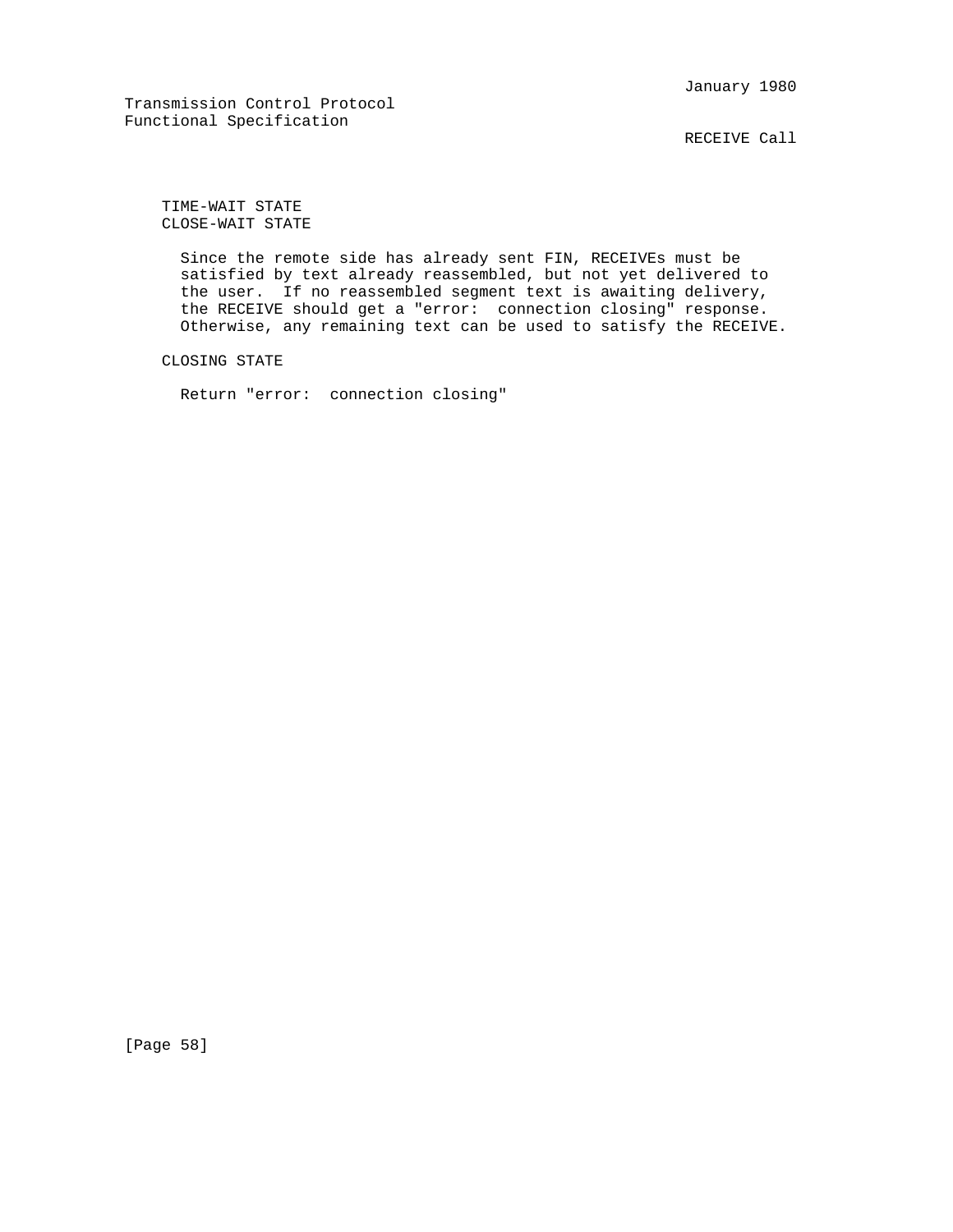CLOSE Call

CLOSE Call

CLOSED STATE (i.e., TCB does not exist)

 If the user should no have access to such a connection, return "error: connection illegal for this process".

Otherwise, return "error: connection does not exist".

LISTEN STATE

 Any outstanding RECEIVEs should be returned with "error: closing" responses. Delete TCB, return "ok".

SYN-SENT STATE

 Delete the TCB and return "error: closing" responses to any queued SENDs, or RECEIVEs.

SYN-RECEIVED STATE

 Queue for processing after entering ESTABLISHED state or segmentize and send FIN segment. If the latter, enter FIN-WAIT-1 state.

ESTABLISHED STATE

 Queue this until all preceding SENDs have been segmentized, then form a FIN segment and send it. In any case, enter FIN-WAIT-1 state.

 FIN-WAIT-1 STATE FIN-WAIT-2 STATE

> Strictly speaking, this is an error and should receive a "error: connection closing" response. An "ok" response would be acceptable, too, as long as a second FIN is not emitted (the first FIN may be retransmitted though).

> > [Page 59]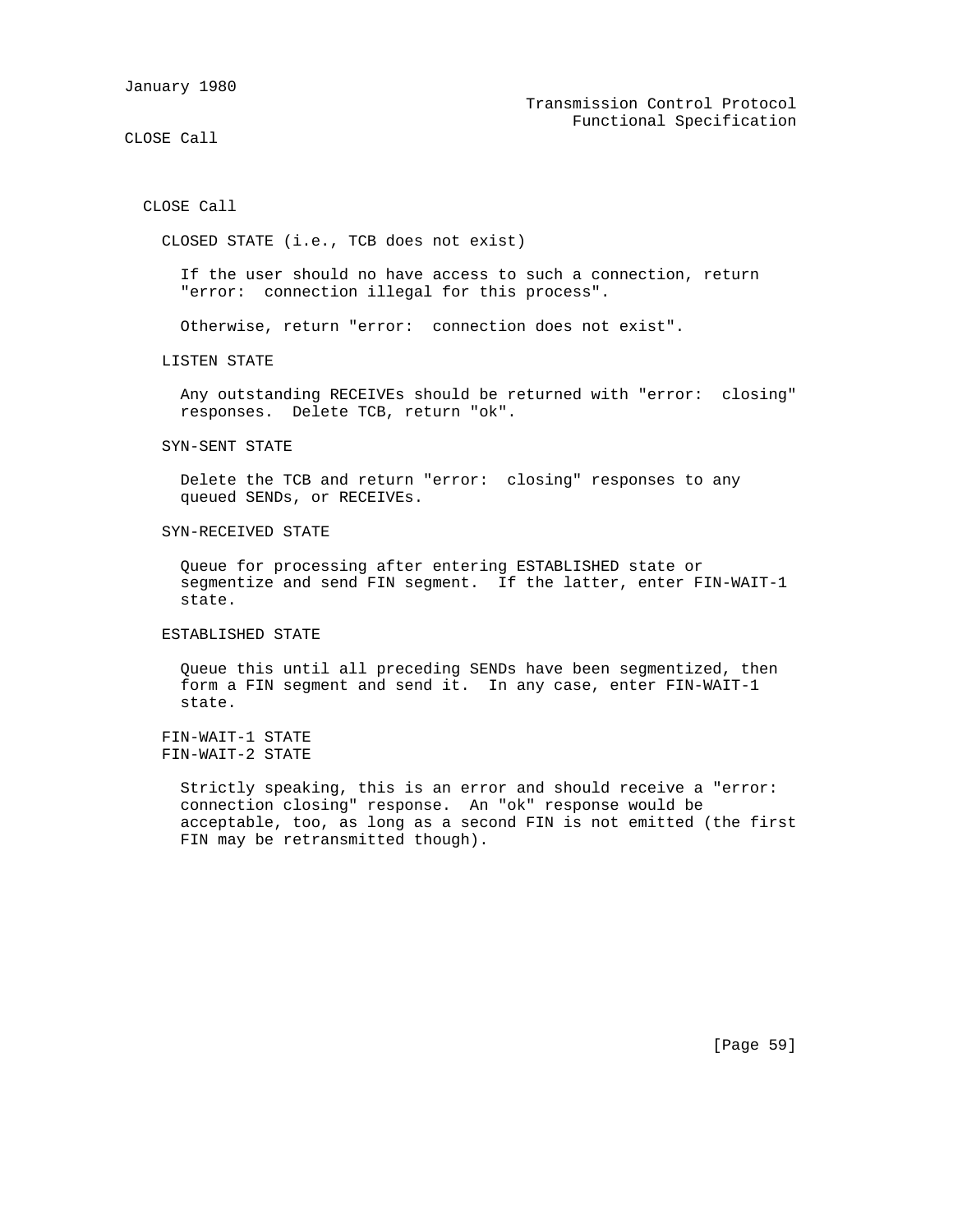Transmission Control Protocol Functional Specification

CLOSE Call

## TIME-WAIT STATE

 Strictly speaking, this is an error and should receive a "error: connection closing" response. An "ok" response would be acceptable, too. However, since the FIN has been sent and acknowledged, nothing should be sent (or retransmitted).

CLOSE-WAIT STATE

 Queue this request until all preceding SENDs have been segmentized; then send a FIN segment, enter CLOSING state.

CLOSING STATE

Respond with "error: connection closing"

[Page 60]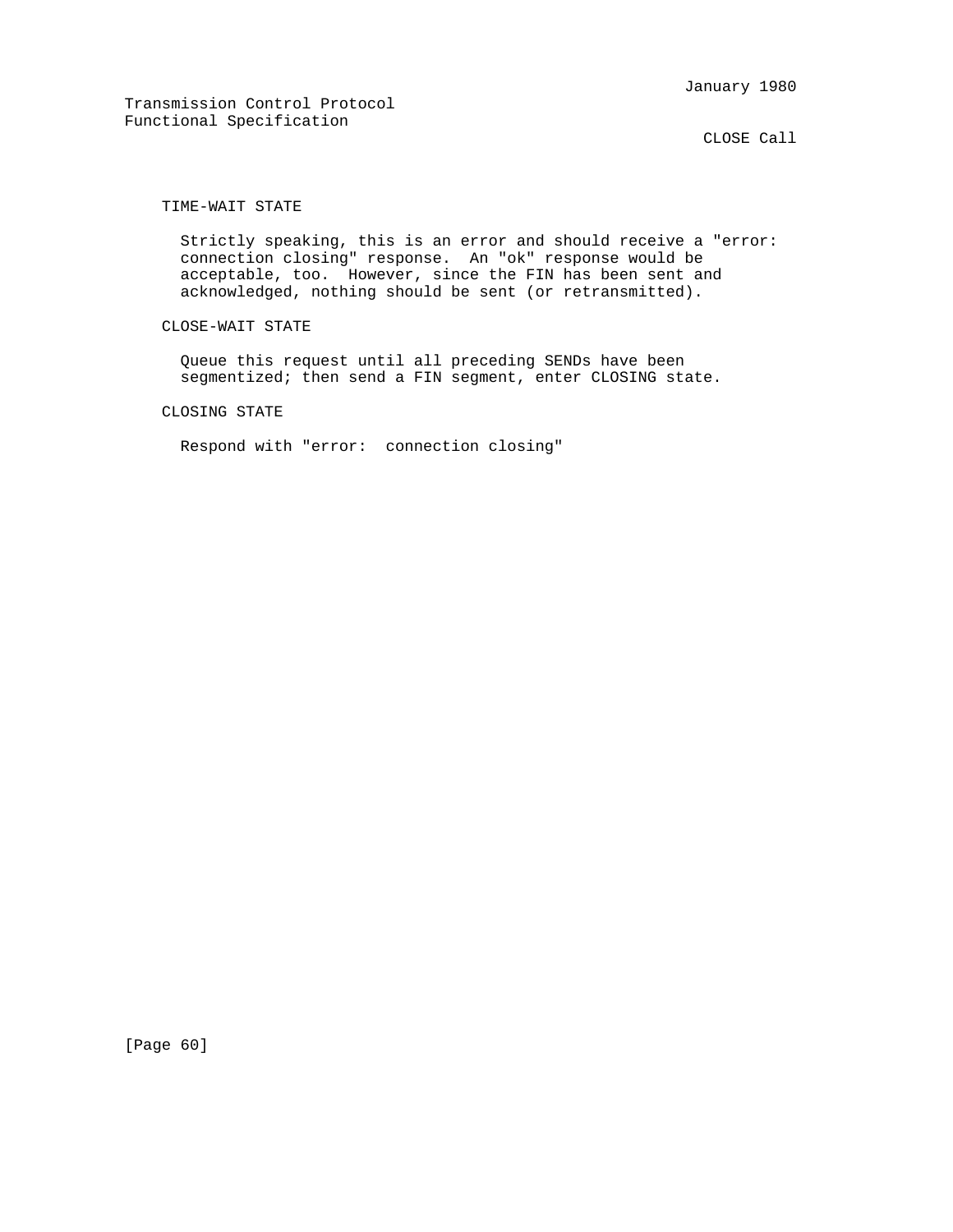ABORT Call

ABORT Call

CLOSED STATE (i.e., TCB does not exist)

 If the user should no have access to such a connection, return "error: connection illegal for this process".

Otherwise return "error: connection does not exist".

LISTEN STATE

 Any outstanding RECEIVEs should be returned with "error: connection reset" responses. Delete TCB, return "ok".

SYN-SENT STATE

 Delete the TCB and return "reset" responses to any queued SENDs, or RECEIVEs.

SYN-RECEIVED STATE

Send a RST of the form:

<SEQ=SND.NXT><ACK=RCV.NXT><CTL=RST,ACK>

 and return any unprocessed SENDs, or RECEIVEs with "reset" code, delete the TCB.

### ESTABLISHED STATE

Send a reset segment:

<SEQ=SND.NXT><ACK=RCV.NXT><CTL=RST,ACK>

 All queued SENDs and RECEIVEs should be given "reset" responses; all segments queued for transmission (except for the RST formed above) or retransmission should be flushed, delete the TCB.

[Page 61]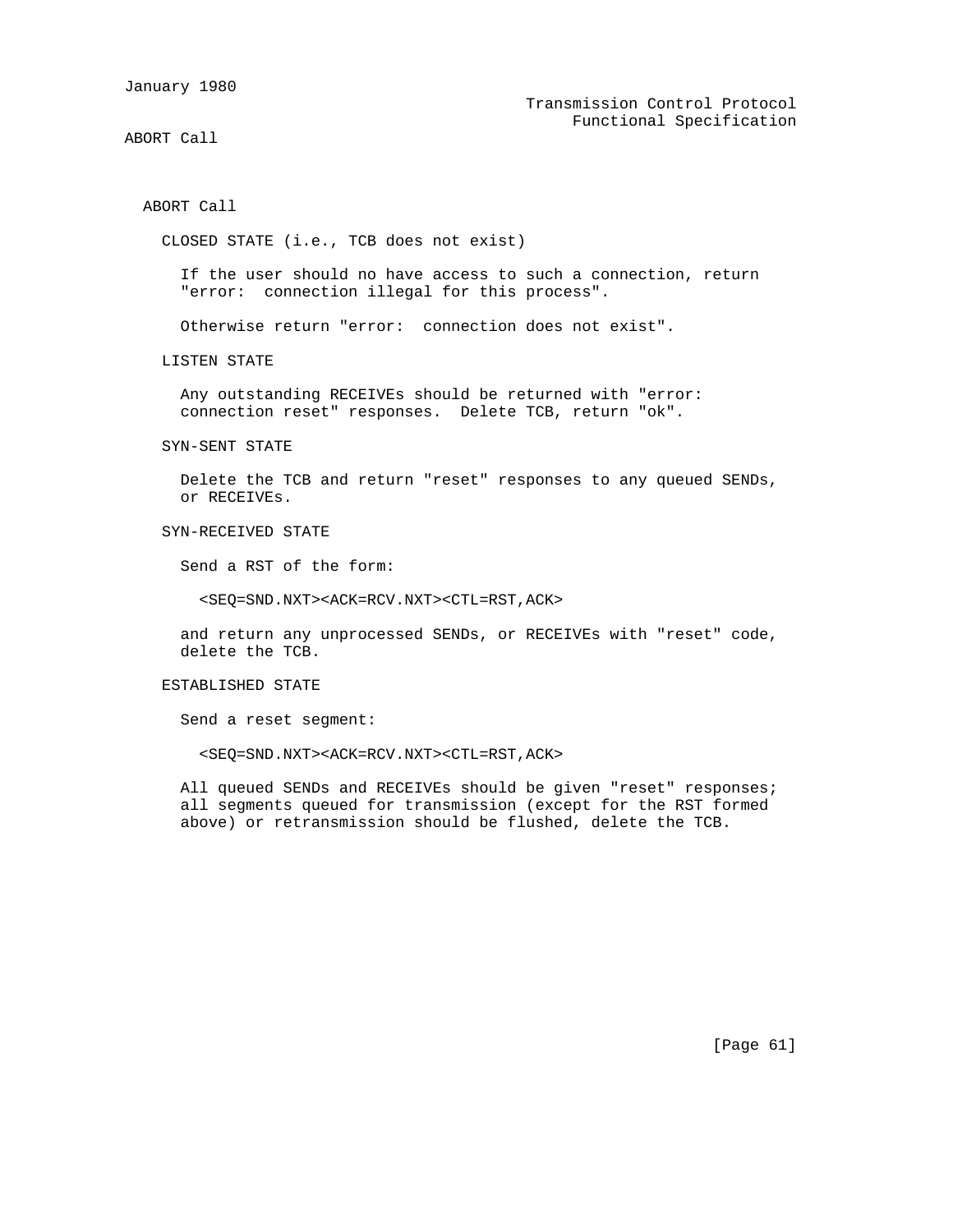Transmission Control Protocol Functional Specification

ABORT Call

 FIN-WAIT-1 STATE FIN-WAIT-2 STATE

A reset segment (RST) should be formed and sent:

<SEQ=SND.NXT><ACK=RCV.NXT><CTL=RST,ACK>

 Outstanding SENDs, RECEIVEs, CLOSEs, and/or segments queued for retransmission, or segmentizing, should be flushed, with "connection reset" notification to the user, delete the TCB.

TIME-WAIT STATE

Respond with "ok" and delete the TCB.

CLOSE-WAIT STATE

 Flush any pending SENDs and RECEIVEs, returning "connection reset" responses for them. Form and send a RST segment:

<SEQ=SND.NXT><ACK=RCV.NXT><CTL=RST,ACK>

Flush all segment queues and delete the TCB.

CLOSING STATE

 Respond with "ok" and delete the TCB; flush any remaining segment queues. If a CLOSE command is still pending, respond "error: connection reset".

[Page 62]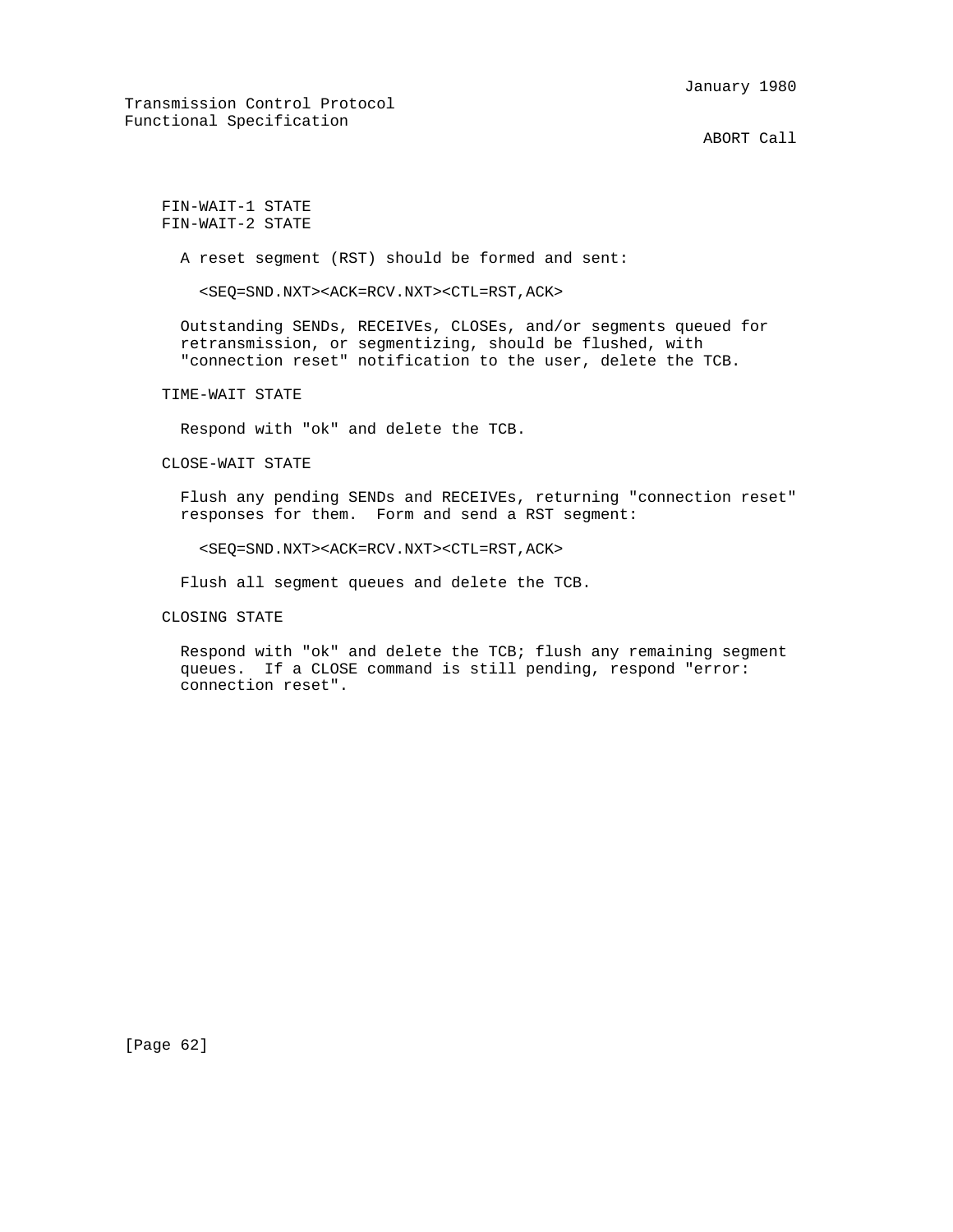```
January 1980 
                                             Transmission Control Protocol
                                                   Functional Specification
STATUS Call
   STATUS Call
     CLOSED STATE (i.e., TCB does not exist)
       If the user should no have access to such a connection, return
       "error: connection illegal for this process".
       Otherwise return "error: connection does not exist".
     LISTEN STATE
      Return "state = LISTEN", and the TCB pointer.
     SYN-SENT STATE
       Return "state = SYN-SENT", and the TCB pointer.
     SYN-RECEIVED STATE
       Return "state = SYN-RECEIVED", and the TCB pointer.
     ESTABLISHED STATE
       Return "state = ESTABLISHED", and the TCB pointer.
     FIN-WAIT-1 STATE
       Return "state = FIN-WAIT-1", and the TCB pointer.
     FIN-WAIT-2 STATE
       Return "state = FIN-WAIT-2", and the TCB pointer.
     TIME-WAIT STATE
       Return "state = TIME-WAIT and the TCB pointer.
     CLOSE-WAIT STATE
       Return "state = CLOSE-WAIT", and the TCB pointer.
     CLOSING STATE
       Return "state = CLOSING", and the TCB pointer.
```
[Page 63]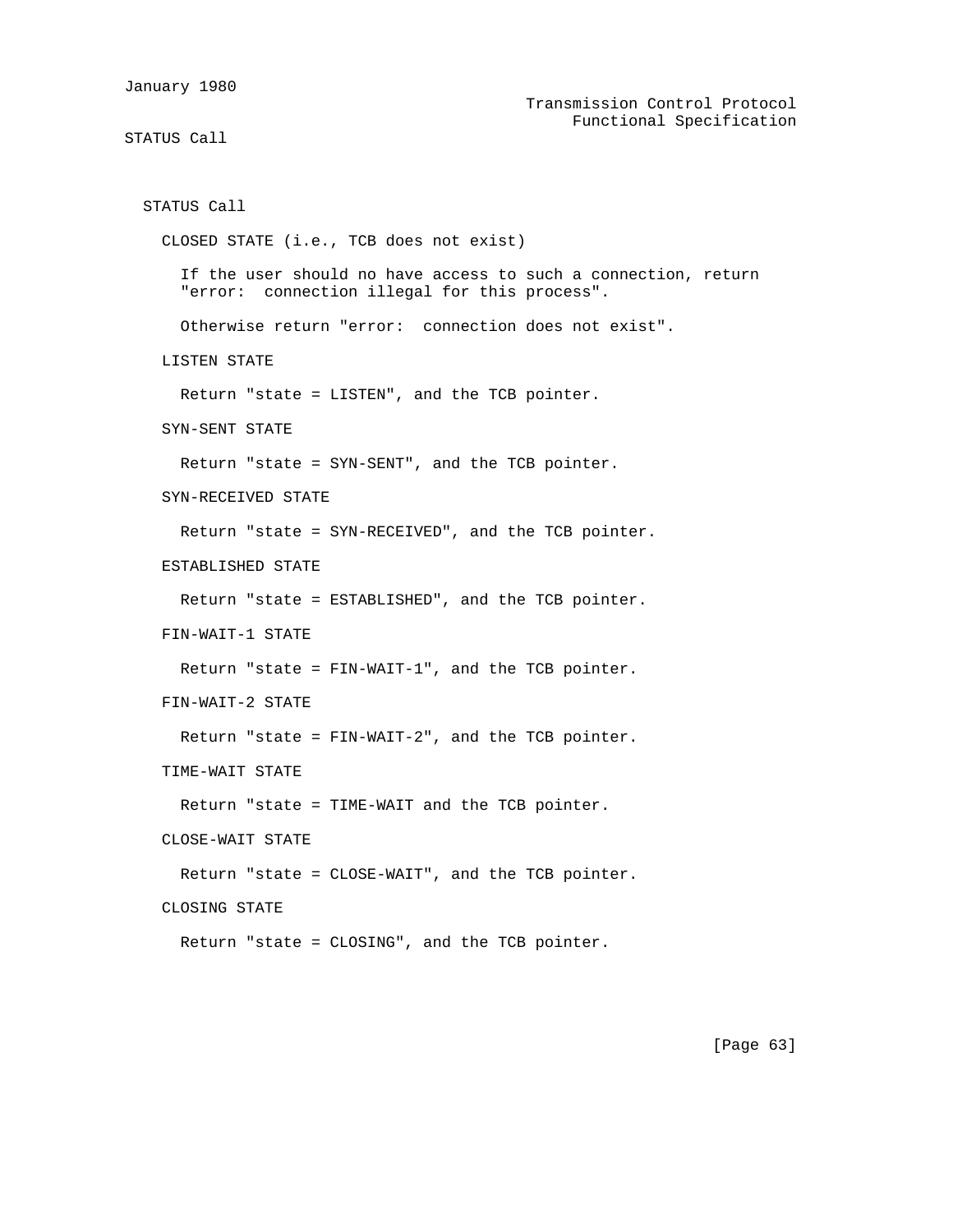Transmission Control Protocol Functional Specification

SEGMENT ARRIVES

#### SEGMENT ARRIVES

If the state is CLOSED (i.e., TCB does not exist) then

 all data in the incoming segment is discarded. An incoming segment containing a RST is discarded. An incoming segment not containing a RST causes a RST to be sent in response. The acknowledgment and sequence field values are selected to make the reset sequence acceptable to the TCP that sent the offending segment.

If the ACK bit is off, sequence number zero is used,

<SEQ=0><ACK=SEG.SEQ+SEG.LEN><CTL=RST,ACK>

If the ACK bit is on,

<SEQ=SEG.ACK><CTL=RST>

Return.

If the state is LISTEN then

first check for an ACK

 Any acknowledgment is bad if it arrives on a connection still in the LISTEN state. An acceptable reset segment should be formed for any arriving ACK-bearing segment, except another RST. The RST should be formatted as follows:

<SEQ=SEG.ACK><CTL=RST>

Return.

An incoming RST should be ignored. Return.

if there was no ACK then check for a SYN

 If the SYN bit is set, check the security. If the security/compartment on the incoming segment does not exactly match the security/compartment in the TCB then send a reset and return. If the SEG.PRC is less than the TCB.PRC then send a reset and return. If the SEG.PRC is greater than the TCB.PRC then set TCB.PRC<-SEG.PRC. Now RCV.NXT and RCV.LBB are set to SEG.SEQ+1, IRS is set to SEG.SEQ and any other control or text should be queued for processing later. ISS should be selected and a SYN segment sent of the form:

[Page 64]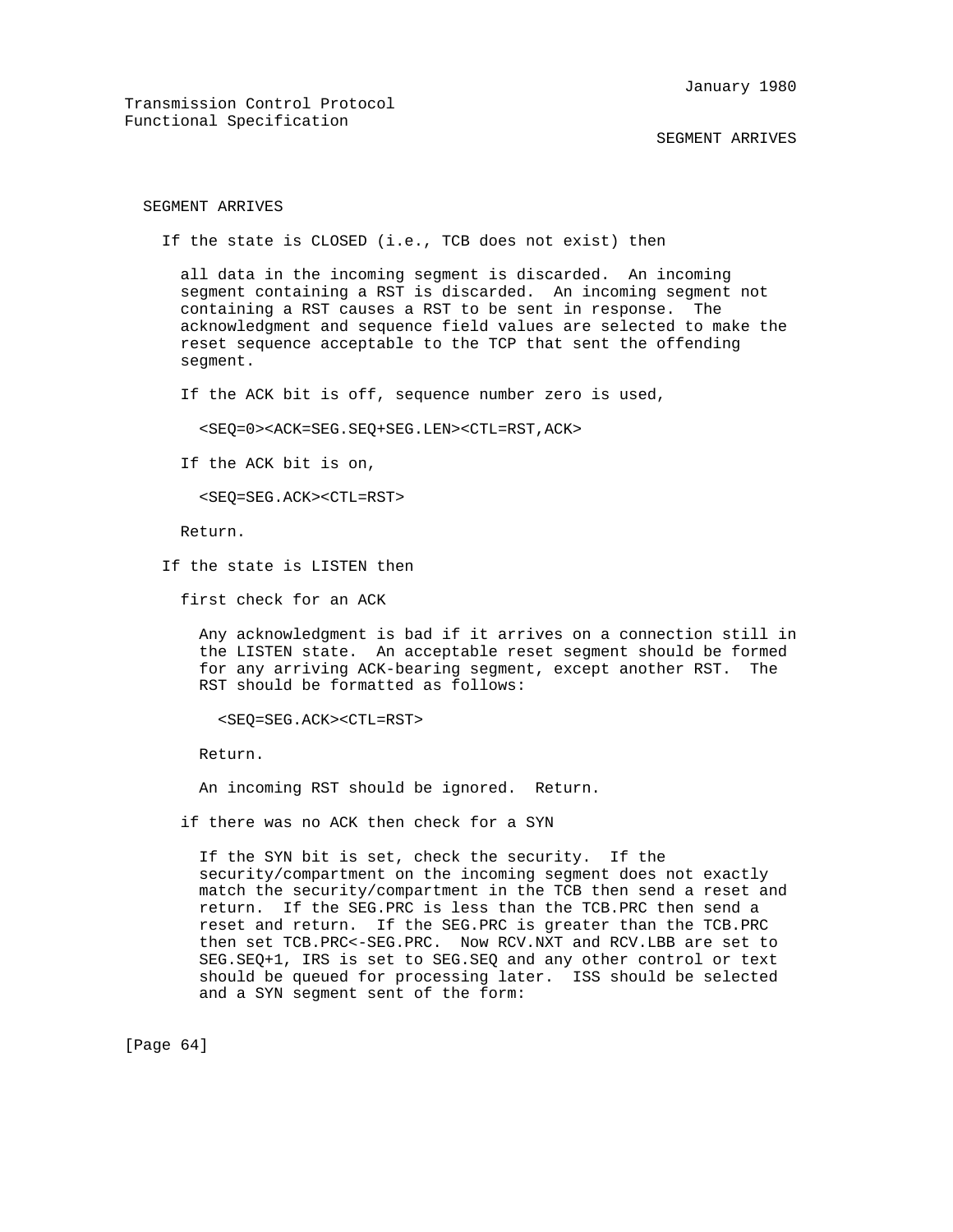SEGMENT ARRIVES

<SEQ=ISS><ACK=RCV.NXT><CTL=SYN,ACK>

 SND.NXT and SND.LBB are set to ISS+1 and SND.UNA to ISS. The connection state should be changed to SYN-RECEIVED. Note that any other incoming control or data (combined with SYN) will be processed in the SYN-RECEIVED state, but processing of SYN and ACK should not be repeated. If the listen was not fully specified (i.e., the foreign socket was not fully specified), then the unspecified fields should be filled in now.

if there was no SYN but there was other text or control

 Any other control or text-bearing segment (not containing SYN) must have an ACK and thus would be discarded by the ACK processing. An incoming RST segment could not be valid, since it could not have been sent in response to anything sent by this incarnation of the connection. So you are unlikely to get here, but if you do, drop the segment, and return.

If the state is SYN-SENT then

first check for an ACK

 If SEG.ACK =< ISS, or SEG.ACK > SND.NXT, or the security/compartment in the segment does not exactly match the security/compartment in the TCB, or the precedence in the segment is less than the precedence in the TCB, send a reset

<SEQ=SEG.ACK><CTL=RST>

and discard the segment. Return.

 If SND.UNA =< SEG.ACK =< SND.NXT and the security/compartment and precedence are acceptable then the ACK is acceptable. SND.UNA should be advanced to equal SEG.ACK, and any segments on the retransmission queue which are thereby acknowledged should be removed.

if the ACK is ok (or there is no ACK), check the RST bit

 If the RST bit is set then signal the user "error: connection reset", enter CLOSED state, drop the segment, delete TCB, and return.

 if the ACK is ok (or there is no ACK) and it was not a RST, check the SYN bit

[Page 65]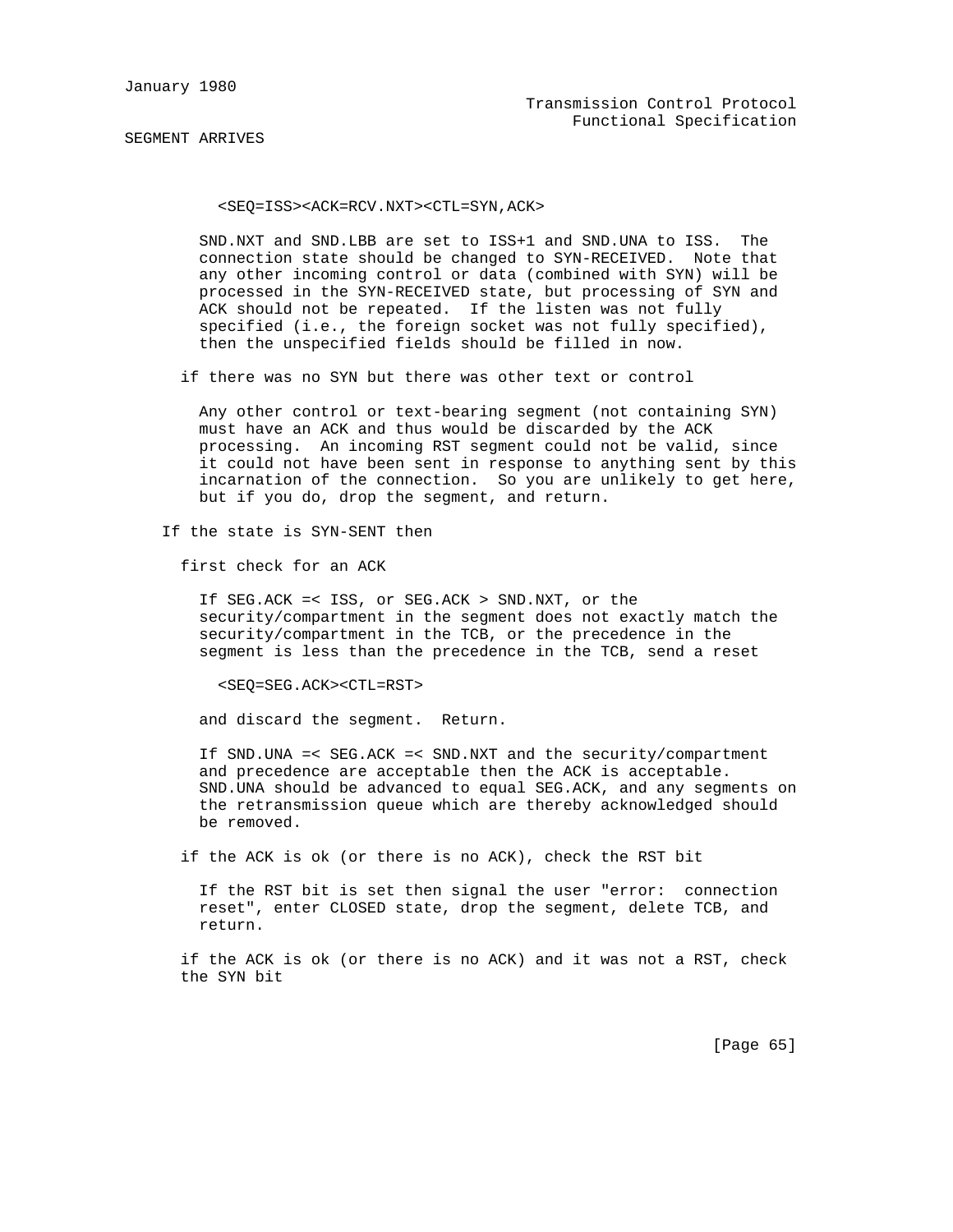SEGMENT ARRIVES

 If the SYN bit is on and the security/compartment and precedence are acceptable then, RCV.NXT and RCV.LBB are set to SEG.SEQ+1, IRS is set to SEG.SEQ. If SND.UNA > ISS (our SYN has been ACKed), change the connection state to ESTABLISHED, otherwise enter SYN-RECEIVED. In any case, form an ACK segment:

<SEQ=SND.NXT><ACK=RCV.NXT><CTL=ACK>

 and send it. Data or controls which were queued for transmission may be included.

If SEG.PRC is greater than TCB.PRC set TCB.PRC<-SEG.PRC.

 If there are other controls or text in the segment then continue processing at the fifth step below where the URG bit is checked, otherwise return.

[Page 66]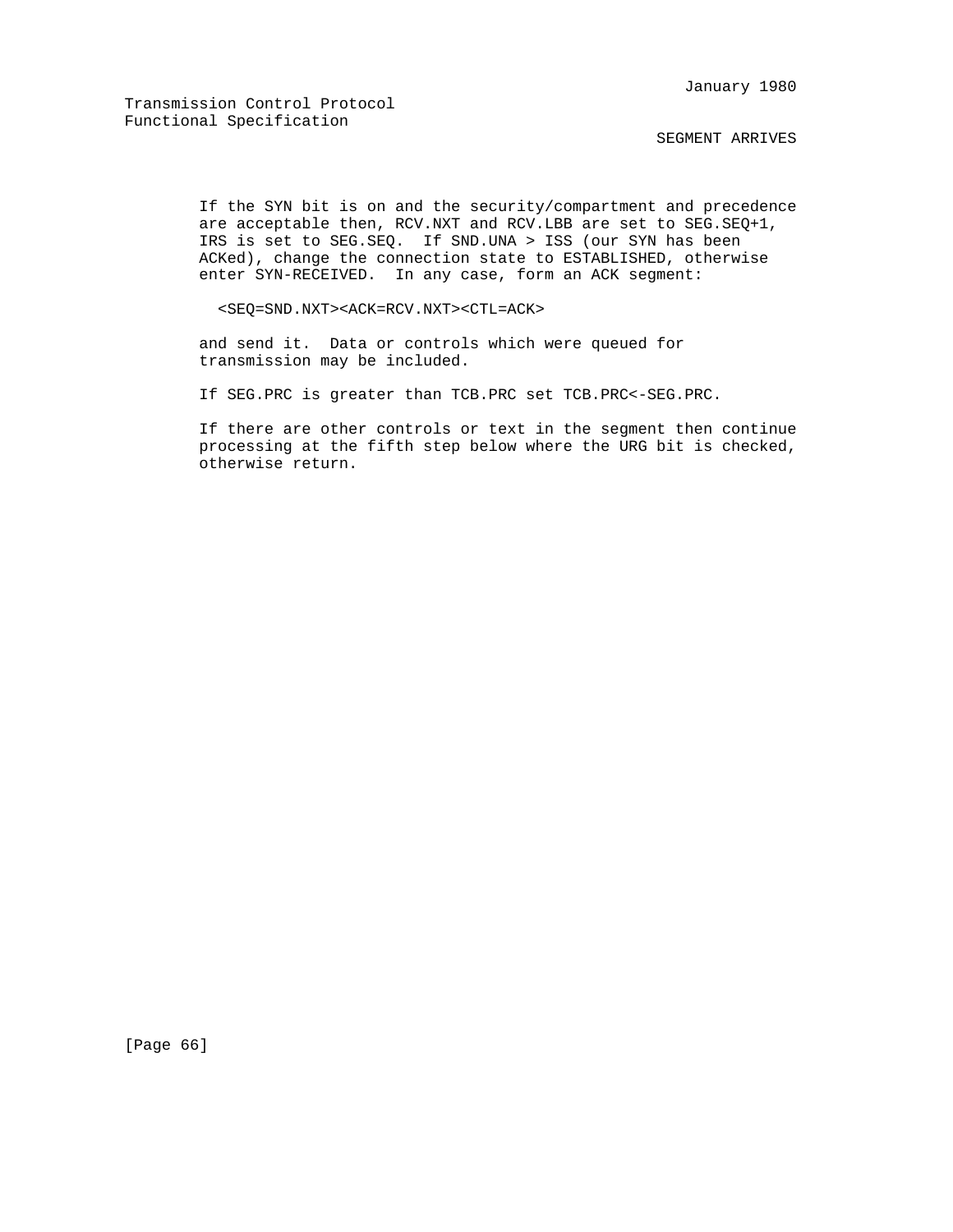SEGMENT ARRIVES

Otherwise,

first check sequence number

 SYN-RECEIVED STATE ESTABLISHED STATE FIN-WAIT-1 STATE FIN-WAIT-2 STATE TIME-WAIT STATE CLOSE-WAIT STATE CLOSING STATE

> Segments are processed in sequence. Initial tests on arrival are used to discard old duplicates, but further processing is done in SEG.SEQ order. If a segment's contents straddle the boundary between old and new, only the new parts should be processed.

 There are four cases for the acceptability test for an incoming segment:

 Segment Receive Test Length Window<br>------- ------- ------- ------- ------------------------------------------- 0 0 SEG.SEQ = RCV.NXT 0 >0 RCV.NXT =< SEG.SEQ < RCV.NXT+RCV.WND >0 0 not acceptable >0 >0 RCV.NXT < SEG.SEQ+SEG.LEN =< RCV.NXT+RCV.WND

 Note that the test above guarantees that the last sequence number used by the segment lies in the receive-window. If the RCV.WND is zero, no segments will be acceptable, but special allowance should be made to accept valid ACKs, URGs and RSTs.

 If an incoming segment is not acceptable, an acknowledgment should be sent in reply:

<SEQ=SND.NXT><ACK=RCV.NXT><CTL=ACK>

If the incoming segment is unacceptable, drop it and return.

[Page 67]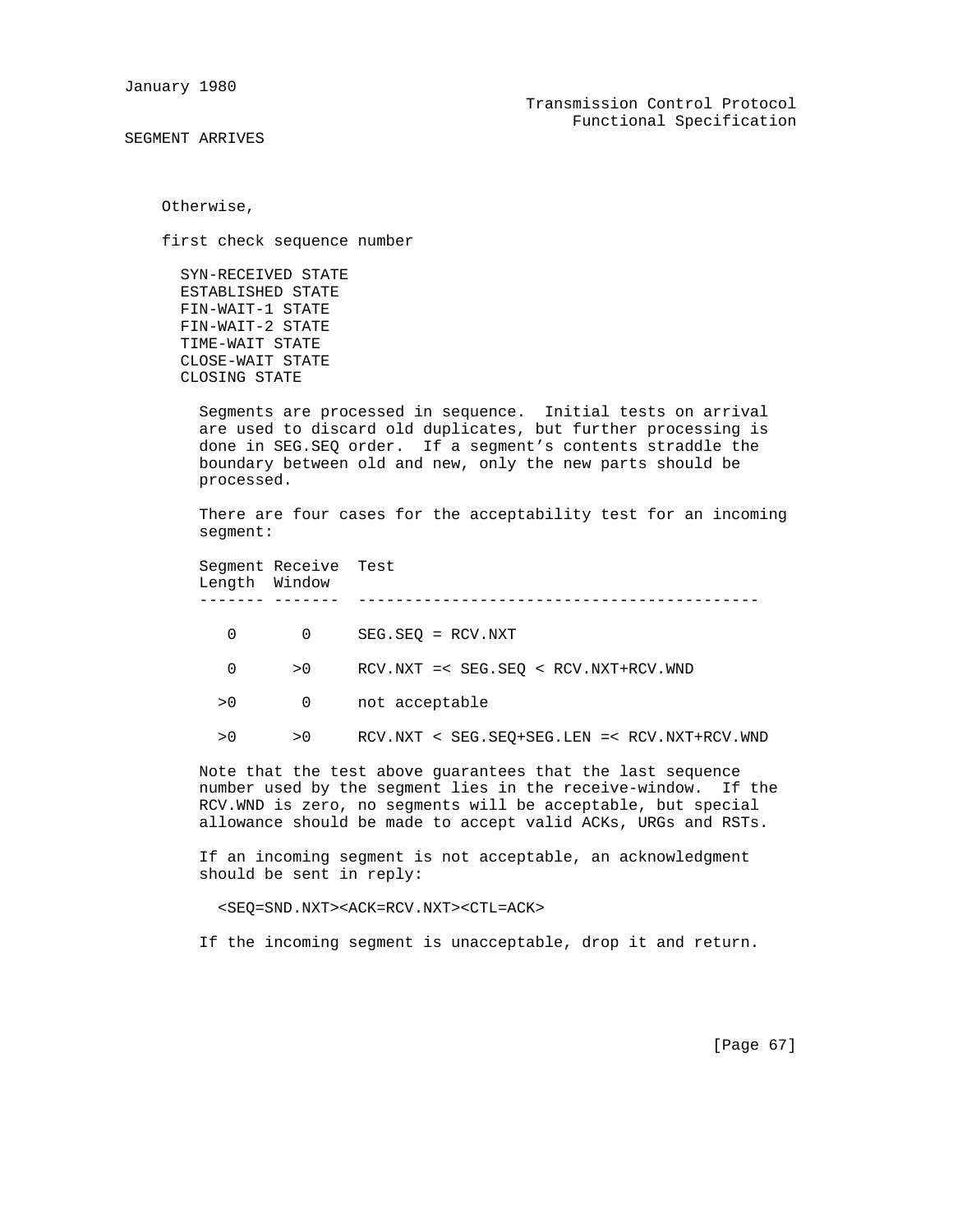Transmission Control Protocol Functional Specification

SEGMENT ARRIVES

second check security and precedence

 If the security/compartment and precedence in the segment do not exactly match the security/compartment and precedence in the TCB then form a reset and return.

 Note this check is placed following the sequence check to prevent a segment from an old connection between these parts with a different security or precedence from causing an abort of the current connection.

third check the ACK field,

### SYN-RECEIVED STATE

 If the RST bit is off and SND.UNA < SEG.ACK =< SND.NXT then set SND.UNA <- SEG.ACK, remove any acknowledged segments from the retransmission queue, and enter ESTABLISHED state.

 If the segment acknowledgment is not acceptable, form a reset segment,

<SEQ=SEG.ACK><CTL=RST>

 and send it, unless the incoming segment is an RST (or there is no ACK), in which case, it should be discarded, then return.

### ESTABLISHED STATE

 If SND.UNA < SEG.ACK =< SND.NXT then, set SND.UNA <- SEG.ACK. Any segments on the retransmission queue which are thereby entirely acknowledged are removed. Users should receive positive acknowledgments for buffers which have been SENT and fully acknowledged (i.e., SEND buffer should be returned with "ok" response). If the ACK is a duplicate, it can be ignored.

 If the segment passes the sequence number and acknowledgment number tests, the send window should be updated. If SND.WL =< SEG.SEQ, set SND.WND <- SEG.WND and set SND.WL <- SEG.SEQ.

 If the remote buffer size is not one, then the end-of-letter/buffer-size adjustment to sequence numbers may have an effect on the next expected sequence number to be acknowledged. It is possible that the remote TCP will acknowledge with a SEG.ACK equal to a sequence number of an

[Page 68]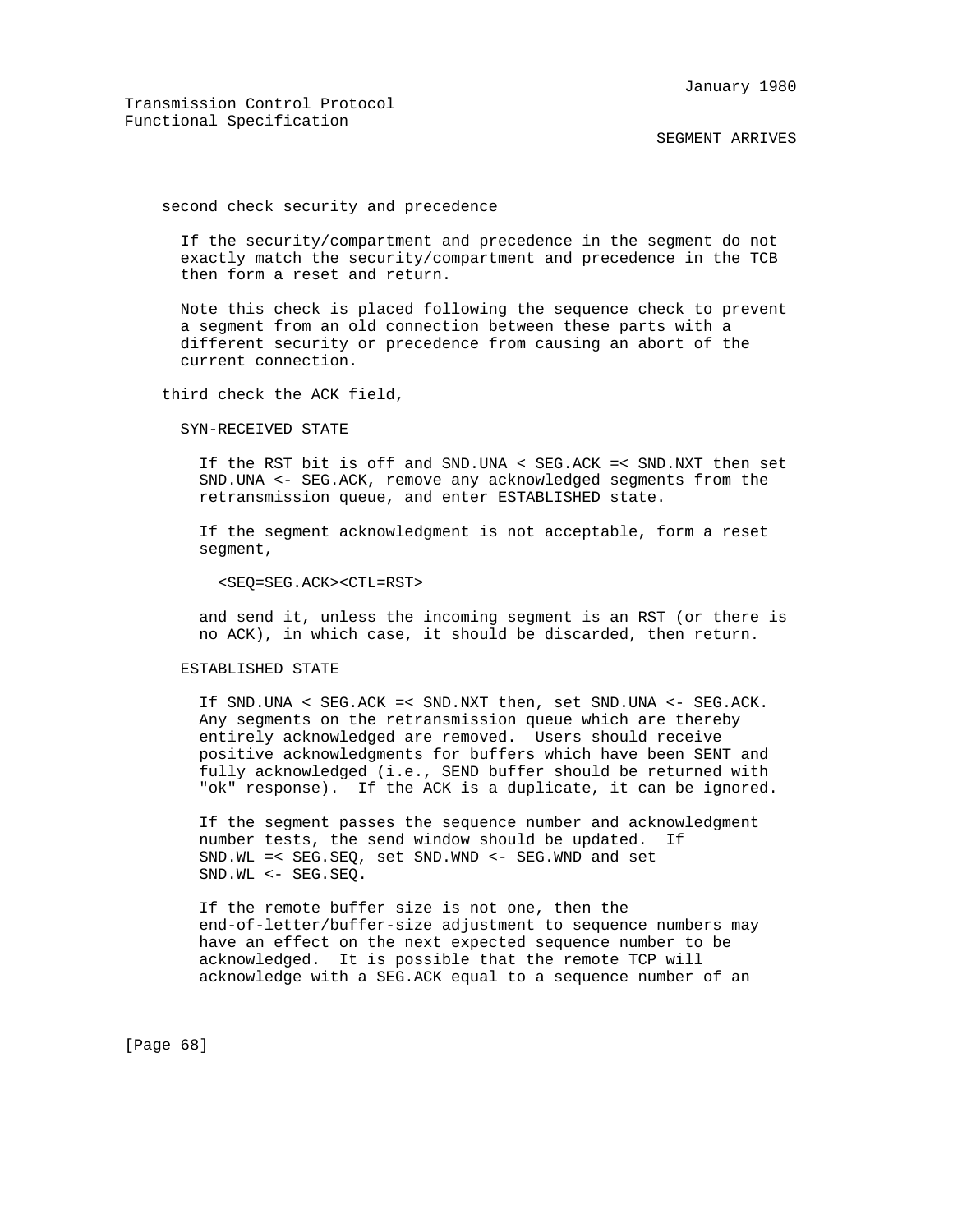SEGMENT ARRIVES

 octet that was skipped over at the end of a letter. This a mild error on the remote TCPs part, but not cause for alarm.

 FIN-WAIT-1 STATE FIN-WAIT-2 STATE

> In addition to the processing for the ESTABLISHED state, if the retransmission queue is empty, the user's CLOSE can be acknowledged ("ok") but do not delete the TCB.

TIME-WAIT STATE

 The only thing that can arrive in this state is a retransmission of the remote FIN. Acknowledge it, and restart the 2 MSL timeout.

### CLOSE-WAIT STATE

Do the same processing as for the ESTABLISHED state.

CLOSING STATE

 If the ACK acknowledges our FIN then delete the TCB (enter the CLOSED state), otherwise ignore the segment.

fourth check the RST bit,

### SYN-RECEIVED STATE

 If the RST bit is set then, if the segment has passed sequence and acknowledgment tests, it is valid. If this connection was initiated with a passive OPEN (i.e., came from the LISTEN state), then return this connection to LISTEN state. The user need not be informed. If this connection was initiated with an active OPEN (i.e., came from SYN-SENT state) then the connection was refused, signal the user "connection refused". In either case, all segments on the retransmission queue should be removed.

[Page 69]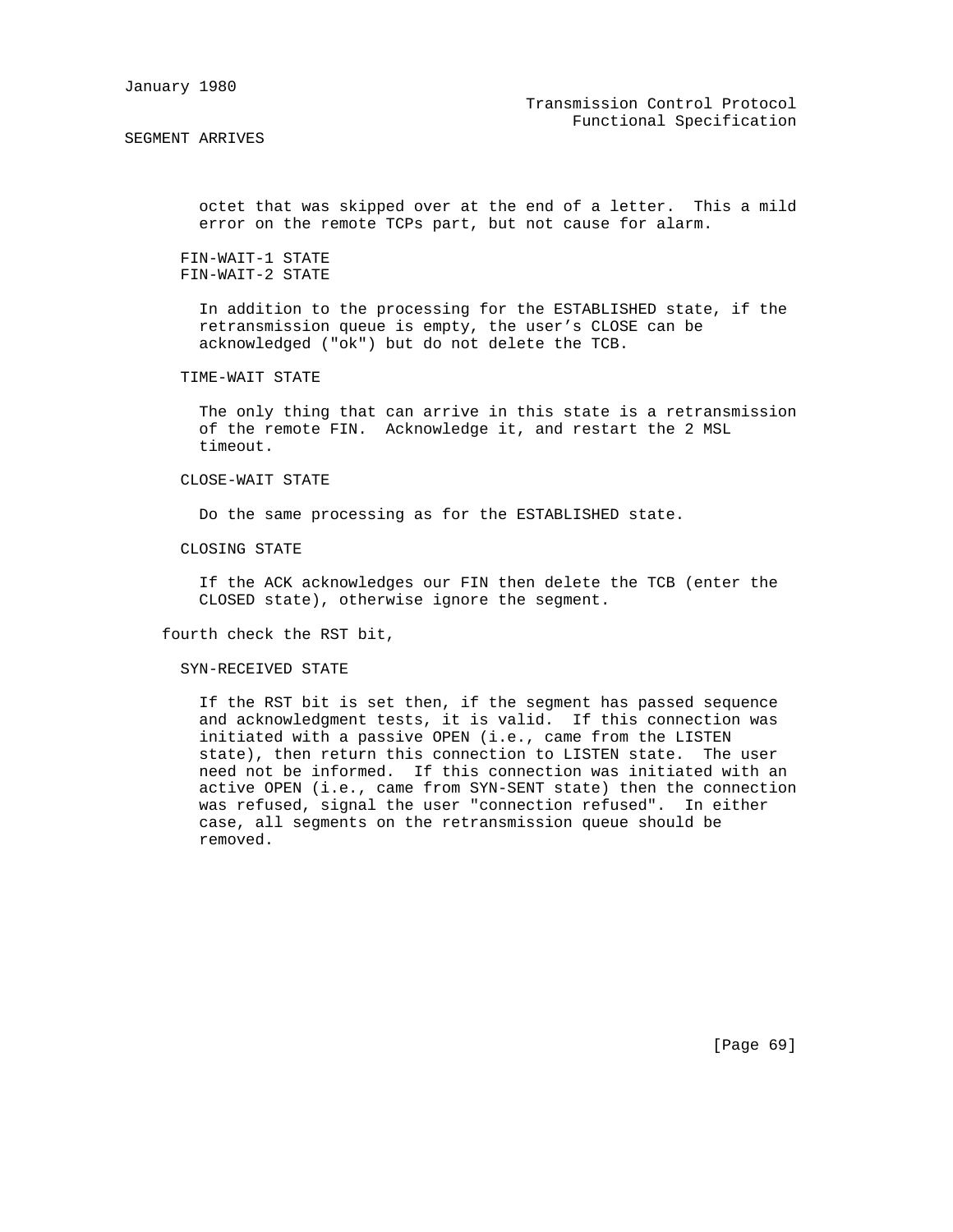SEGMENT ARRIVES

 ESTABLISHED FIN-WAIT-1 FIN-WAIT-2 CLOSE-WAIT CLOSING STATE

> If the RST bit is set then, any outstanding RECEIVEs and SEND should receive "reset" responses. All segment queues should be flushed. Users should also receive an unsolicited general "connection reset" signal. Enter the CLOSED state, delete the TCB, and return.

TIME-WAIT

Enter the CLOSED state, delete the TCB, and return.

fifth, check the SYN bit,

 SYN-RECEIVED ESTABLISHED STATE

> If the SYN bit is set, check the segment sequence number against the receive window. The segment sequence number must be in the receive window; if not, ignore the segment. If the SYN is on and SEG.SEQ = IRS then everything is ok and no action is needed; but if they are not equal, there is an error and a reset must be sent.

If a reset must be sent it is formed as follows:

<SEQ=SEG.ACK><CTL=RST>

The connection must be aborted as if a RST had been received.

 FIN-WAIT STATE-1 FIN-WAIT STATE-2 TIME-WAIT STATE CLOSE-WAIT STATE CLOSING STATE

> This case should not occur, since a duplicate of the SYN which started the current connection incarnation will have been filtered in the SEG.SEQ processing. Other SYN's will have been rejected by this test as well (see SYN processing for ESTABLISHED state).

[Page 70]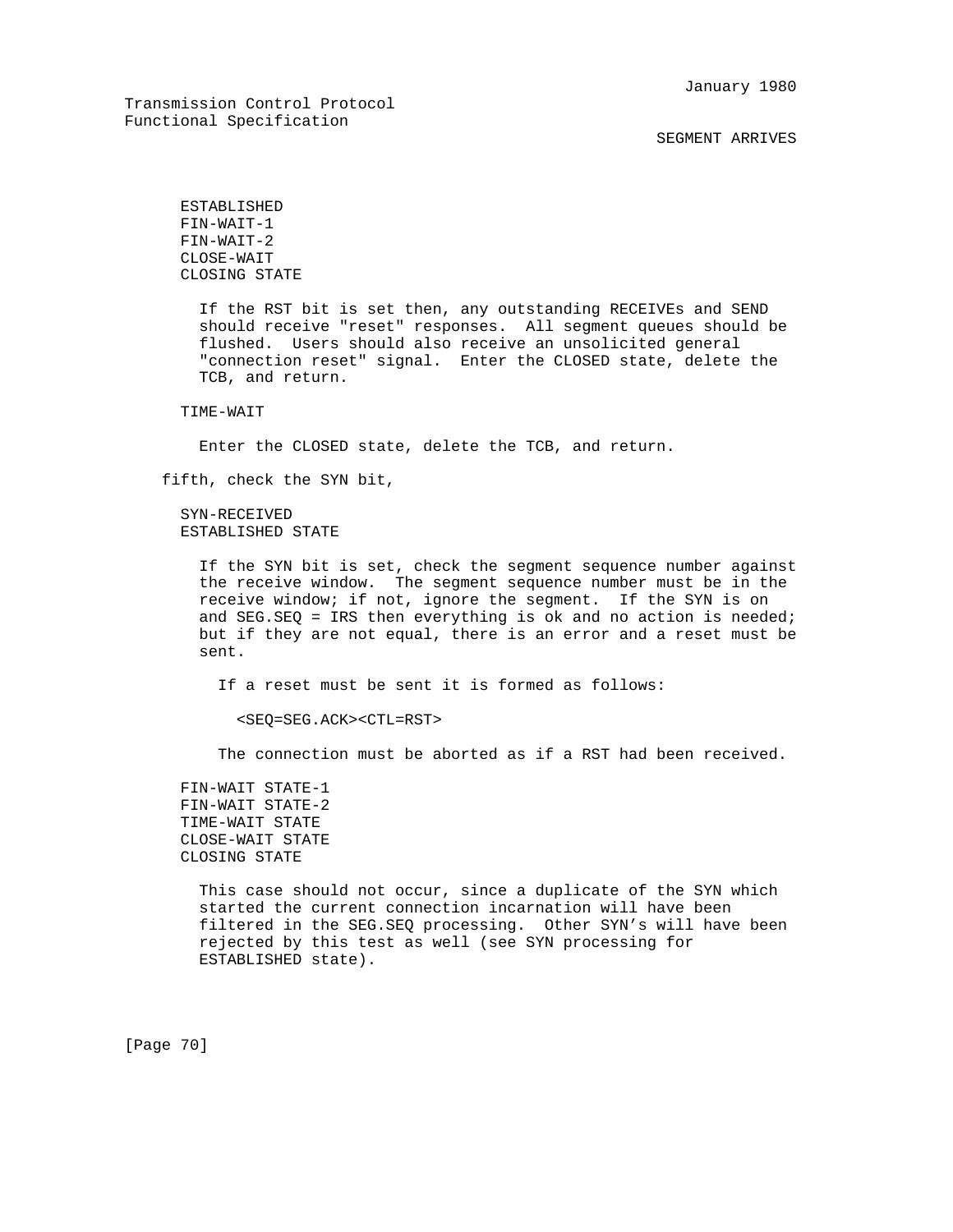SEGMENT ARRIVES

sixth, check the URG bit,

 ESTABLISHED STATE FIN-WAIT-1 STATE FIN-WAIT-2 STATE

> If the URG bit is set, RCV.UP <- max(RCV.UP,SEG.UP), and signal the user that the remote side has urgent data if the urgent pointer (RCV.UP) is in advance of the data consumed. If the user has already been signaled (or is still in the "urgent mode") for this continuous sequence of urgent data, do not signal the user again.

 TIME-WAIT STATE CLOSE-WAIT STATE CLOSING

> This should not occur, since a FIN has been received from the remote side. Ignore the URG.

seventh, process the segment text,

ESTABLISHED STATE

 Once in the ESTABLISHED state, it is possible to deliver segment text to user RECEIVE buffers. Text from segments can be moved into buffers until either the buffer is full or the segment is empty. If the segment empties and carries an EOL flag, then the user is informed, when the buffer is returned, that an EOL has been received.

 If buffer size is not one octet, then do the following end-of-letter/buffer-size adjustment processing:

if EOL = 0 then

RCV.NXT <- SEG.SEQ + SEG.LEN

if  $EOL = 1$  then

 While RCV.LBB < SEG.SEQ+SEG.LEN Do RCV.LBB <- RCV.LBB + RCV.BS End RCV.NXT <- RCV.LBB

 When the TCP takes responsibility for delivering the data to the user it must also acknowledge the receipt of the data. Send an acknowledgment of the form:

[Page 71]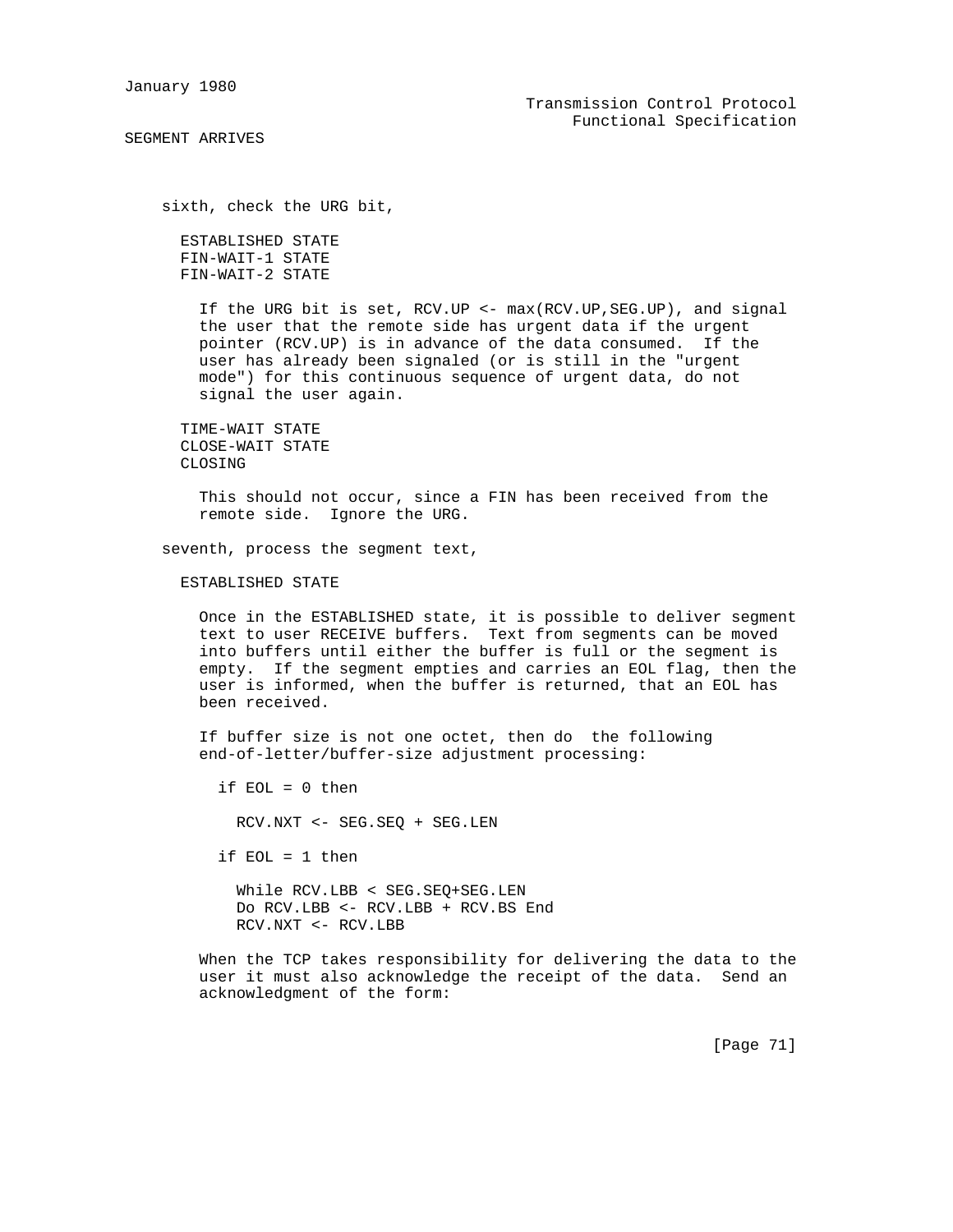January 1980

Transmission Control Protocol Functional Specification

SEGMENT ARRIVES

### <SEQ=SND.NXT><ACK=RCV.NXT><CTL=ACK>

 This acknowledgment should be piggybacked on a segment being transmitted if possible without incurring undue delay.

 FIN-WAIT-1 STATE FIN-WAIT-2 STATE

> If there are outstanding RECEIVEs, they should be satisfied, if possible, with the text of this segment; remaining text should be queued for further processing. If a RECEIVE is satisfied, the user should be notified, with "end-of-letter" (EOL) signal, if appropriate.

 TIME-WAIT STATE CLOSE-WAIT STATE

> This should not occur, since a FIN has been received from the remote side. Ignore the segment text.

eighth, check the FIN bit,

 Send an acknowledgment for the FIN. Signal the user "connection closing", and return any pending RECEIVEs with same message. Note that FIN implies EOL for any segment text not yet delivered to the user. If the current state is ESTABLISHED, enter the CLOSE-WAIT state. If the current state is FIN-WAIT-1, enter the CLOSING state. If the current state is FIN-WAIT-2, enter the TIME-WAIT state.

and return.

[Page 72]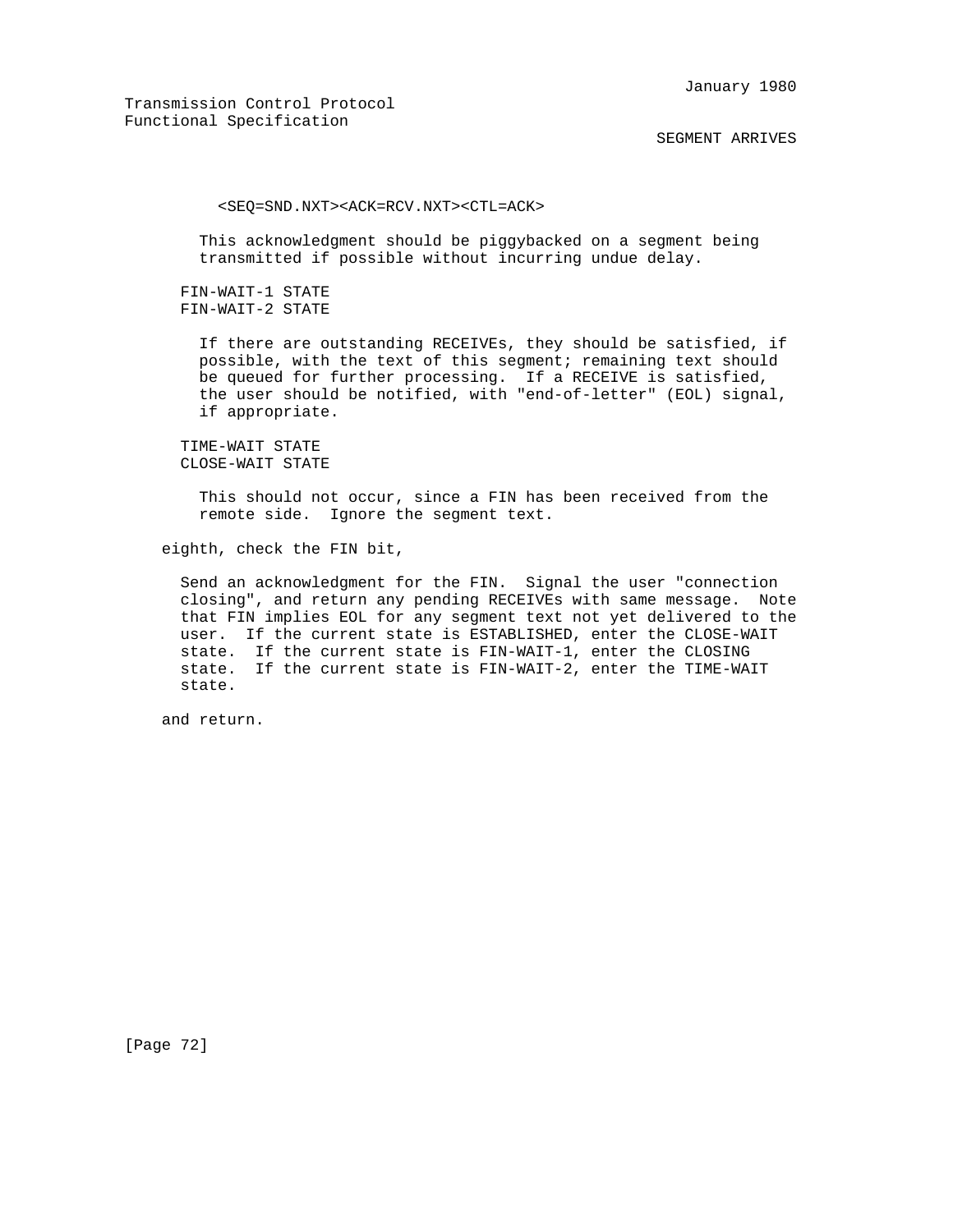USER TIMEOUT

### USER TIMEOUT

 For any state if the user timeout expires, flush all queues, signal the user "error: connection aborted due to user timeout" in general and for any outstanding calls, delete the TCB, and return.

# RETRANSMISSION TIMEOUT

 For any state if the retransmission timeout expires on a segment in the retransmission queue, send the segment at the front of the retransmission queue again, reinitialize the retransmission timer, and return.

[Page 73]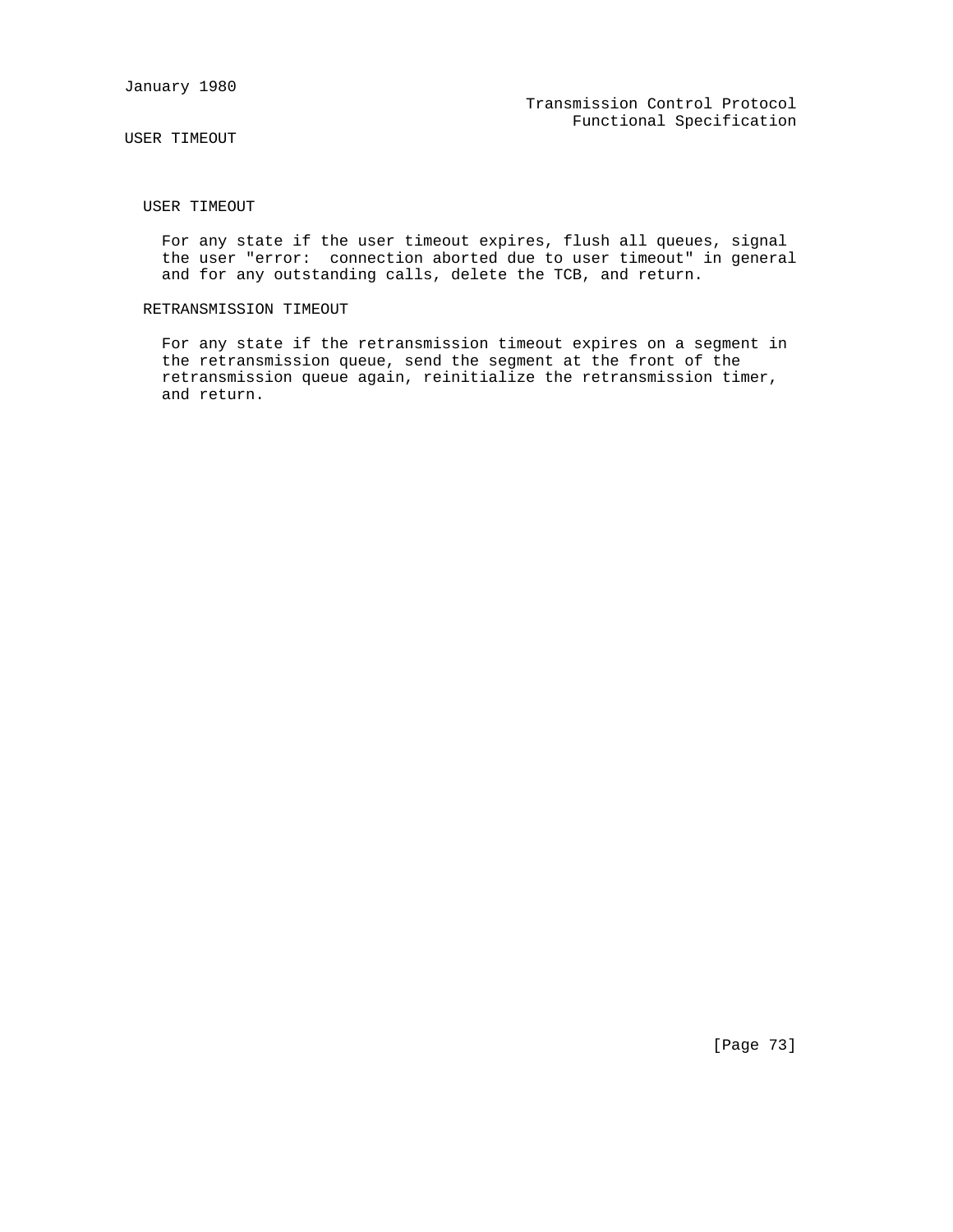Transmission Control Protocol

[Page 74]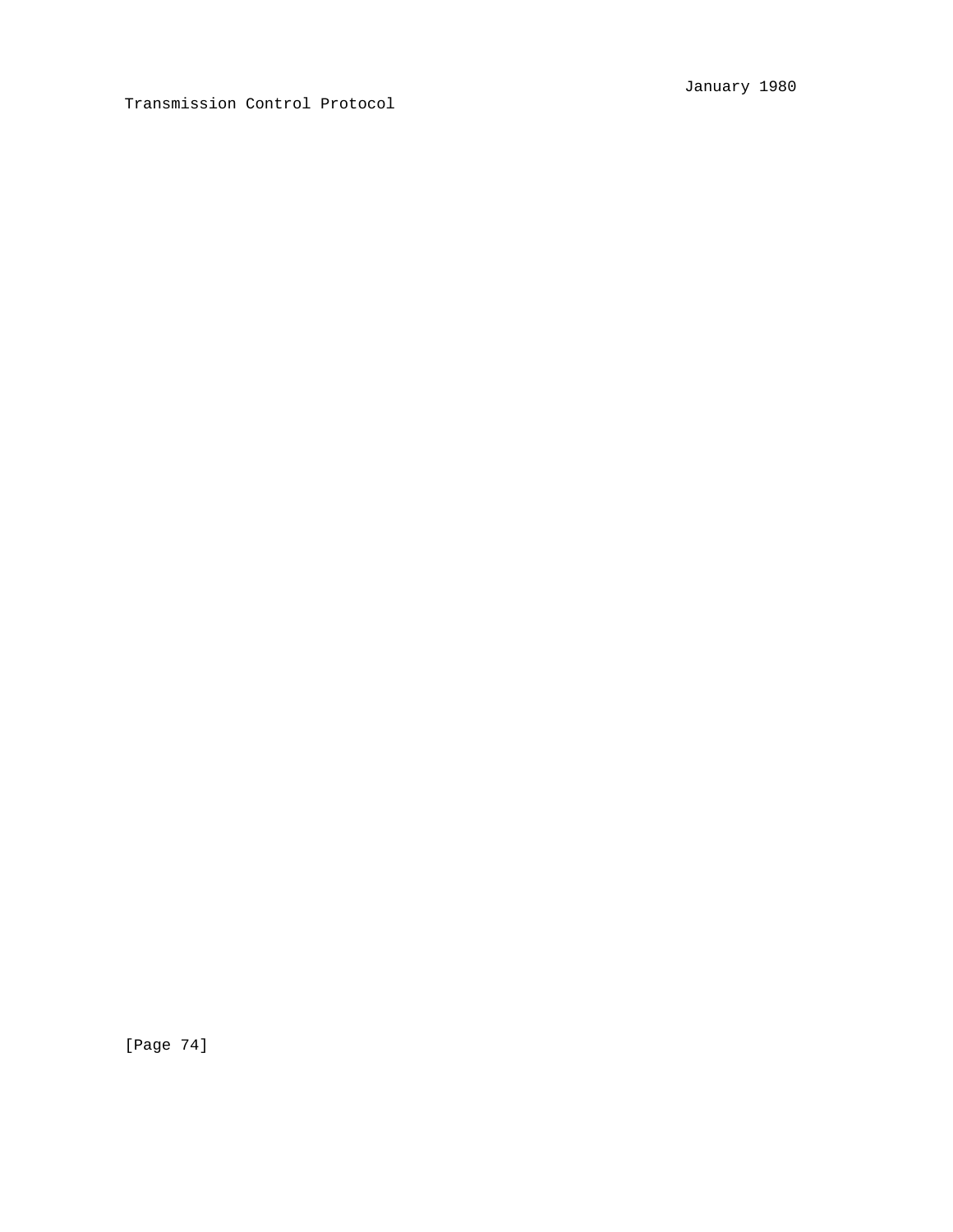### GLOSSARY

# 1822 BBN Report 1822, "The Specification of the Interconnection of a Host and an IMP". The specification of interface between a host and the ARPANET.

ACK

 A control bit (acknowledge) occupying no sequence space, which indicates that the acknowledgment field of this segment specifies the next sequence number the sender of this segment is expecting to receive, hence acknowledging receipt of all previous sequence numbers.

### ARPANET message The unit of transmission between a host and an IMP in the ARPANET. The maximum size is about 1012 octets (8096 bits).

### ARPANET packet

 A unit of transmission used internally in the ARPANET between IMPs. The maximum size is about 126 octets (1008 bits).

### buffer size

 An option (buffer size) used to state the receive data buffer size of the sender of this option. May only be sent in a segment that also carries a SYN.

#### connection

A logical communication path identified by a pair of sockets.

#### datagram

 A message sent in a packet switched computer communications network.

## Destination Address

 The destination address, usually the network and host identifiers.

## EOL

 A control bit (End of Letter) occupying no sequence space, indicating that this segment ends a logical letter with the last data octet in the segment. If this end of letter causes a less than full buffer to be released to the user and the connection buffer size is not one octet then the end-of-letter/buffer-size adjustment to the receive sequence number must be made.

[Page 75]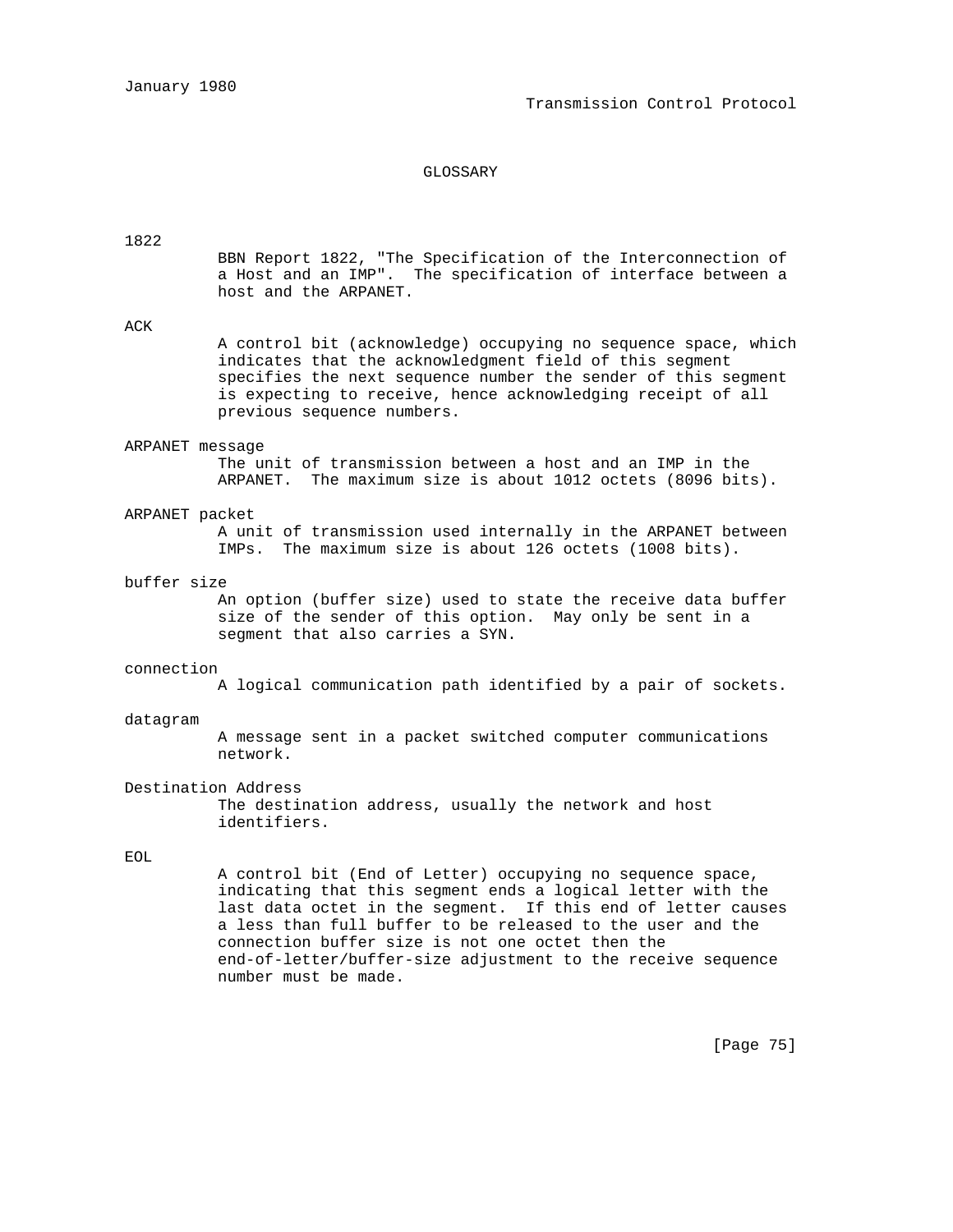Transmission Control Protocol Glossary

## FIN

 A control bit (finis) occupying one sequence number, which indicates that the sender will send no more data or control occupying sequence space.

### fragment

 A portion of a logical unit of data, in particular an internet fragment is a portion of an internet datagram.

## FTP

A file transfer protocol.

### header

 Control information at the beginning of a message, segment, fragment, packet or block of data.

#### host

 A computer. In particular a source or destination of messages from the point of view of the communication network.

### Identification

 An Internet Protocol field. This identifying value assigned by the sender aids in assembling the fragments of a datagram.

### IMP

 The Interface Message Processor, the packet switch of the ARPANET.

- internet address A source or destination address specific to the host level.
- internet datagram The unit of data exchanged between an internet module and the higher level protocol together with the internet header.
- internet fragment A portion of the data of an internet datagram with an internet header.

#### IP

Internet Protocol.

#### IRS

 The Initial Receive Sequence number. The first sequence number used by the sender on a connection.

[Page 76]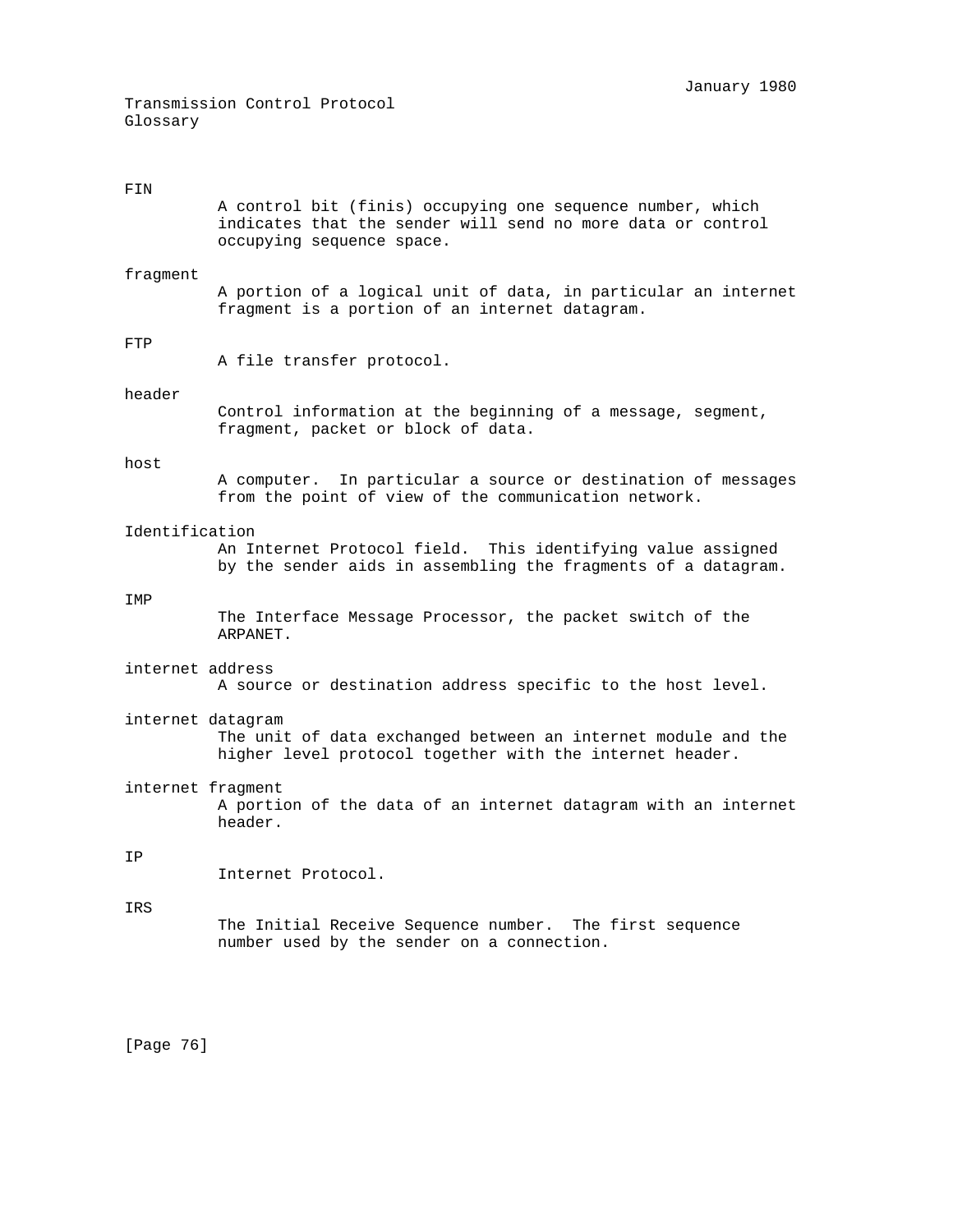## ISN

 The Initial Sequence Number. The first sequence number used on a connection, (either ISS or IRS). Selected on a clock based procedure.

### ISS

 The Initial Send Sequence number. The first sequence number used by the sender on a connection.

### leader

 Control information at the beginning of a message or block of data. In particular, in the ARPANET, the control information on an ARPANET message at the host-IMP interface.

#### left sequence

 This is the next sequence number to be acknowledged by the data receiving TCP (or the lowest currently unacknowledged sequence number) and is sometimes referred to as the left edge of the send window.

## letter

 A logical unit of data, in particular the logical unit of data transmitted between processes via TCP.

#### local packet

The unit of transmission within a local network.

#### module

 An implementation, usually in software, of a protocol or other procedure.

#### MSL

 Maximum Segment Lifetime, the time a TCP segment can exist in the internetwork system. Arbitrarily defined to be 2 minutes.

### octet

An eight bit byte.

### Options

 An Option field may contain several options, and each option may be several octets in length. The options are used primarily in testing situations; for example, to carry timestamps. Both the Internet Protocol and TCP provide for options fields.

#### packet

A package of data with a header which may or may not be

[Page 77]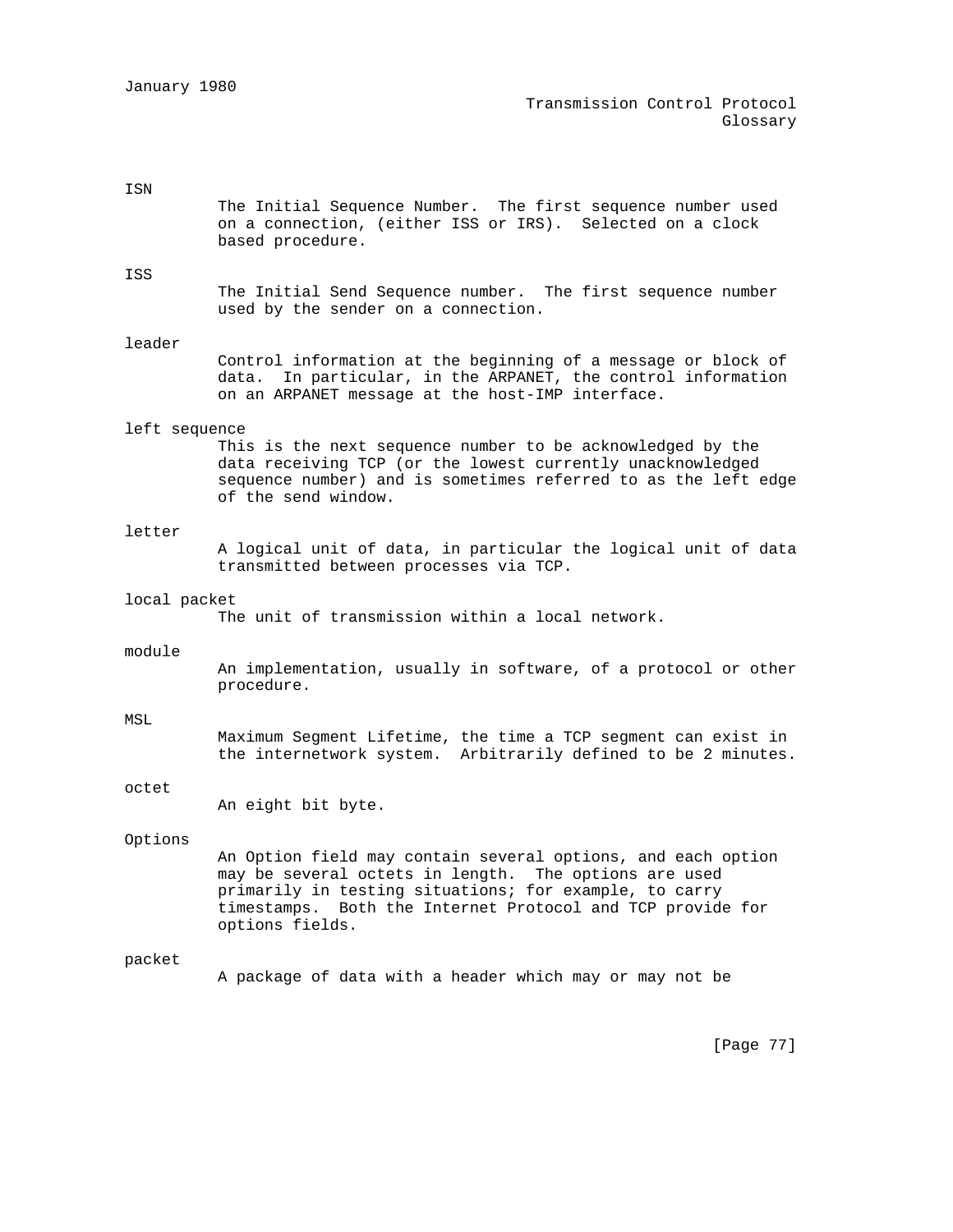# Transmission Control Protocol Glossary

 logically complete. More often a physical packaging than a logical packaging of data.

port

 The portion of a socket that specifies which logical input or output channel of a process is associated with the data.

## process

 A program in execution. A source or destination of data from the point of view of the TCP or other host-to-host protocol.

PSN

A Packet Switched Network. For example, the ARPANET.

RCV.BS

receive buffer size, the remote buffer size

RCV.LBB

receive last buffer beginning

## RCV.NXT

receive next sequence number

### RCV.UP

receive urgent pointer

### RCV.WND

receive window

- receive last buffer beginning This is the sequence number of the first octet of the most recent buffer. This value is use in calculating the next sequence number when a segment contains an end of letter indication.
- receive next sequence number This is the next sequence number the local TCP is expecting to receive.

#### receive window

 This represents the sequence numbers the local (receiving) TCP is willing to receive. Thus, the local TCP considers that segments overlapping the range RCV.NXT to RCV.NXT + RCV.WND - 1 carry acceptable data or control. Segments containing sequence numbers entirely outside of this range are considered duplicates and discarded.

[Page 78]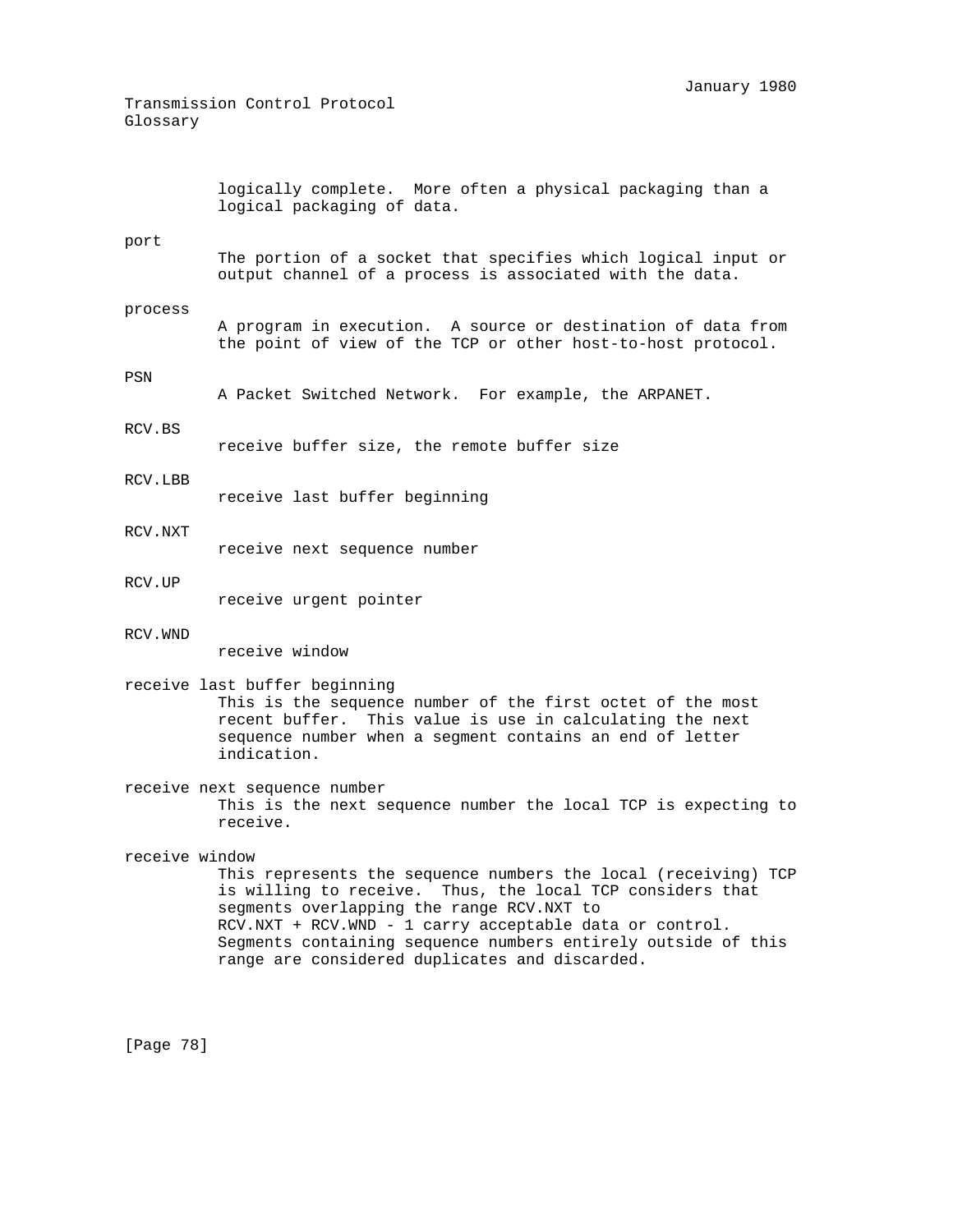| RST            |                                                                                                                                                                                                                                                                                                                                                                                                                         |
|----------------|-------------------------------------------------------------------------------------------------------------------------------------------------------------------------------------------------------------------------------------------------------------------------------------------------------------------------------------------------------------------------------------------------------------------------|
|                | A control bit (reset), occupying no sequence space, indicating<br>that the receiver should delete the connection without further<br>The receiver can determine, based on the<br>interaction.<br>sequence number and acknowledgment fields of the incoming<br>segment, whether it should honor the reset command or ignore<br>it. In no case does receipt of a segment containing RST give<br>rise to a RST in response. |
| RTP            |                                                                                                                                                                                                                                                                                                                                                                                                                         |
|                | Real Time Protocol: A host-to-host protocol for communication<br>of time critical information.                                                                                                                                                                                                                                                                                                                          |
| Rubber EOL     |                                                                                                                                                                                                                                                                                                                                                                                                                         |
|                | An end of letter (EOL) requiring a sequence number adjustment<br>to align the beginning of the next letter on a buffer<br>boundary.                                                                                                                                                                                                                                                                                     |
| SEG.ACK        |                                                                                                                                                                                                                                                                                                                                                                                                                         |
|                | segment acknowledgment                                                                                                                                                                                                                                                                                                                                                                                                  |
| SEG.LEN        |                                                                                                                                                                                                                                                                                                                                                                                                                         |
|                | segment length                                                                                                                                                                                                                                                                                                                                                                                                          |
|                |                                                                                                                                                                                                                                                                                                                                                                                                                         |
| SEG.PRC        | segment precedence value                                                                                                                                                                                                                                                                                                                                                                                                |
| SEG.SEQ        |                                                                                                                                                                                                                                                                                                                                                                                                                         |
|                | segment sequence                                                                                                                                                                                                                                                                                                                                                                                                        |
| SEG.UP         |                                                                                                                                                                                                                                                                                                                                                                                                                         |
|                | segment urgent pointer field                                                                                                                                                                                                                                                                                                                                                                                            |
| SEG.WND        |                                                                                                                                                                                                                                                                                                                                                                                                                         |
|                | segment window field                                                                                                                                                                                                                                                                                                                                                                                                    |
|                |                                                                                                                                                                                                                                                                                                                                                                                                                         |
| segment        | A logical unit of data, in particular a TCP segment is the<br>unit of data transfered between a pair of TCP modules.                                                                                                                                                                                                                                                                                                    |
|                | segment acknowledgment<br>The sequence number in the acknowledgment field of the<br>arriving segment.                                                                                                                                                                                                                                                                                                                   |
|                |                                                                                                                                                                                                                                                                                                                                                                                                                         |
| segment length |                                                                                                                                                                                                                                                                                                                                                                                                                         |
|                | The amount of sequence number space occupied by a segment,<br>including any controls which occupy sequence space.                                                                                                                                                                                                                                                                                                       |

[Page 79]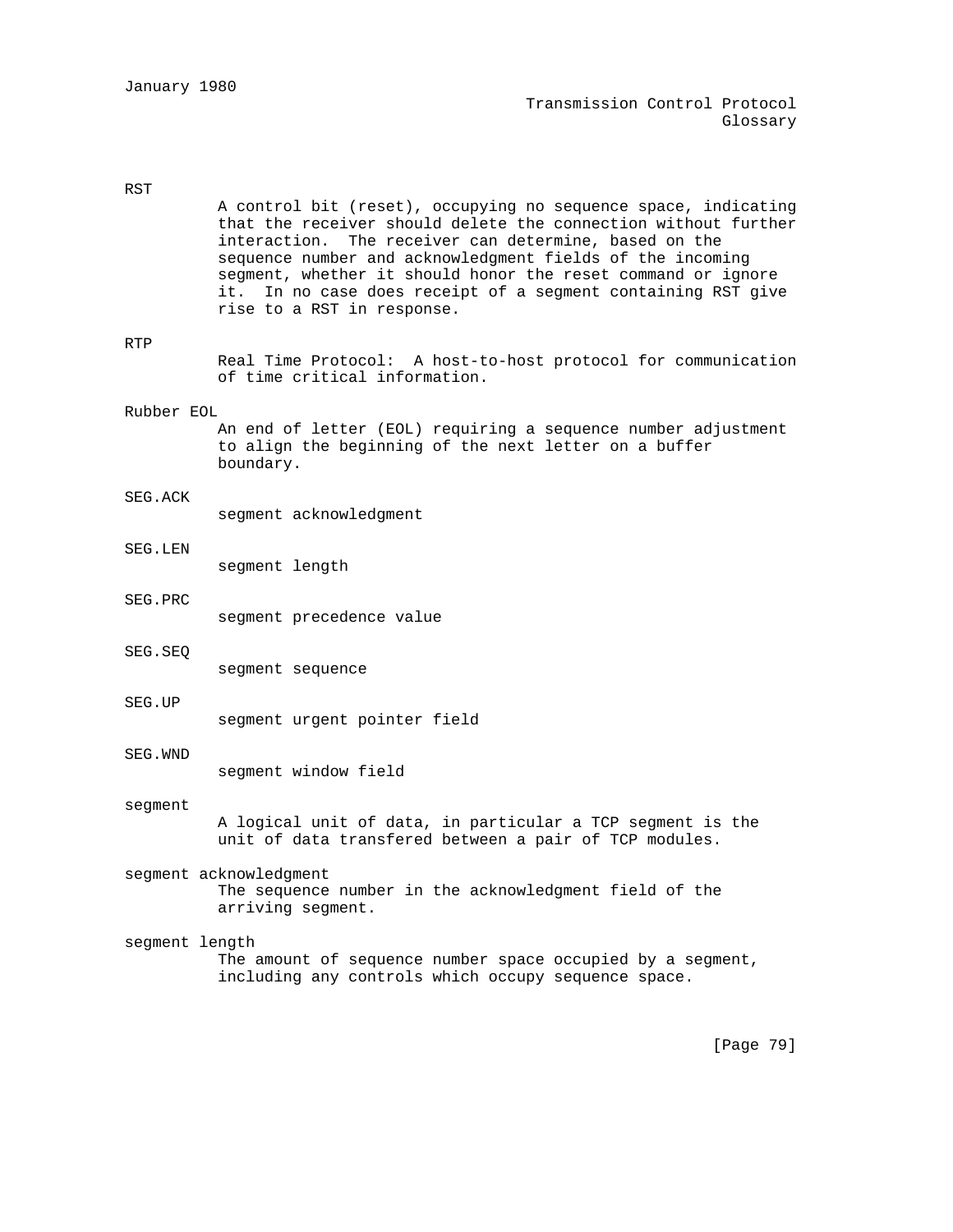Transmission Control Protocol Glossary

| segment sequence | The number in the sequence field of the arriving segment.                                                                                                                                                                                                                                                                 |
|------------------|---------------------------------------------------------------------------------------------------------------------------------------------------------------------------------------------------------------------------------------------------------------------------------------------------------------------------|
|                  | send last buffer beginning<br>This is the sequence number of the first octet of the most<br>recent buffer. This value is used in calculating the next<br>sequence number when a segment contains an end of letter<br>indication.                                                                                          |
| send sequence    |                                                                                                                                                                                                                                                                                                                           |
|                  | This is the next sequence number the local (sending) TCP will<br>use on the connection. It is initially selected from an<br>initial sequence number curve (ISN) and is incremented for<br>each octet of data or sequenced control transmitted.                                                                            |
| send window      |                                                                                                                                                                                                                                                                                                                           |
|                  | This represents the sequence numbers which the remote<br>(receiving) TCP is willing to receive. It is the value of the<br>window field specified in segments from the remote (data<br>receiving) TCP. The range of sequence numbers which may be<br>emitted by a TCP lies between SND.NXT and<br>$SND.UNA + SND.WND - 1.$ |
| SND.BS           |                                                                                                                                                                                                                                                                                                                           |
|                  | send buffer size, the local buffer size                                                                                                                                                                                                                                                                                   |
| SND.LBB          | send last buffer beginning                                                                                                                                                                                                                                                                                                |
| SND.NXT          | send sequence                                                                                                                                                                                                                                                                                                             |
| SND.UNA          | left sequence                                                                                                                                                                                                                                                                                                             |
| SND.UP           | send urgent pointer                                                                                                                                                                                                                                                                                                       |
| SND.WL           | send sequence number at last window update                                                                                                                                                                                                                                                                                |
| SND.WND          | send window                                                                                                                                                                                                                                                                                                               |
| socket           | An address which specifically includes a port identifier, that<br>is, the concatenation of an Internet Address with a TCP port.                                                                                                                                                                                           |
|                  |                                                                                                                                                                                                                                                                                                                           |

[Page 80]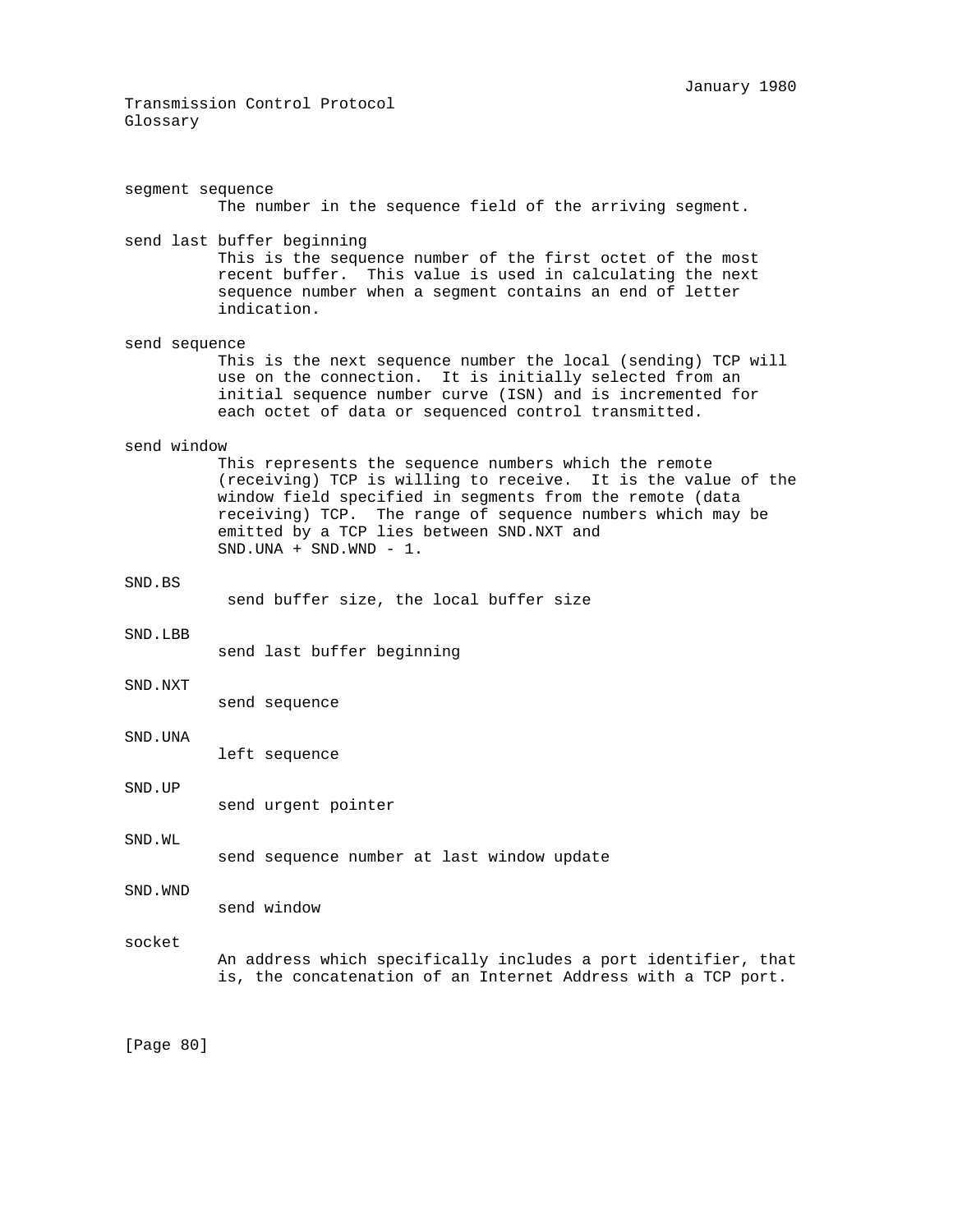| Source Address  | The source address, usually the network and host identifiers.                                                                                                                                                                                                           |
|-----------------|-------------------------------------------------------------------------------------------------------------------------------------------------------------------------------------------------------------------------------------------------------------------------|
| SYN             | A control bit in the incoming segment, occupying one sequence<br>number, used at the initiation of a connection, to indicate<br>where the sequence numbering will start.                                                                                                |
| TCB             | Transmission control block, the data structure that records<br>the state of a connection.                                                                                                                                                                               |
| TCB.PRC         | The precedence of the connection.                                                                                                                                                                                                                                       |
| TCP             | Transmission Control Protocol: A host-to-host protocol for<br>reliable communication in internetwork environments.                                                                                                                                                      |
| TOS             | Type of Service, an Internet Protocol field.                                                                                                                                                                                                                            |
| Type of Service | An Internet Protocol field which indicates the type of service<br>for this internet fragment.                                                                                                                                                                           |
| URG             | A control bit (urgent), occupying no sequence space, used to<br>indicate that the receiving user should be notified to do<br>urgent processing as long as there is data to be consumed with<br>sequence numbers less than the value indicated in the urgent<br>pointer. |
| urgent pointer  | A control field meaningful only when the URG bit is on.<br>This<br>field communicates the value of the urgent pointer which<br>indicates the data octet associated with the sending user's<br>urgent call.                                                              |

[Page 81]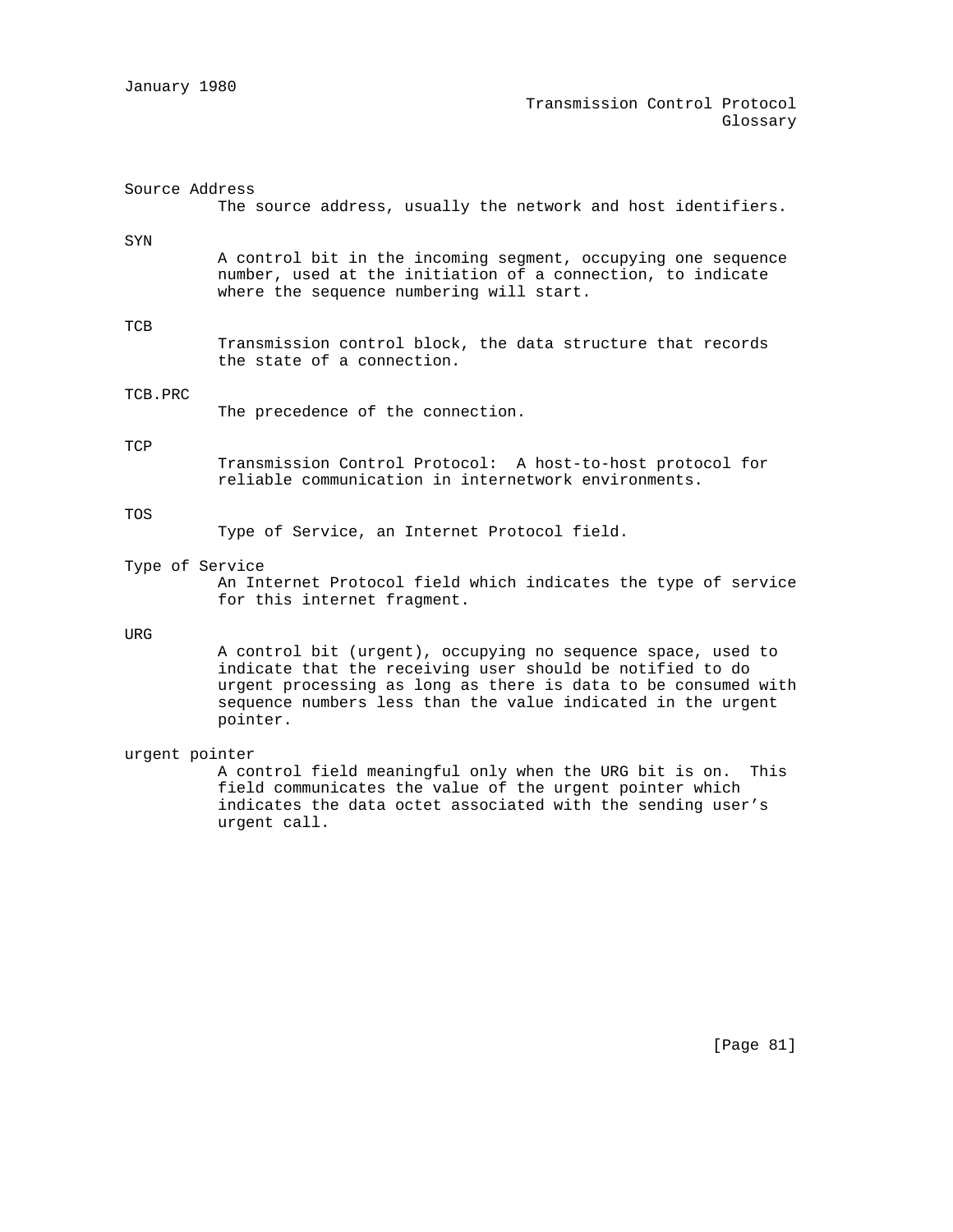Transmission Control Protocol

[Page 82]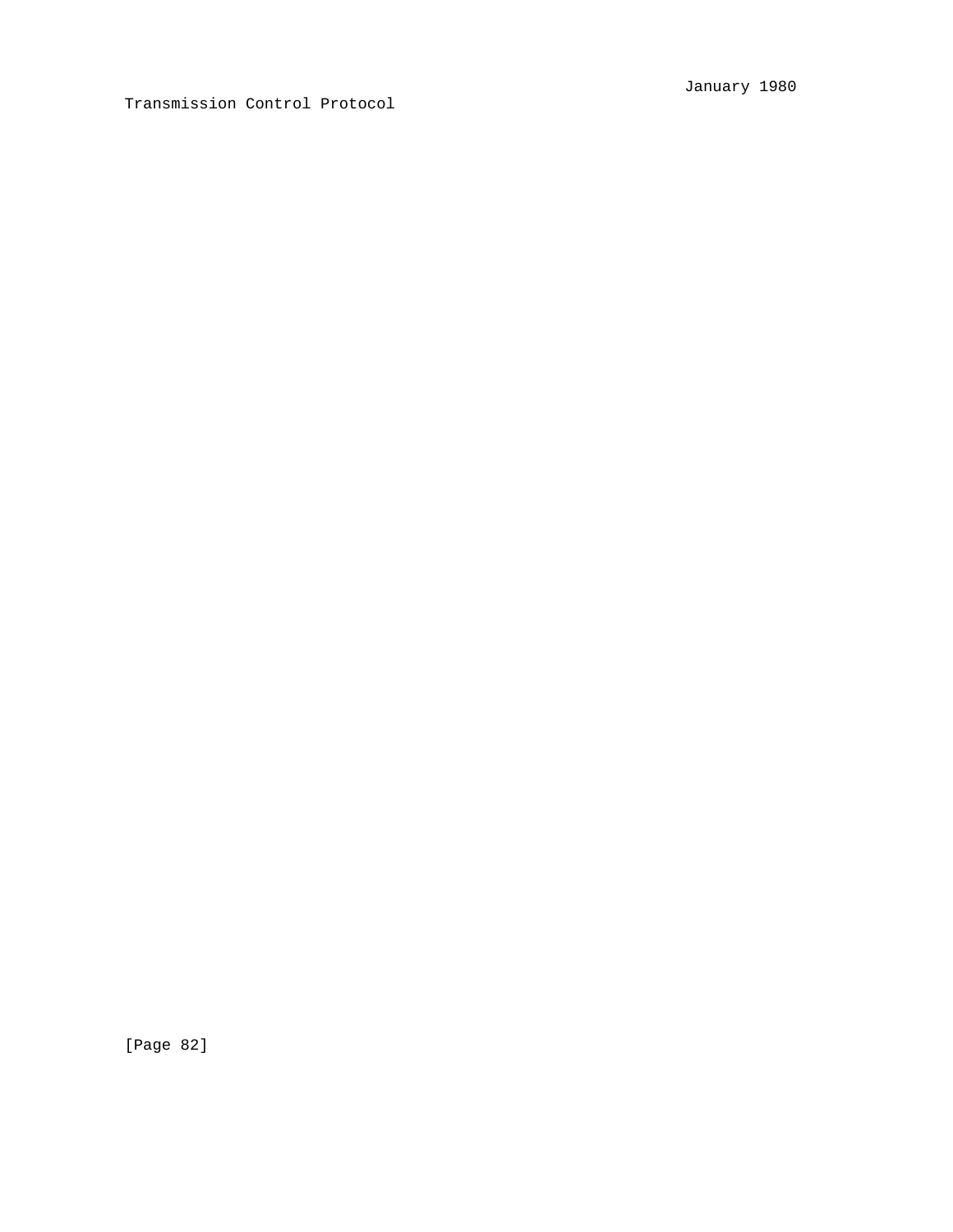### REFERENCES

- [1] Cerf, V., and R. Kahn, "A Protocol for Packet Network Intercommunication," IEEE Transactions on Communications, Vol. COM-22, No. 5, pp 637-648, May 1974.
- [2] Postel, J. (ed.), "DOD Standard Internet Protocol," Defense Advanced Research Projects Agency, Information Processing Techniques Office, RFC 760, IEN 128, January 1980.
- [3] Feinler, E. and J. Postel, ARPANET Protocol Handbook, Network Information Center, SRI International, Menlo Park, CA, January 1978.
- [4] Dalal, Y. and C. Sunshine, "Connection Management in Transport Protocols," Computer Networks, Vol. 2, No. 6, pp. 454-473, December 1978.